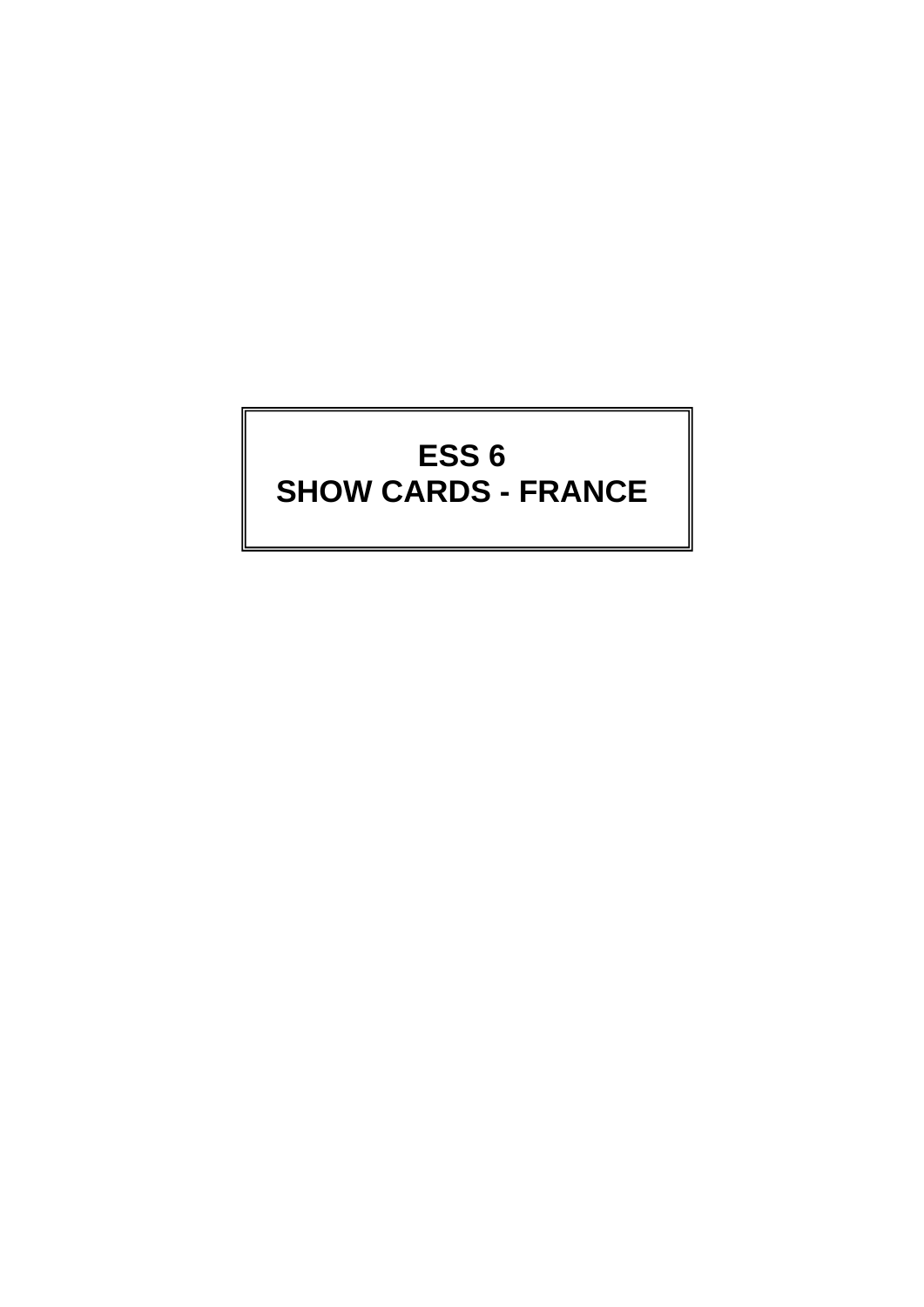- PAS DU TOUT

- MOINS D'UNE DEMI-HEURE
- DE UNE DEMI-HEURE A UNE HEURE
- DE PLUS D'UNE HEURE A UNE HEURE ET DEMIE
- DE PLUS D'UNE HEURE ET DEMIE A 2 HEURES
- DE PLUS DE 2 HEURES A 2 HEURES ET DEMIE
- DE PLUS DE 2 HEURES ET DEMIE A 3 HEURES

- PLUS DE 3 HEURES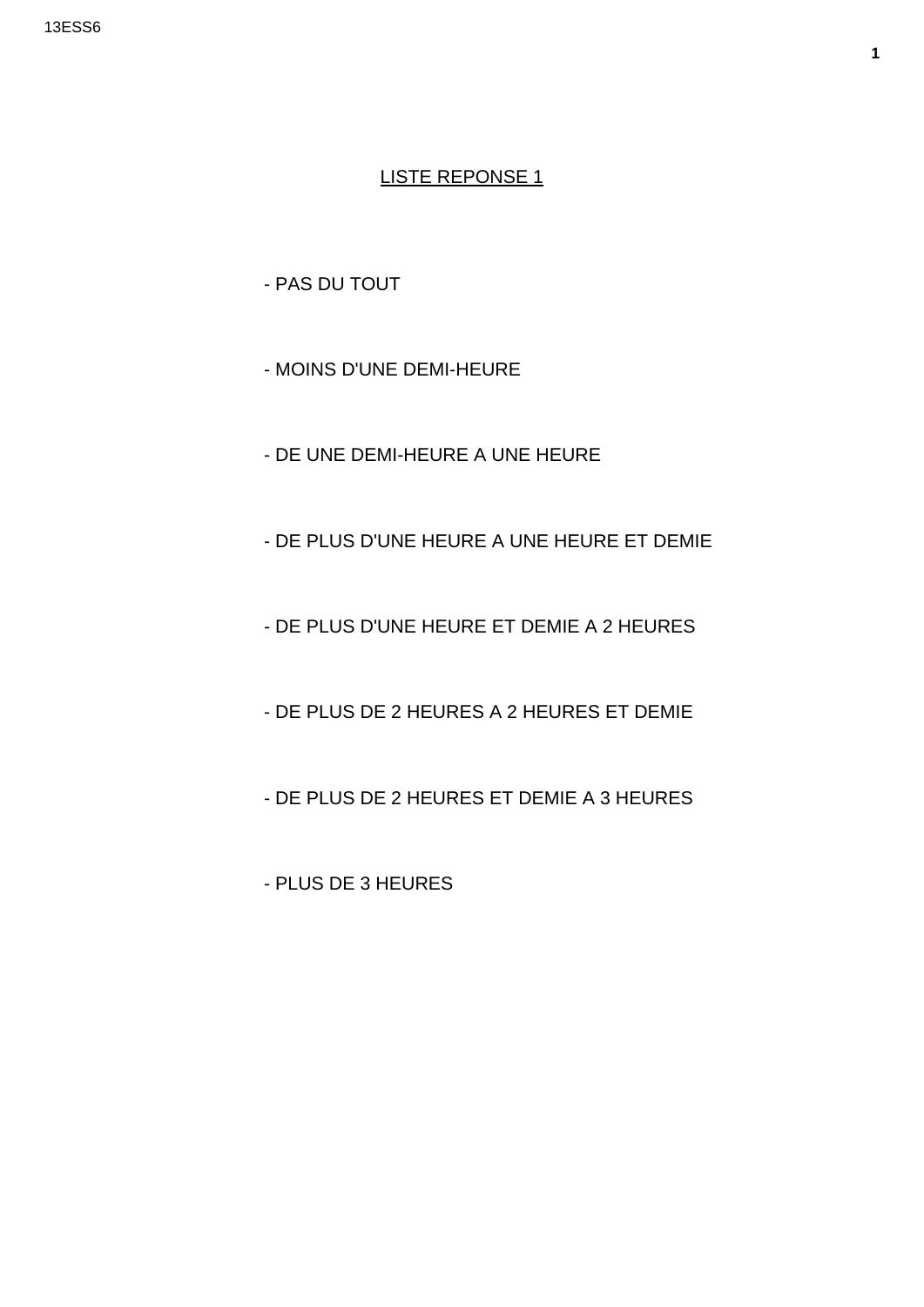

**ASSEZ PRUDENT** 

**AUX GENS**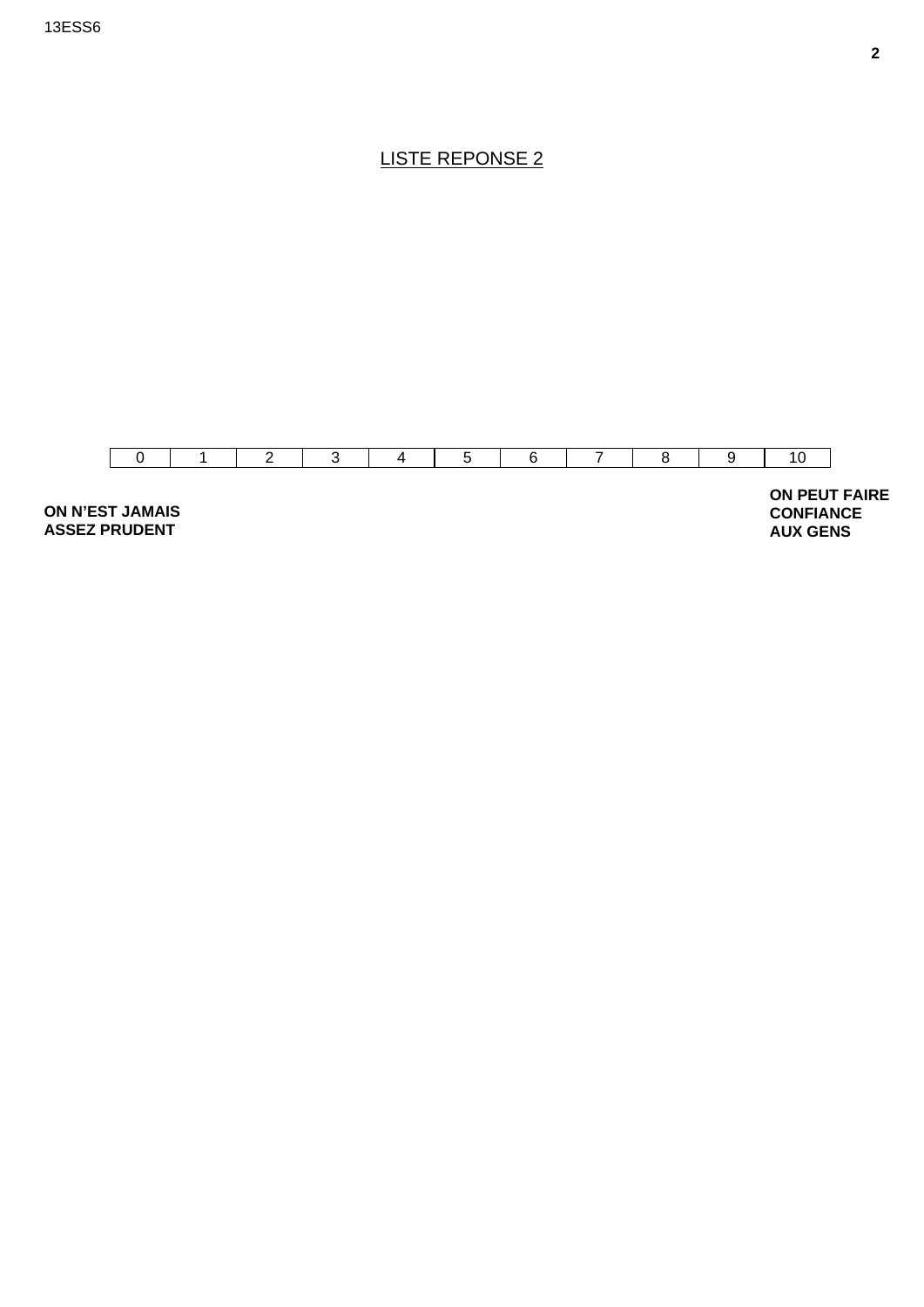

**LA PLUPART DES GENS CHERCHENT A PROFITER DE MOI** 

 **LA PLUPART DES GENS FONT LEUR POSSIBLE POUR SE CONDUIRE CORRECTEMENT**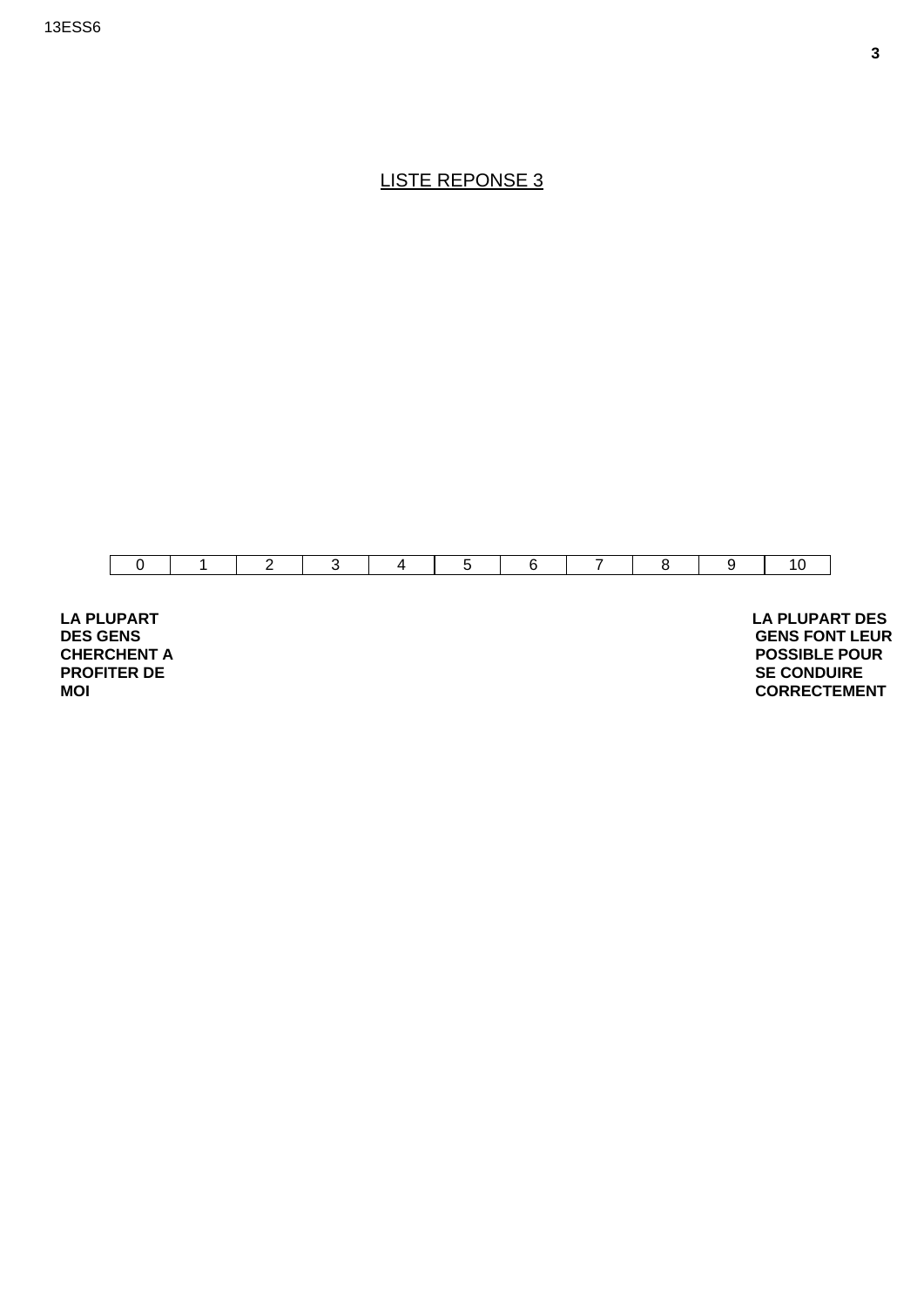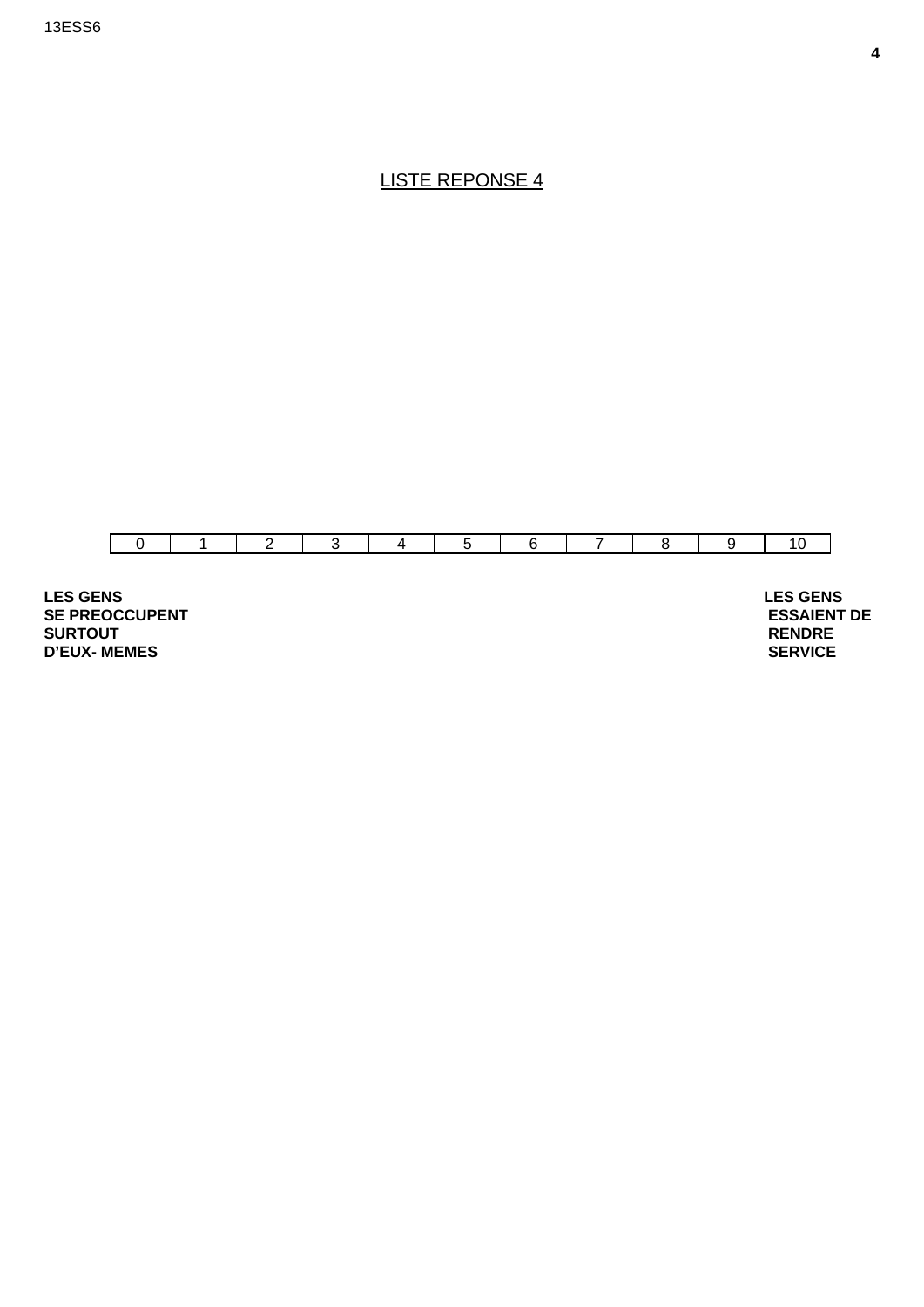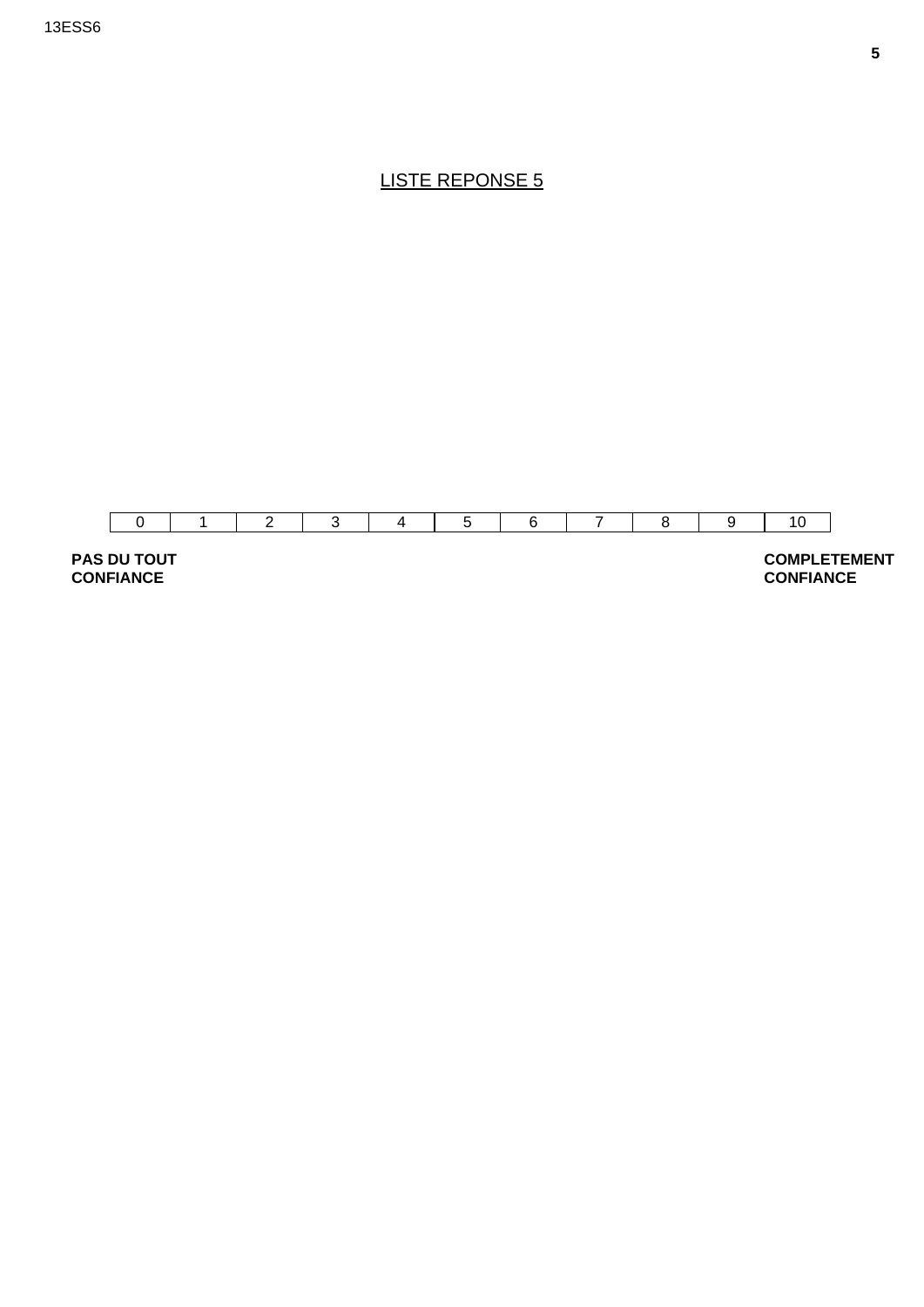- OUI
- NON
- N'ETAIT PAS MAJEUR OU N'AVAIT PAS LA NATIONALITE FRANÇAISE AU MOMENT DE L'ELECTION
- NON INSCRIT SUR LES LISTES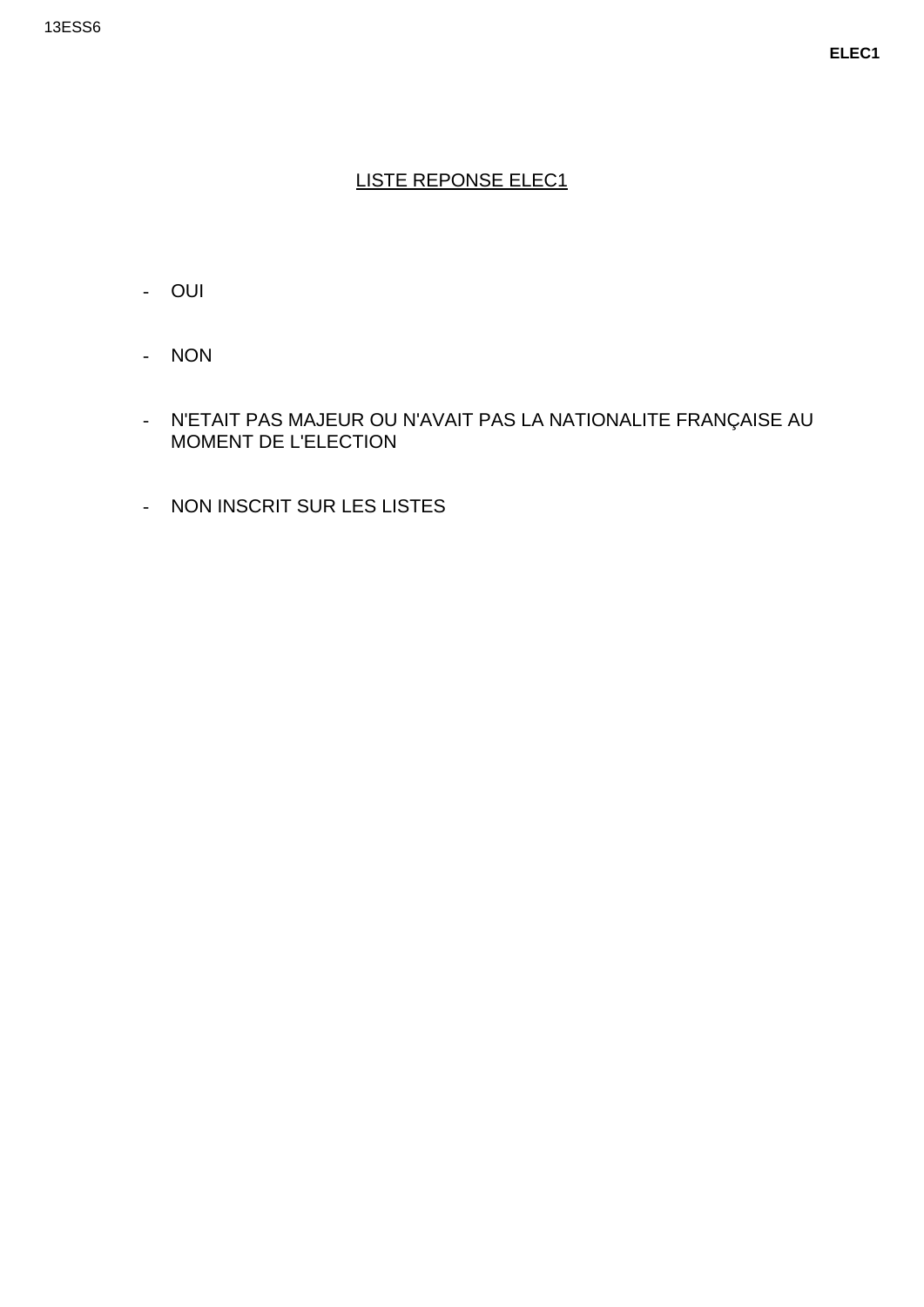- **A** NOUVEAU CENTRE
- **B** FN (FRONT NATIONAL)
- **C** PARTI RADICAL VALOISIEN (PR)
- **D** NPA (NOUVEAU PARTI ANTI-CAPITALISTE)
- **E** LO (LUTTE OUVRIERE)
- **F** FDG (FRONT DE GAUCHE)
- **G** PARTI RADICAL DE GAUCHE
- **H** MPF (MOUVEMENT POUR LA FRANCE)
- **I** PS (PARTI SOCIALISTE)
- **J** UMP (UNION POUR UN MOUVEMENT POPULAIRE)
- **K** MODEM (MOUVEMENT DEMOCRATE)
- **L** EELV (EUROPE ECOLOGIE LES VERTS)
- **M** AUTRE MOUVEMENTS ECOLOGISTES
- **N** AUTRE (PRECISEZ)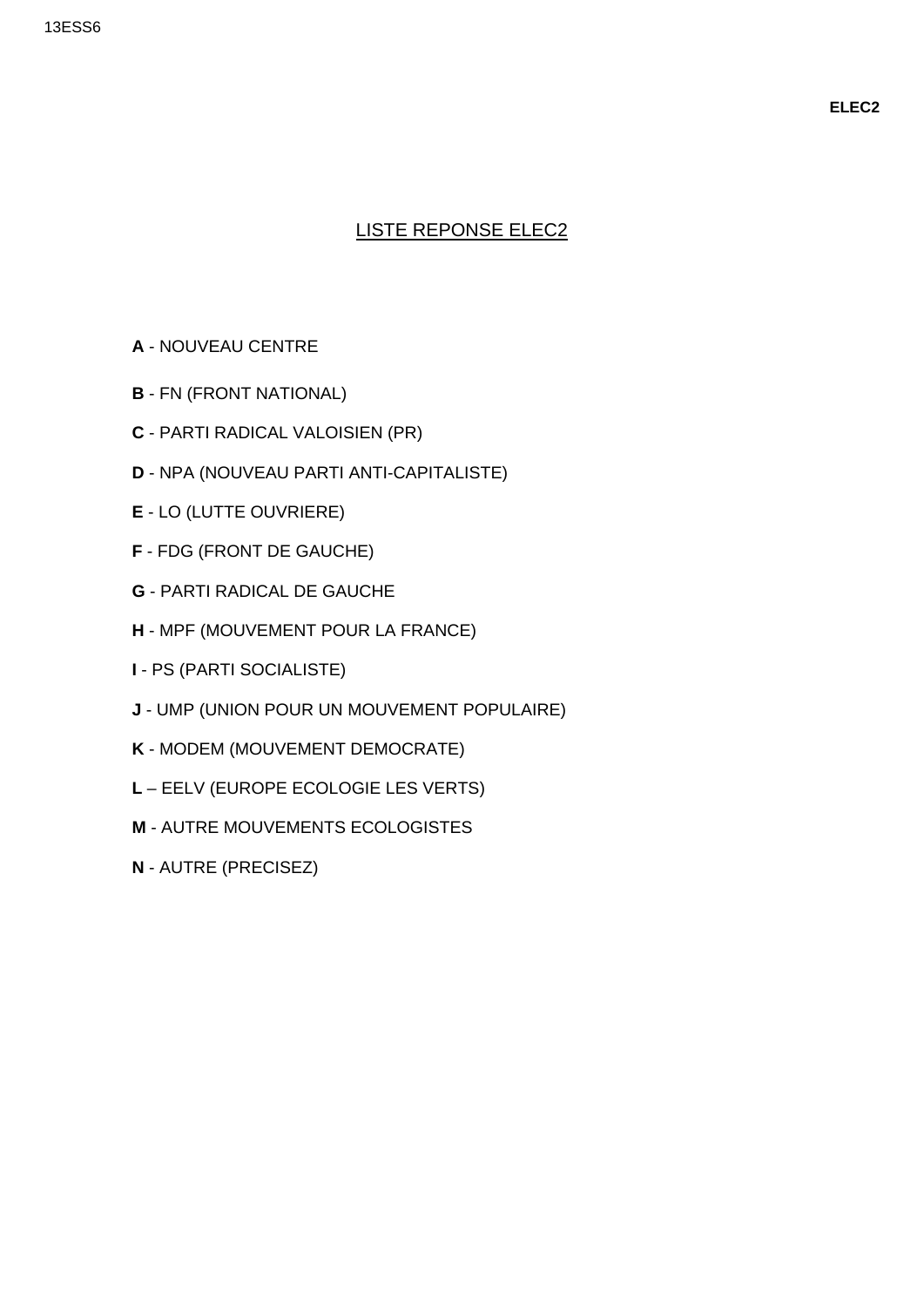- OUI
- NON
- N'ETAIT PAS MAJEUR OU N'AVAIT PAS LA NATIONALITE FRANCAISE AU MOMENT DES ELECTIONS
- NON INSCRIT SUR LES LISTES ELECTORALES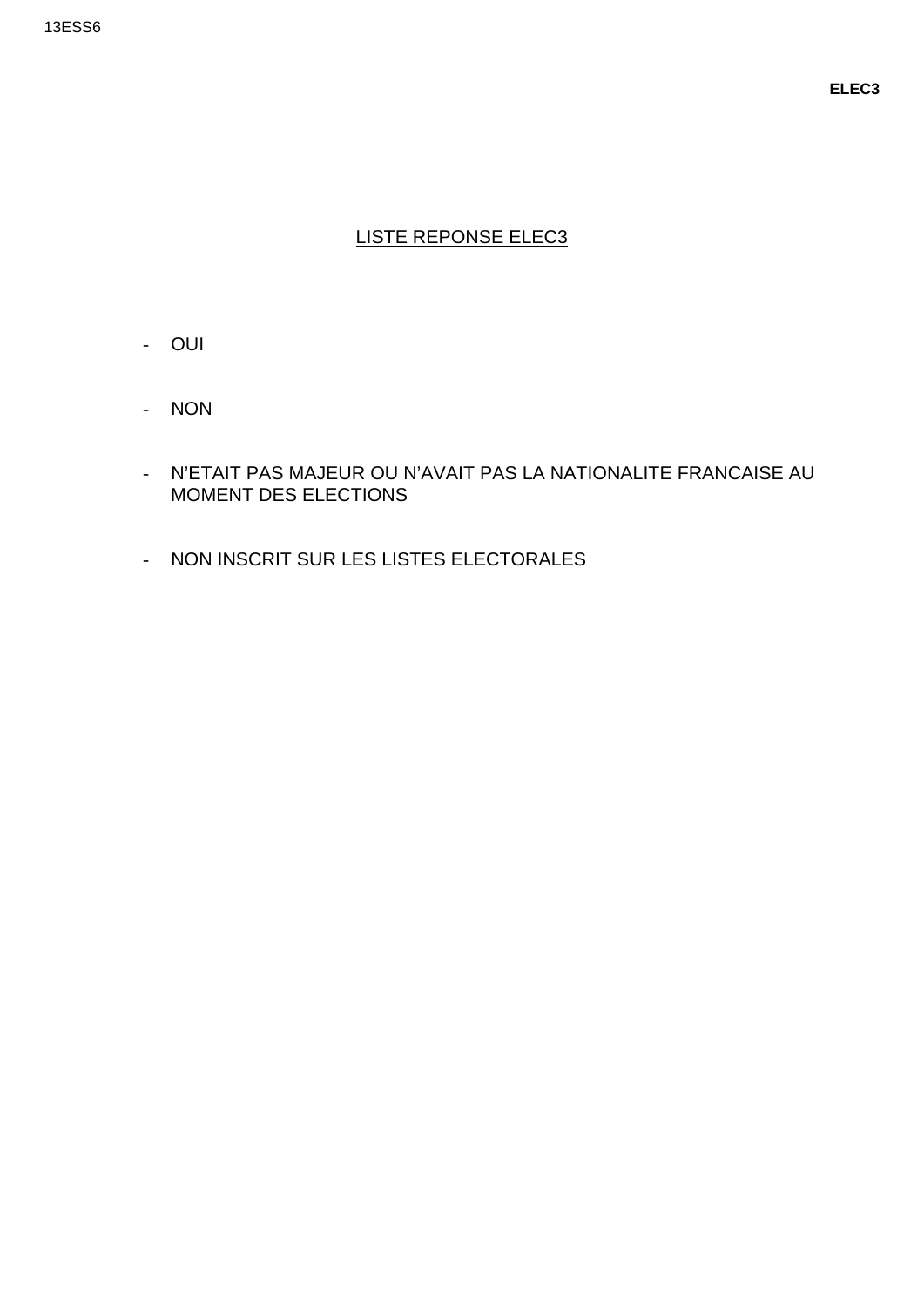- A ARTHAUD
- B BAYROU
- $-$  C  $-$  CHEMINADE
- D DUPONT-AIGNAN
- E HOLLANDE
- $F JOLY$
- G MELENCHON
- $-H LE$  PEN
- I POUTOU
- J SARKOZY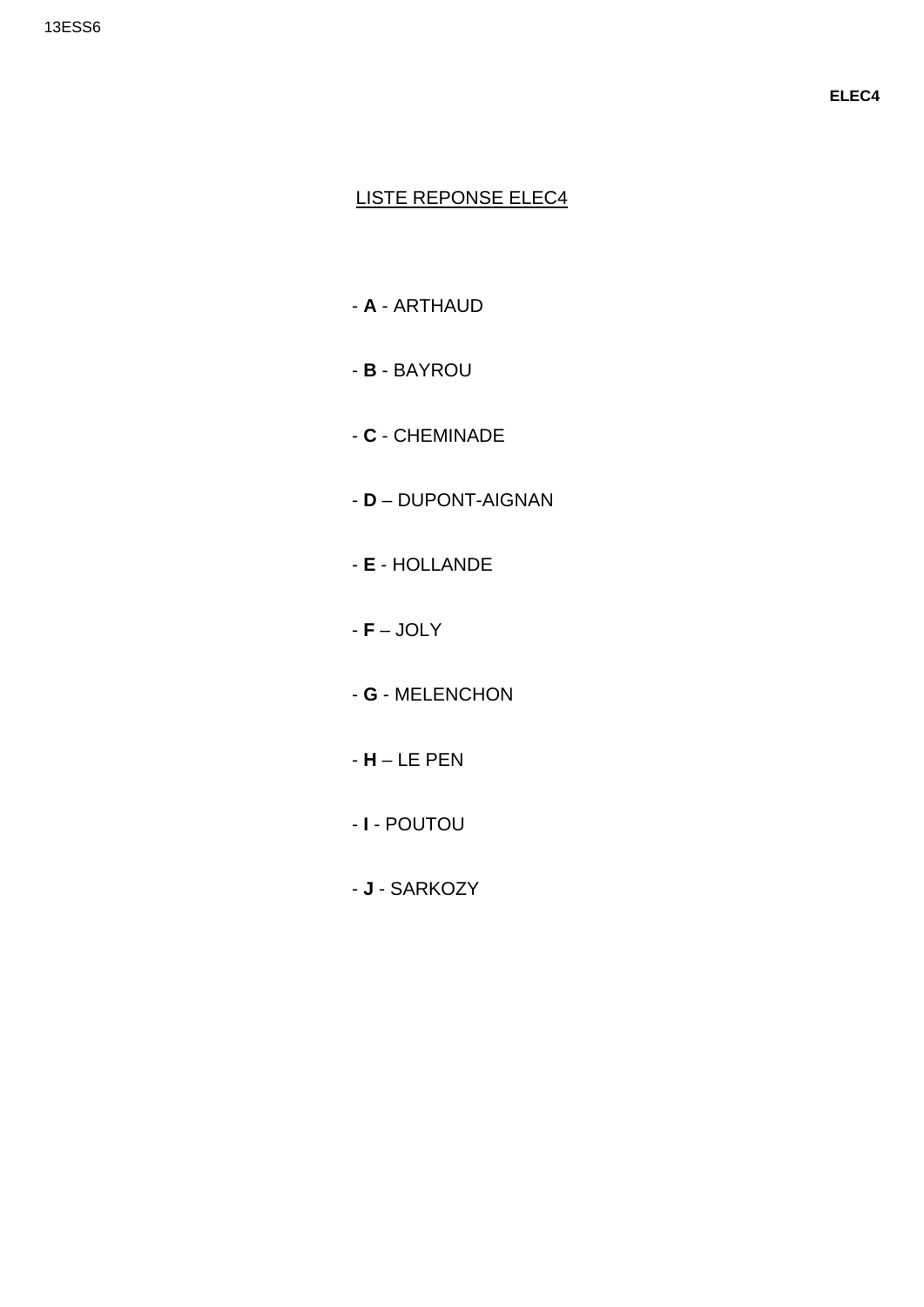- A- FRANCOIS HOLLANDE
- B- NICOLAS SARKOZY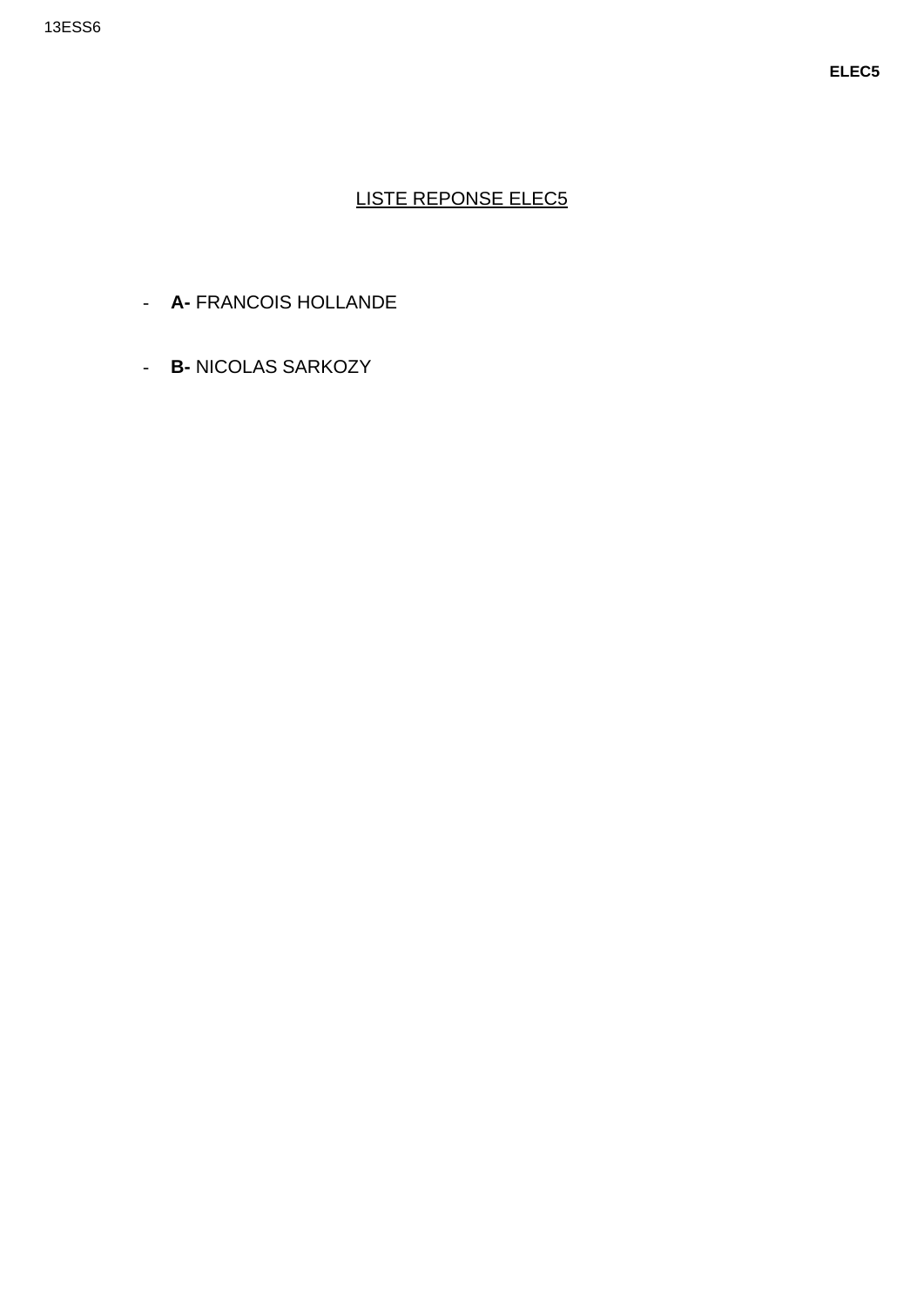- **A** NOUVEAU CENTRE
- **B** FN (FRONT NATIONAL)
- **C** PARTI RADICAL VALOISIEN (PR)
- D NPA (NOUVEAU PARTI ANTI-CAPITALISTE)
- **E**  LO (LUTTE OUVRIERE)
- **F** PG (PARTI DE GAUCHE)
- **G**  PCF (PARTI COMMUNISTE FRANÇAIS)
- **H** PARTI RADICAL DE GAUCHE
- **I** MPF (MOUVEMENT POUR LA FRANCE)
- **J** UDI (UNION DES DEMOCRATES INDEPENDANTS)
- **K** PS (PARTI SOCIALISTE)
- **L -** UMP (UNION POUR UN MOUVEMENT POPULAIRE)
- **M** MODEM (MOUVEMENT DEMOCRATE)
- **N -** EELV (EUROPE ECOLOGIE LES VERTS)
- **O -** AUTRES MOUVEMENTS ECOLOGISTES
- **P -** AUTRE (PRECISEZ)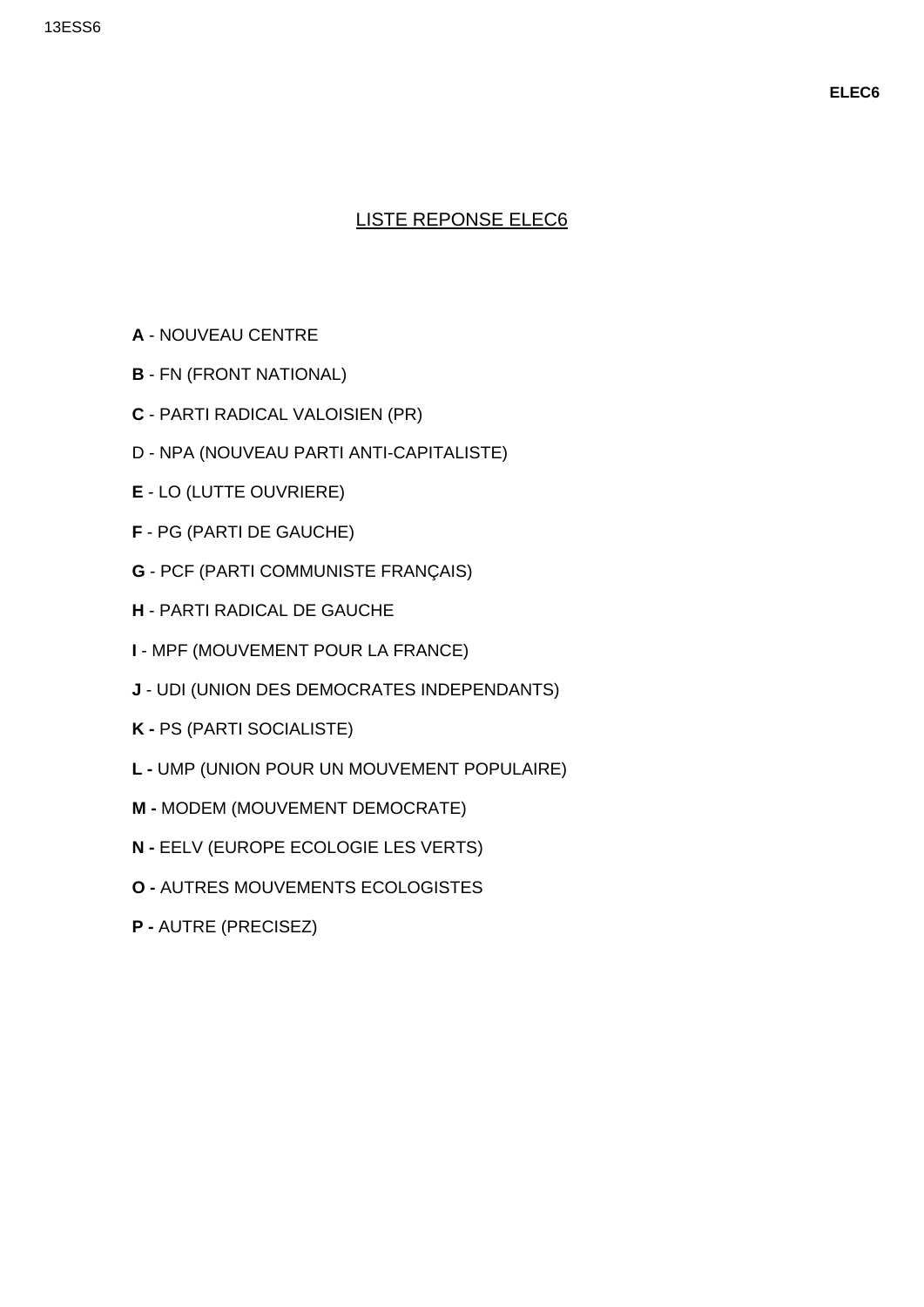

**PAS DU TOUT IMPORTANT**  **EXTRÊMEMENT IMPORTANT**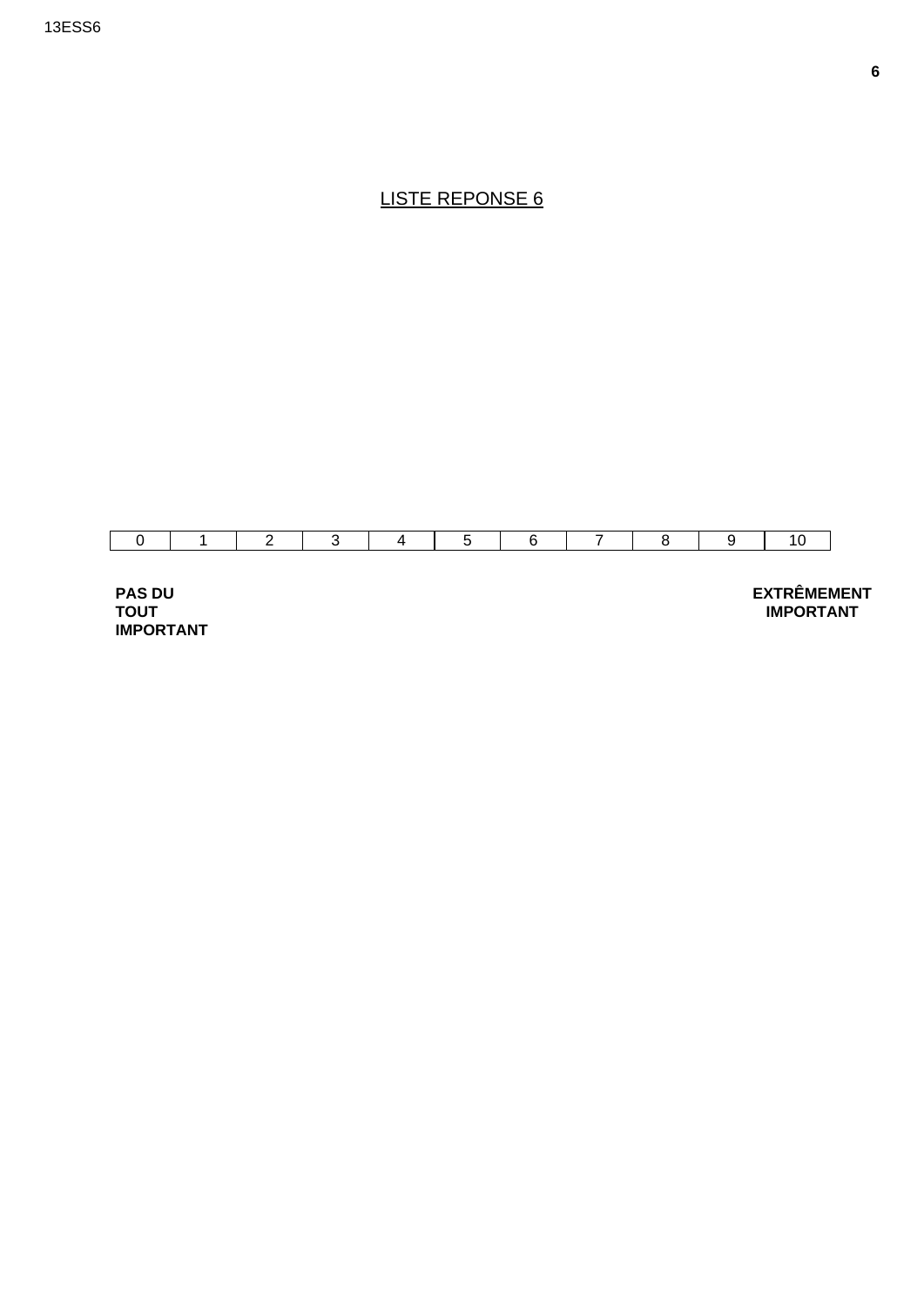

**PAS DU TOUT DEMOCRA-TIQUE** 

**TOUT A FAIT DEMOCRATIQUE**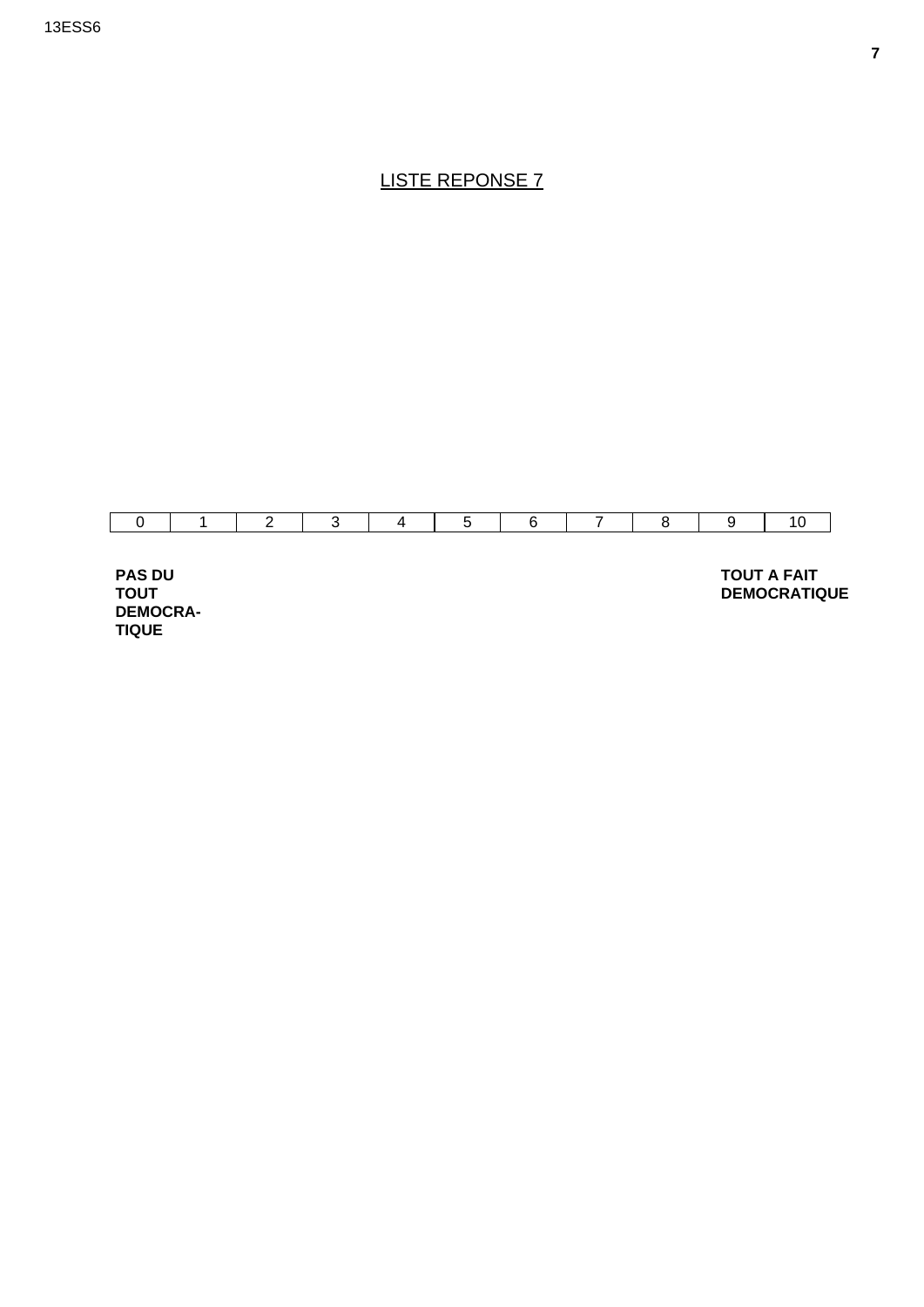#### **GAUCHE**

**DROITE**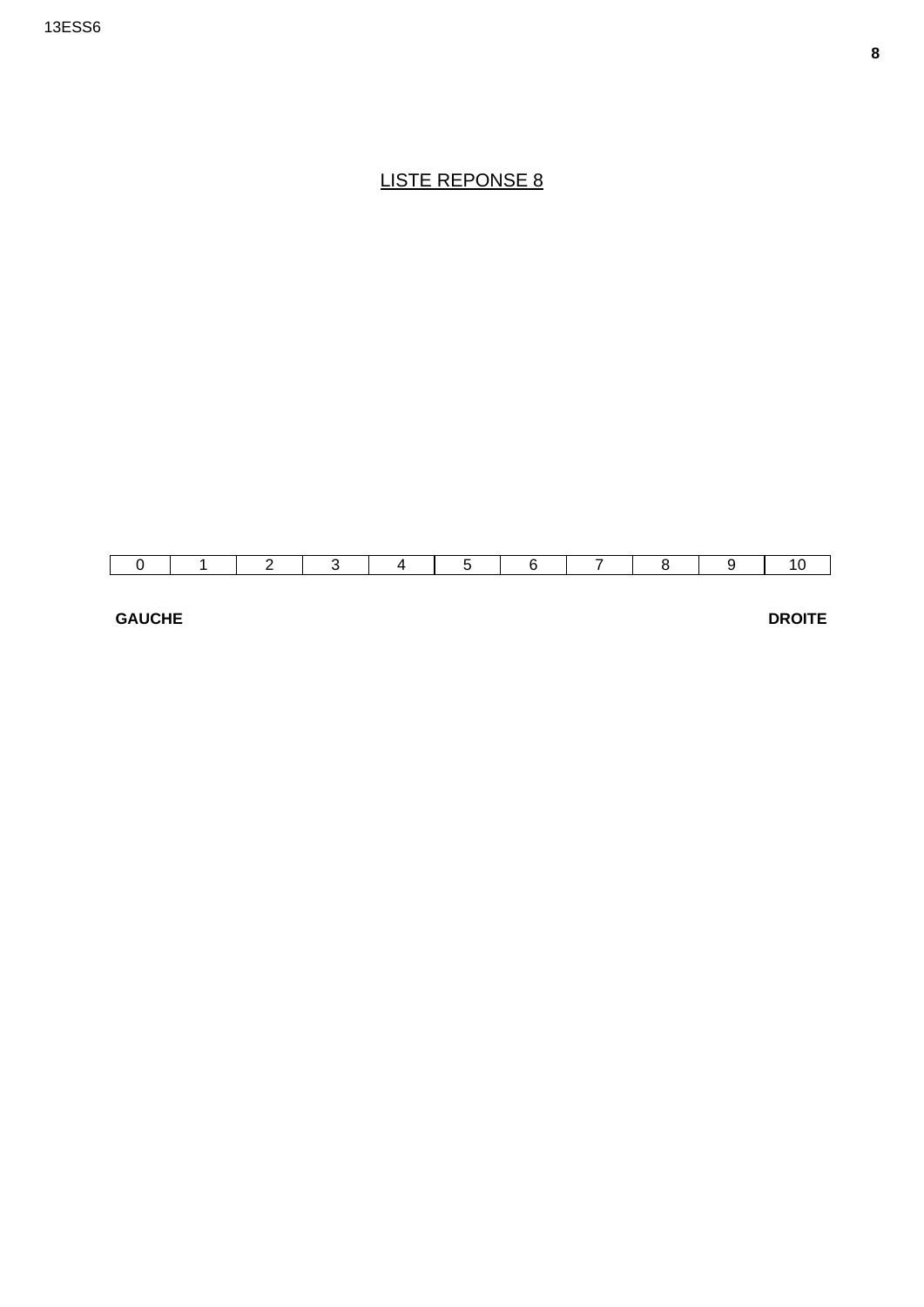

**PAS DU TOUT SATISFAIT(E)** 

 **TOUT A FAIT SATISFAIT(E)**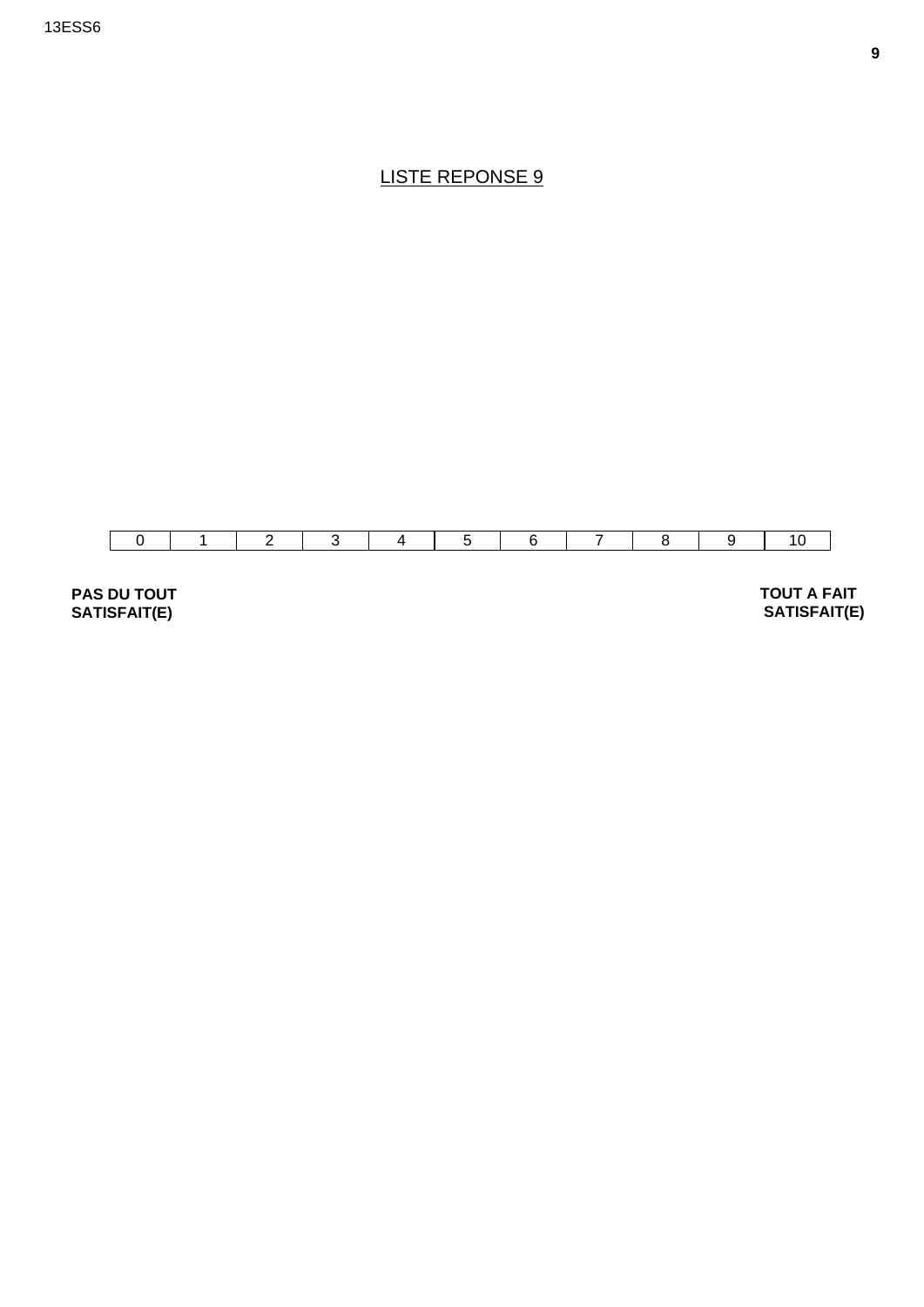

**TRES MAUVAIS** 

**TRES BON**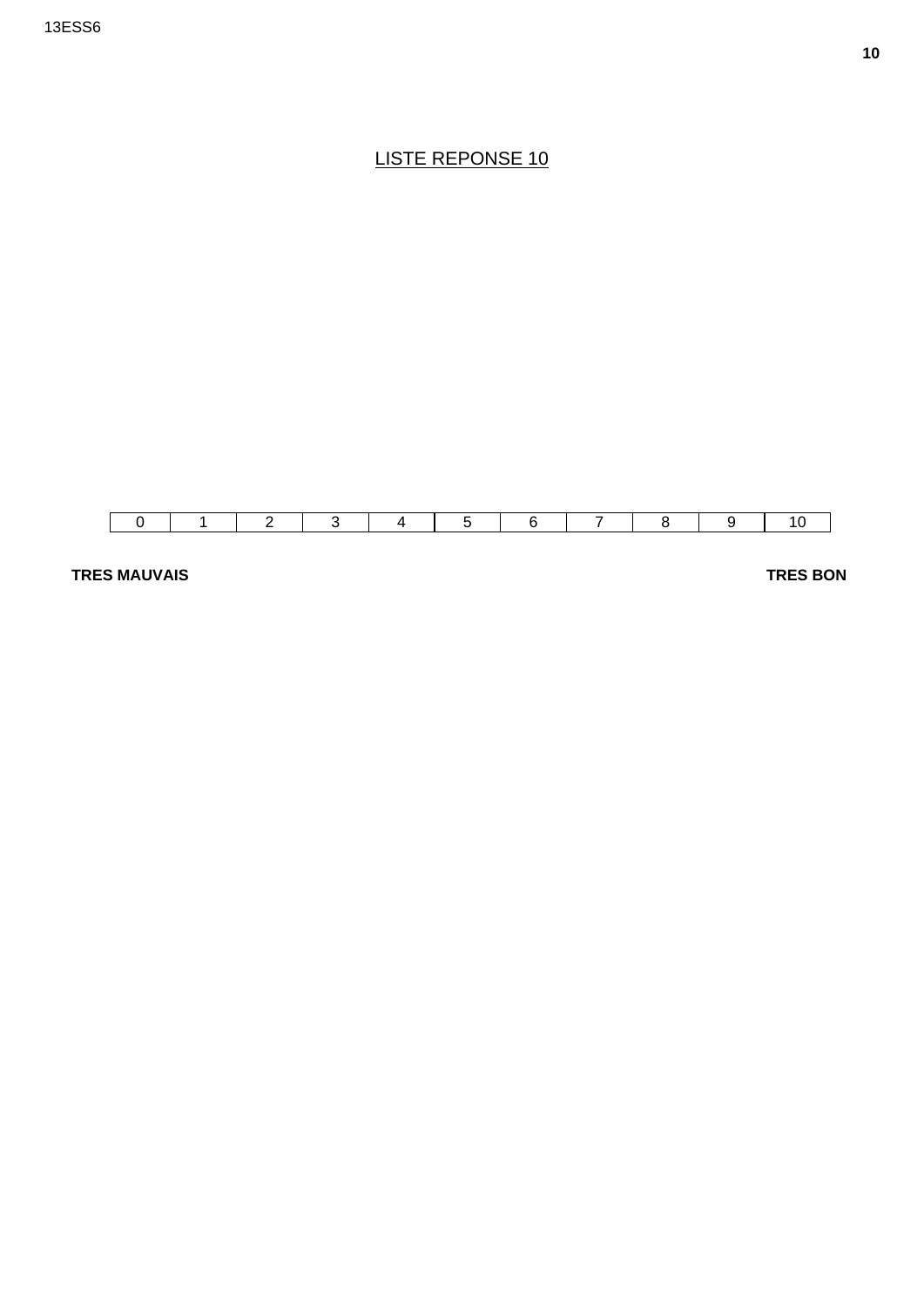- TOUT A FAIT D'ACCORD
- PLUTOT D'ACCORD
- NI D'ACCORD, NI PAS D'ACCORD
- PLUTOT PAS D'ACCORD
- PAS DU TOUT D'ACCORD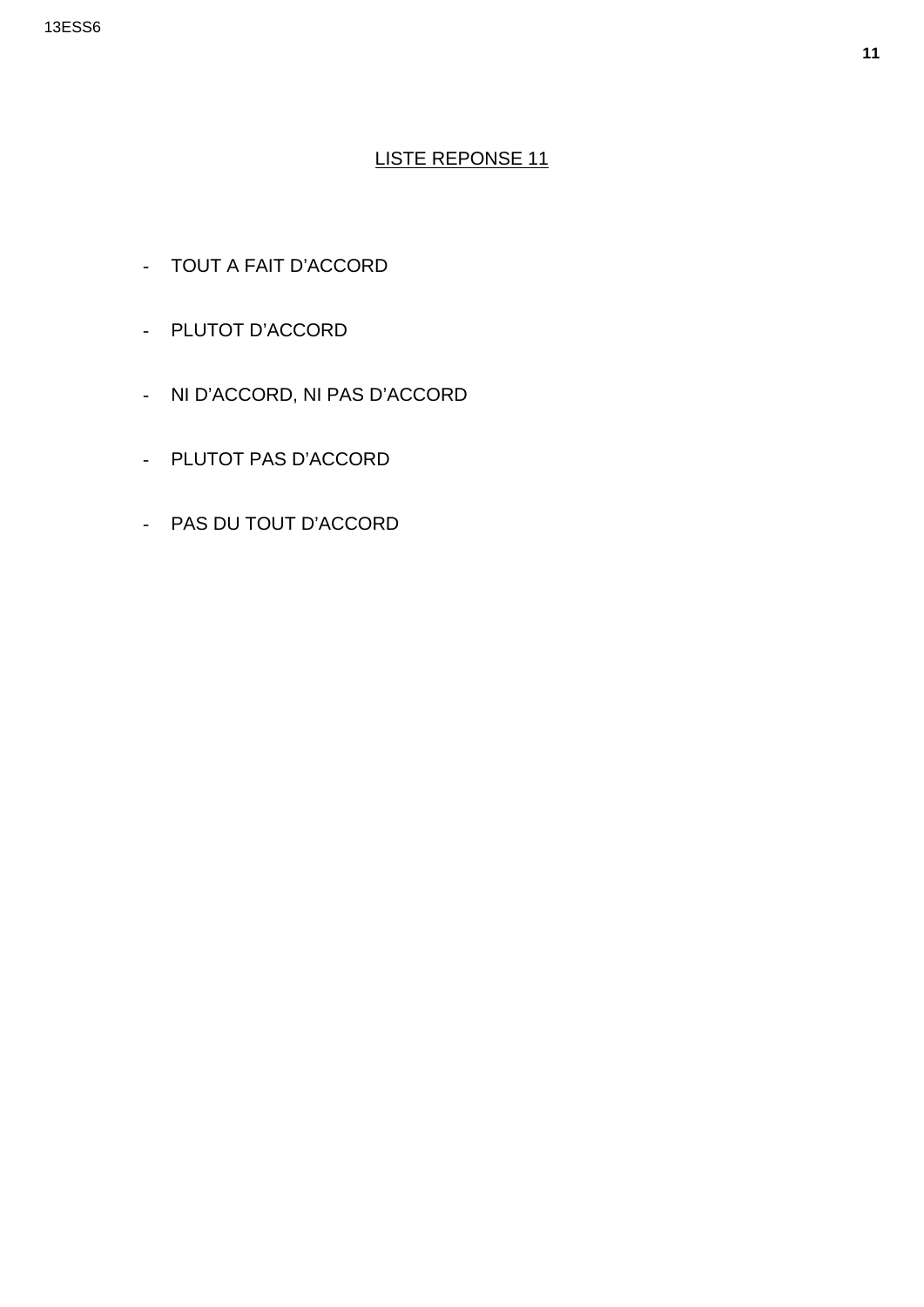

L'UNIFICA-**TION A DEJA ETE POUSSEE TROP LOIN**  **L'UNIFICATION DEVRAIT ÊTRE RENFORCEE**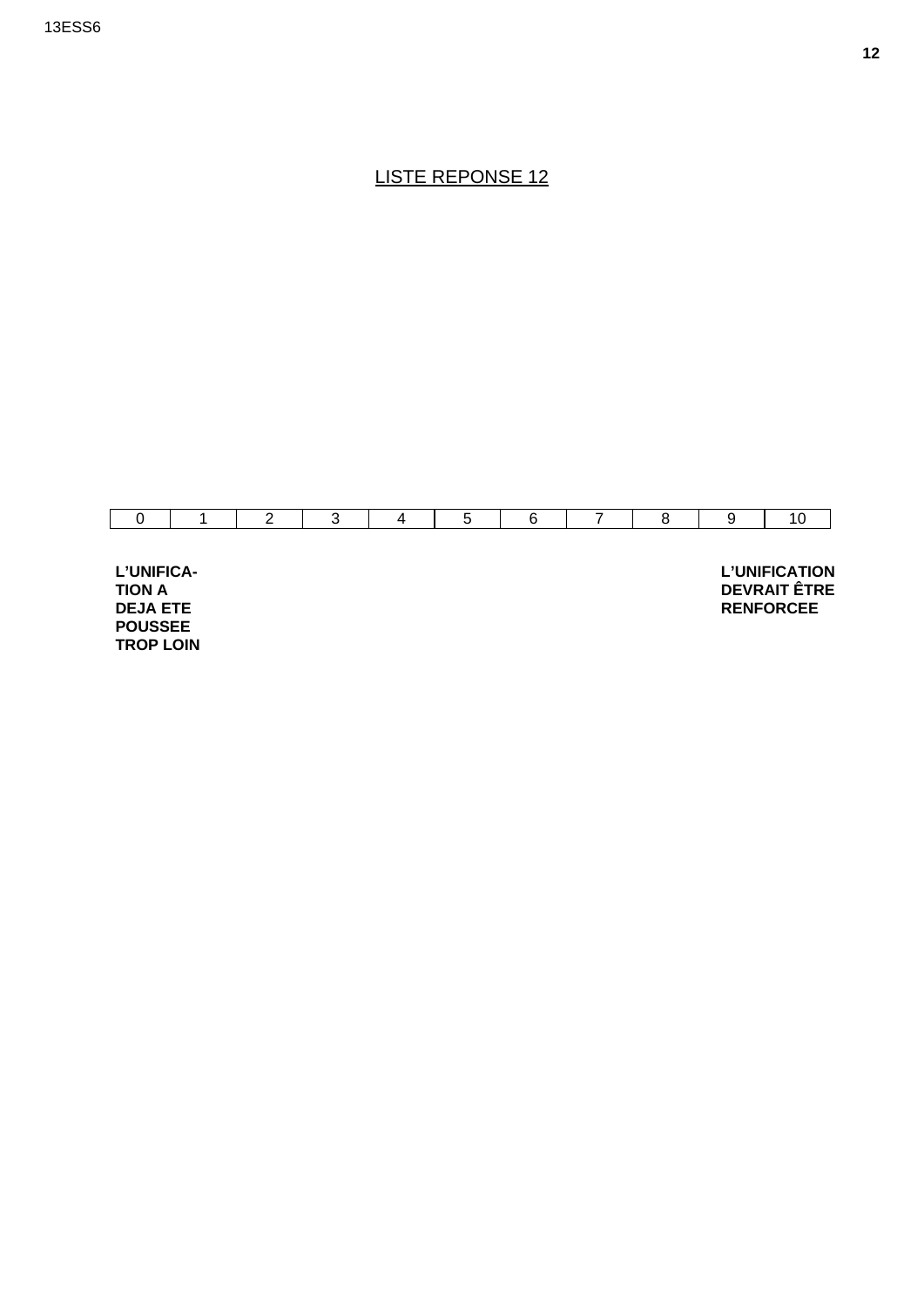- ELLE DOIT AUTORISER UN GRAND NOMBRE D'ENTRE EUX A VENIR ICI
- ELLE DOIT AUTORISER CERTAINS D'ENTRE EUX
- ELLE NE DOIT AUTORISER QUE PEU D'ENTRE EUX
- ELLE NE DOIT AUTORISER AUCUN D'ENTRE EUX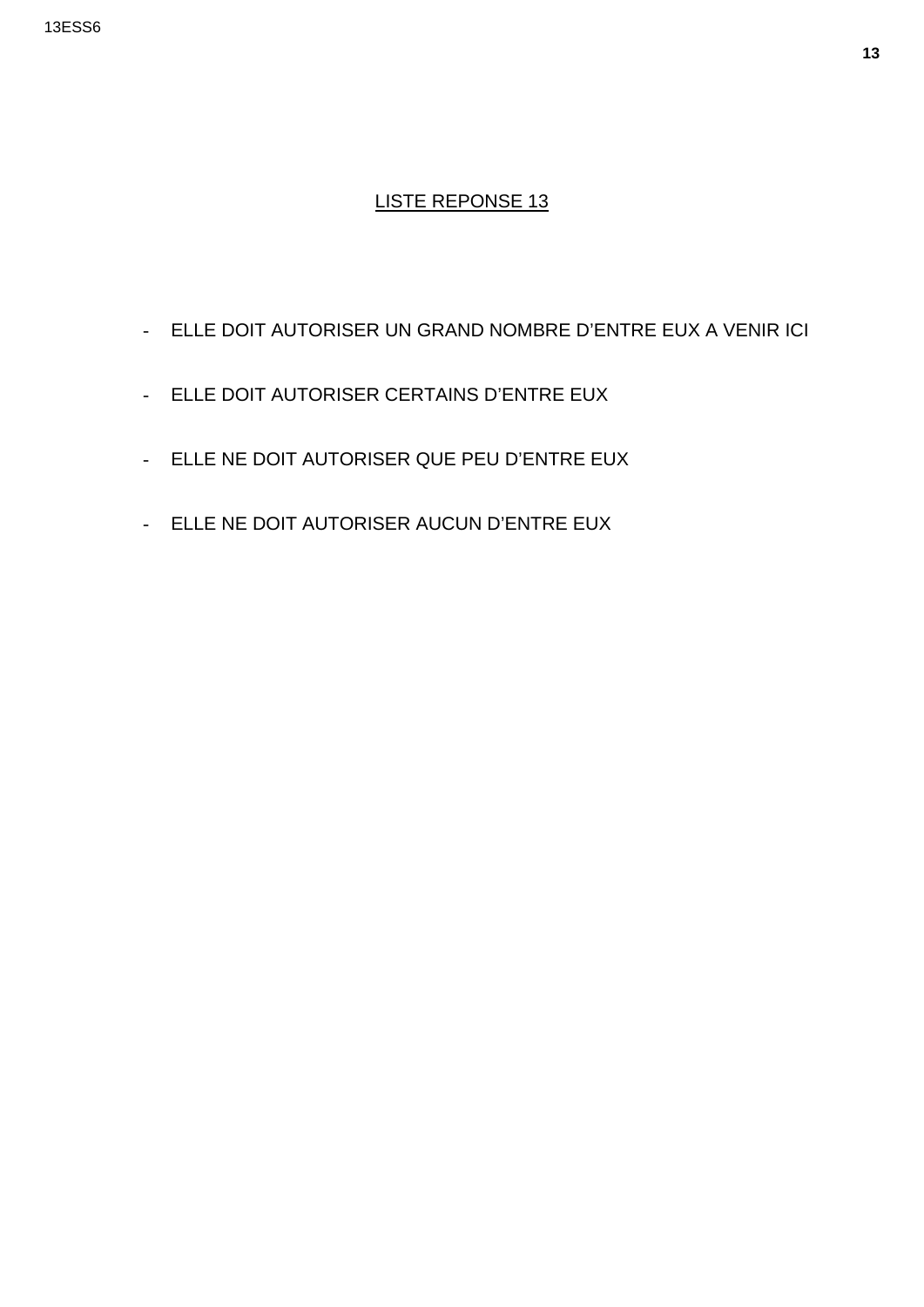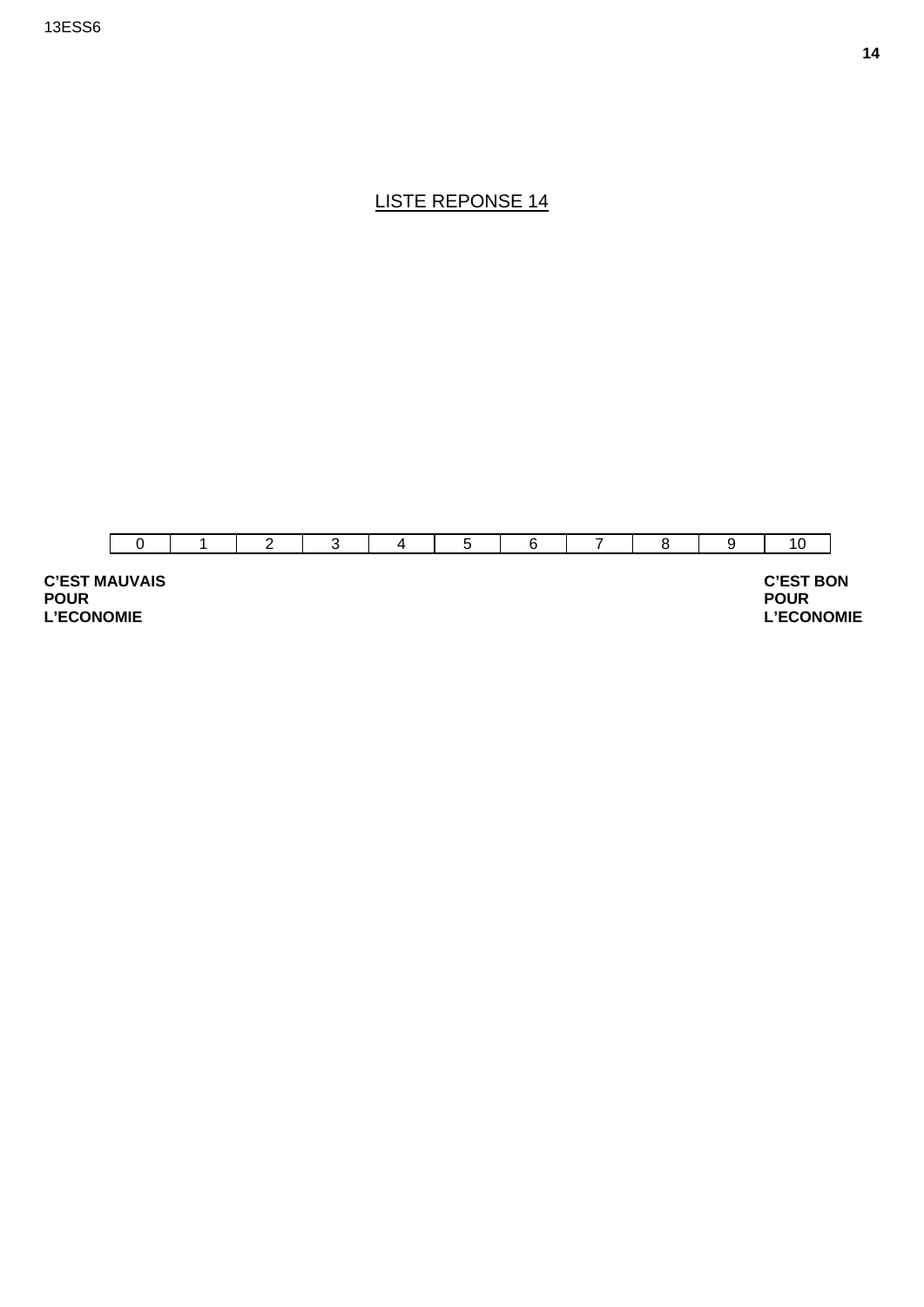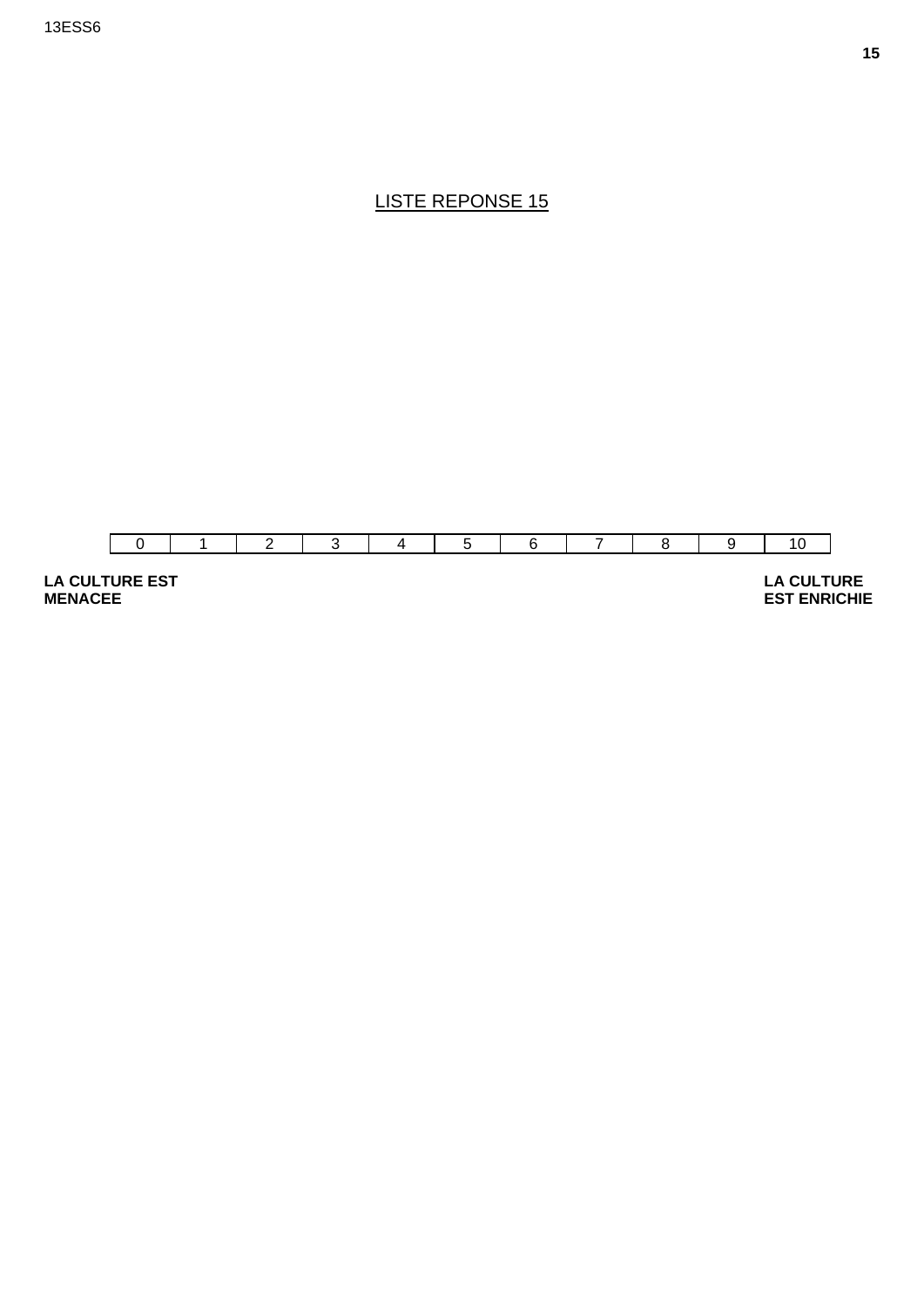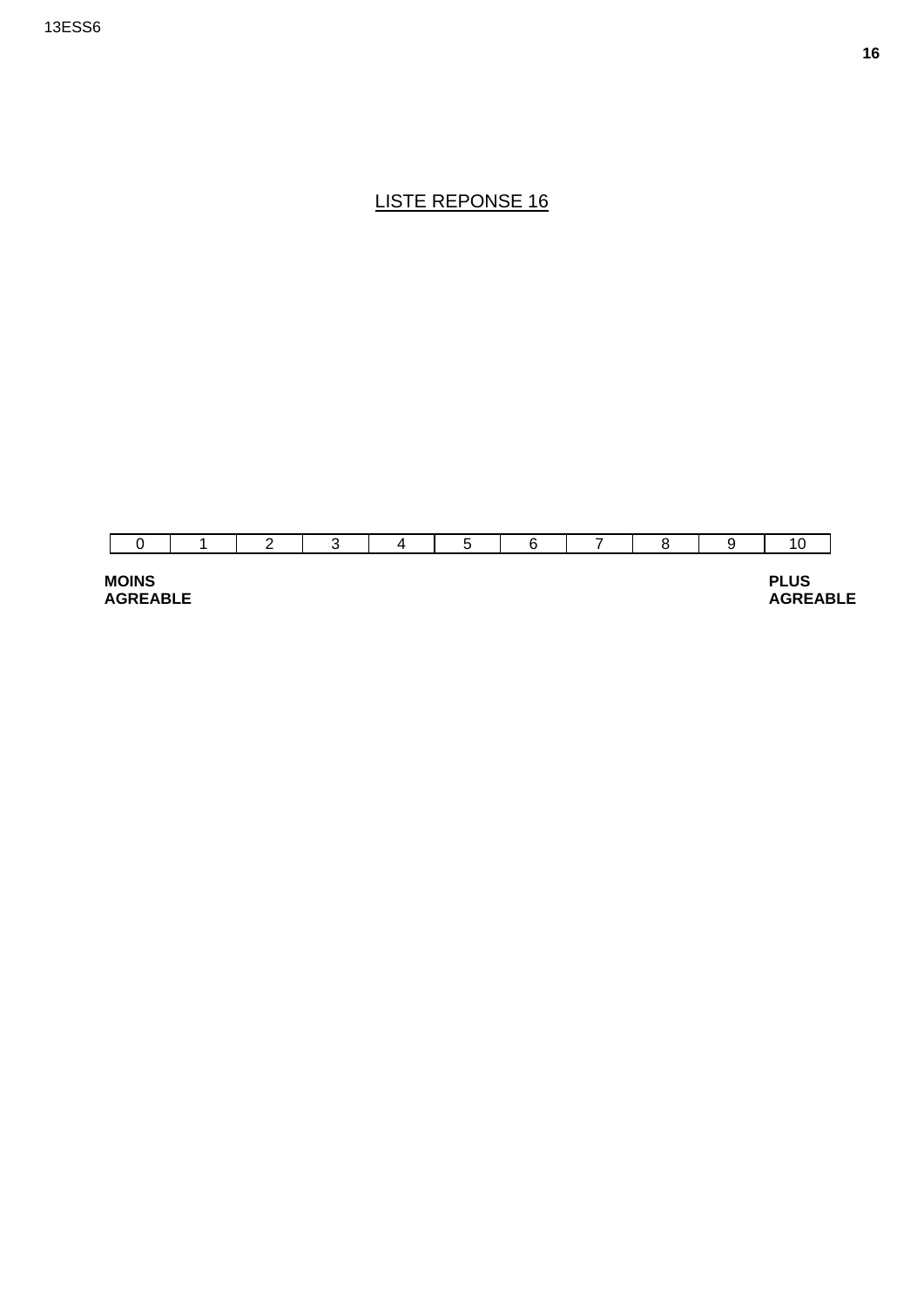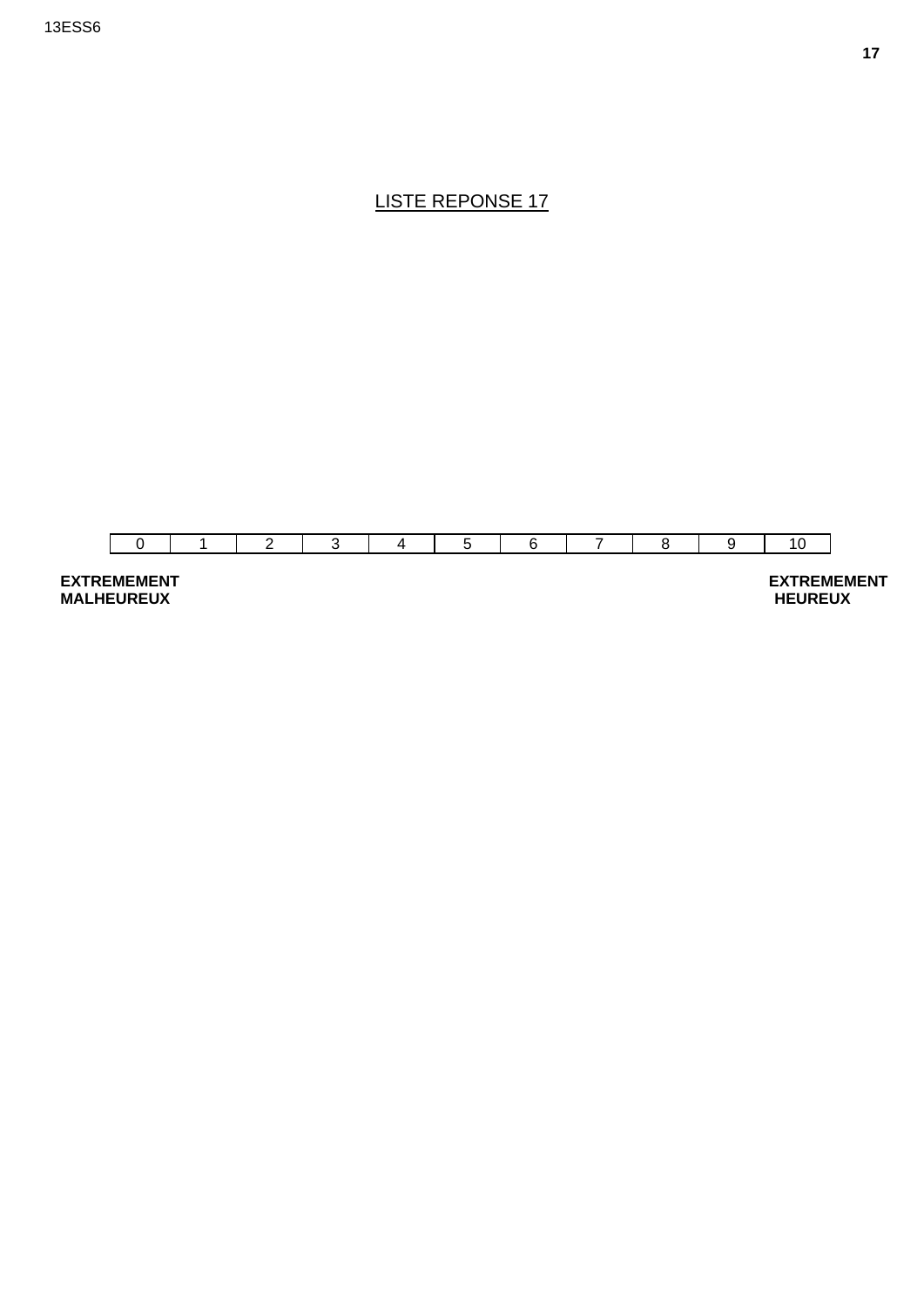- JAMAIS
- MOINS D'UNE FOIS PAR MOIS
- UNE FOIS PAR MOIS
- PLUSIEURS FOIS PAR MOIS
- UNE FOIS PAR SEMAINE
- PLUSIEURS FOIS PAR SEMAINE
- TOUS LES JOURS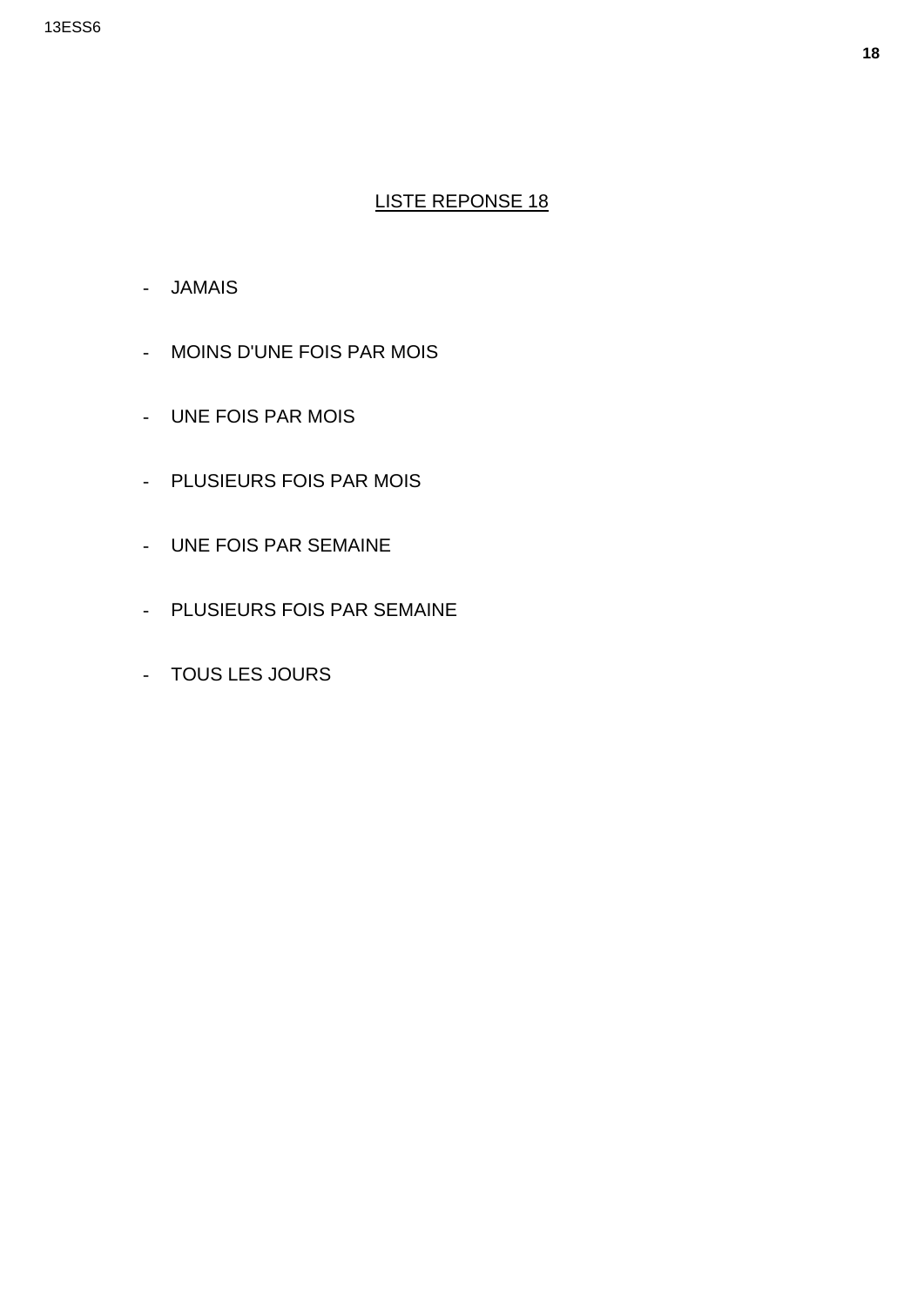- AUCUNE
- $-1$
- $-2$
- $-3$
- $-4-6$
- $-7-9$
- 10 OU PLUS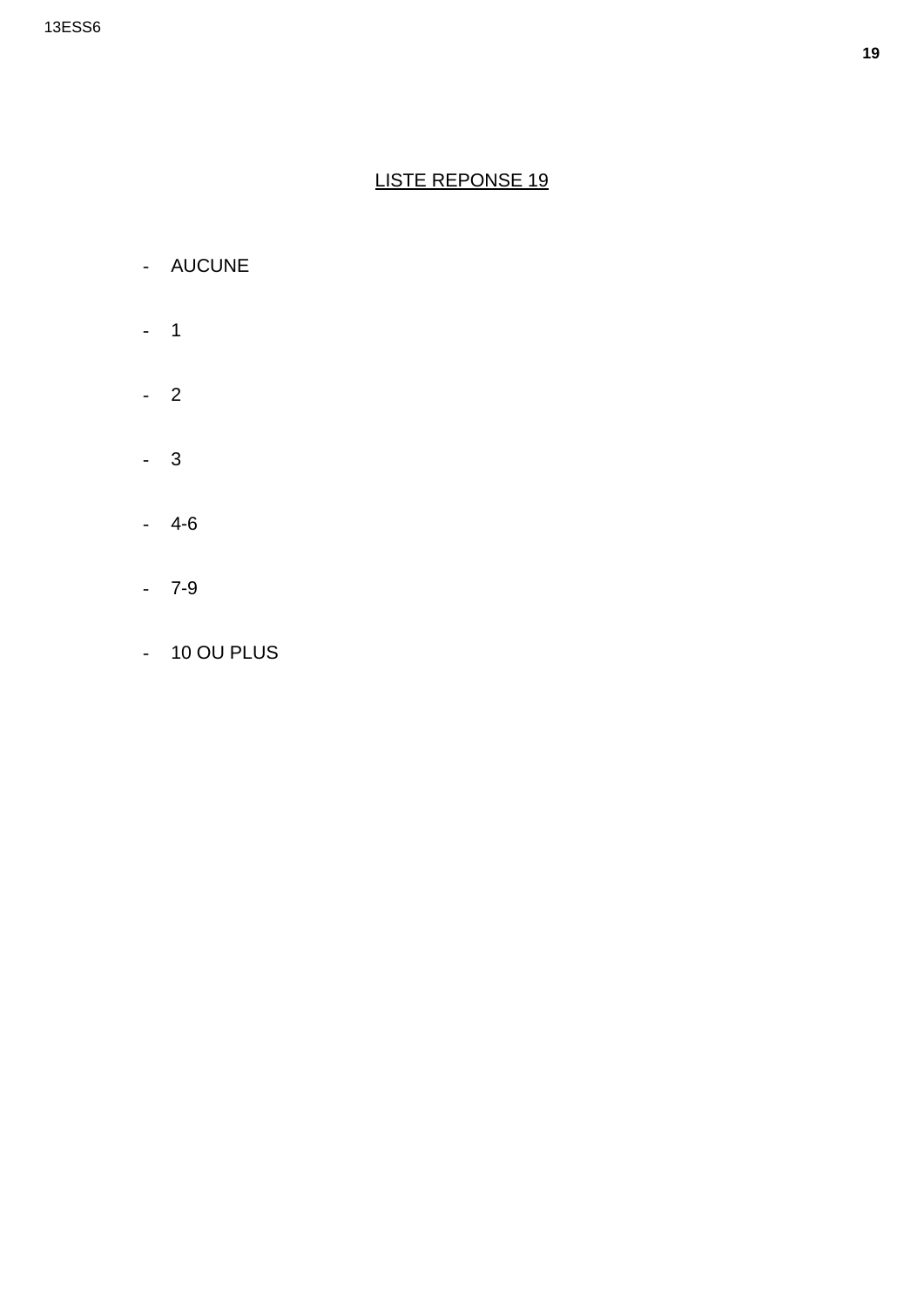#### - BEAUCOUP PLUS REDUITE QUE LA PLUPART D'ENTRE ELLES

- PLUS REDUITE

- A PEU PRES LA MEME

- PLUS IMPORTANTE

- BEAUCOUP PLUS IMPORTANTE QUE LA PLUPART D'ENTRE ELLES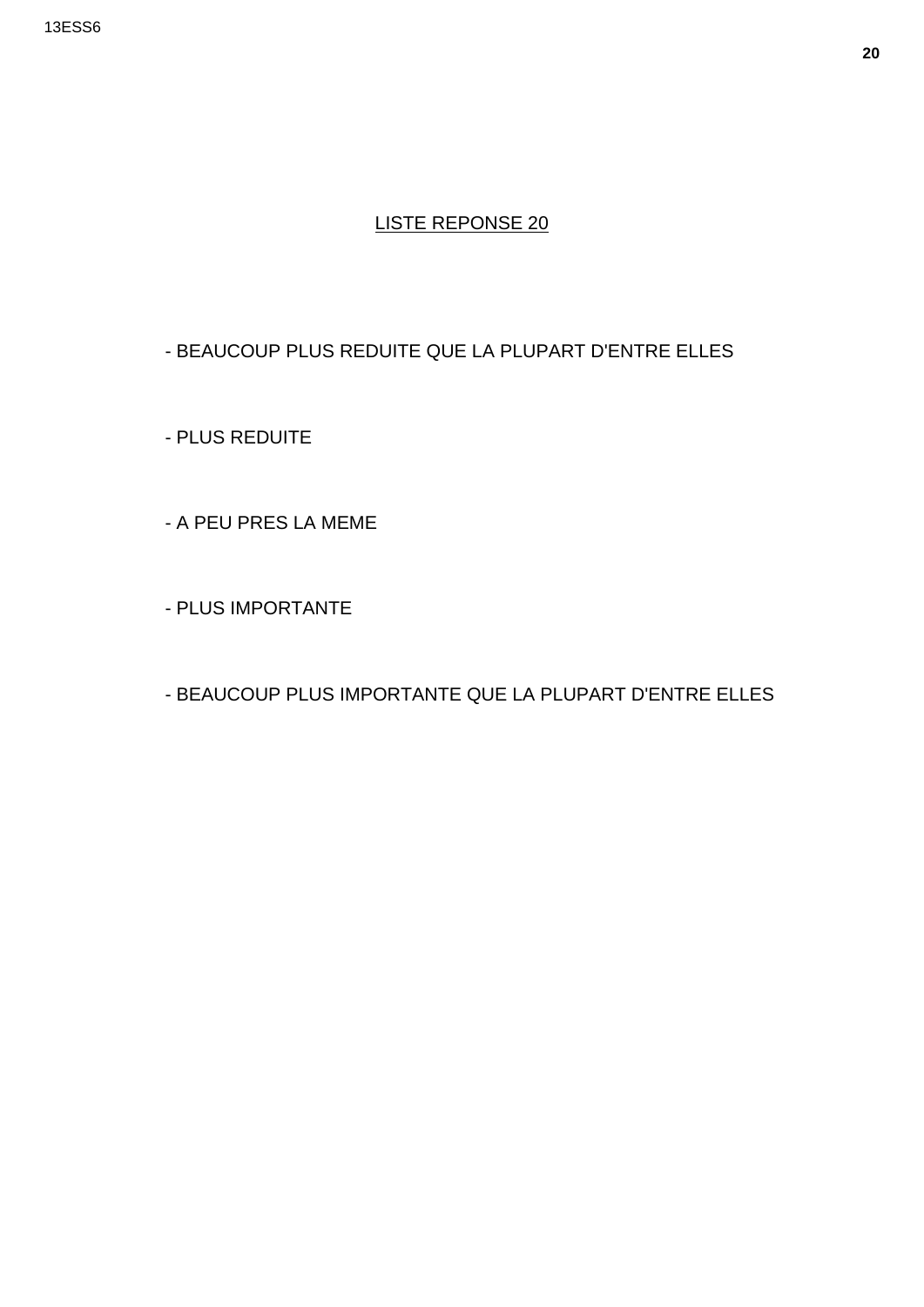#### LISTE REPONSE 20 - B

- CATHOLIQUE (ROMAIN)
- PROTESTANTE
- ORDTHODOXE (EGLISE RUSSE, GRECQUE)
- AUTRE RELIGION CHRETIENNE (PRECISEZ)
- JUIVE
- MUSULMANE
- RELIGIONS ASIATIQUES
- AUTRE RELIGION NON CHRETIENNE (PRECISEZ)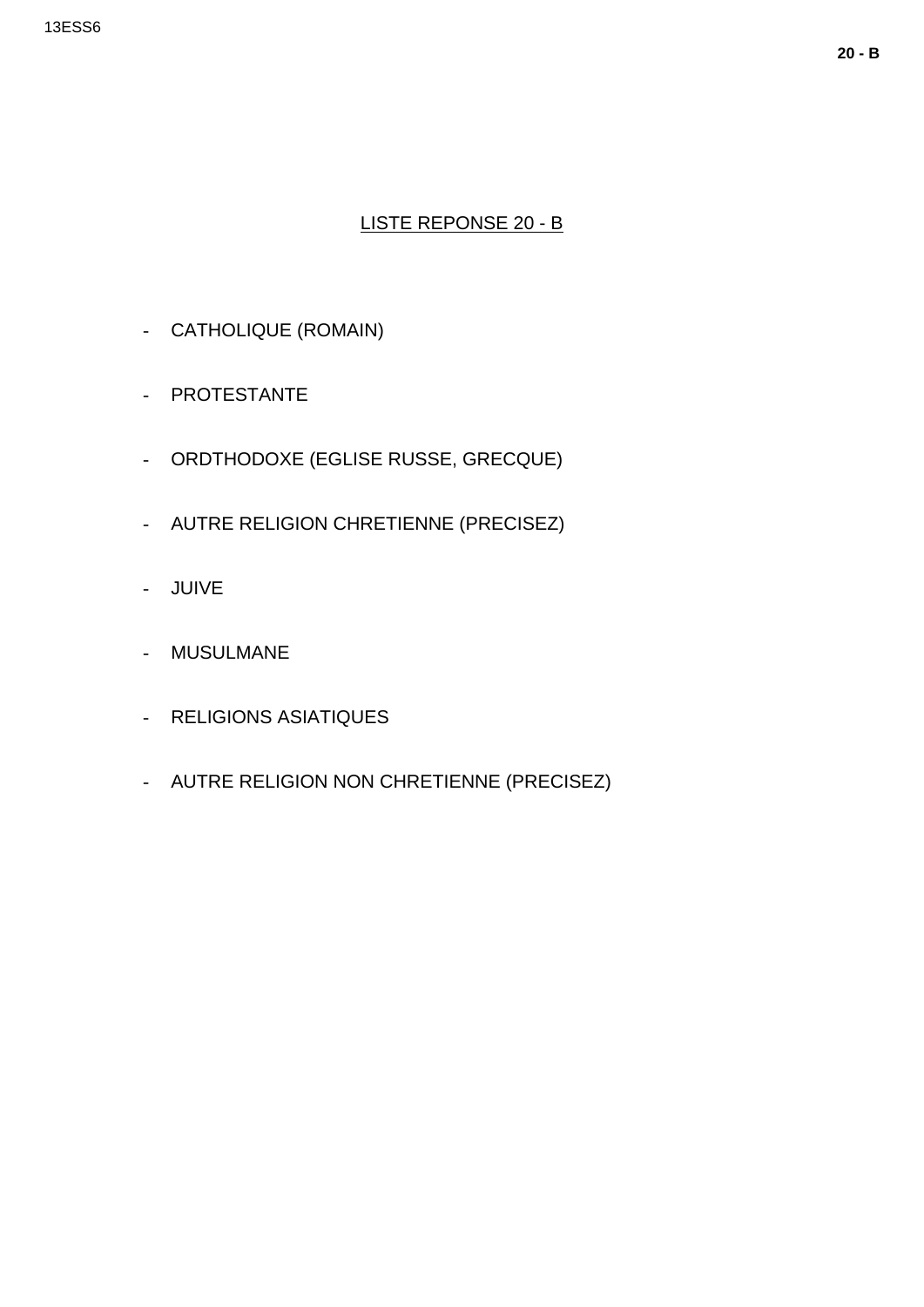

**PAS DU TOUT CROYANT** 

 **TRES CROYANT**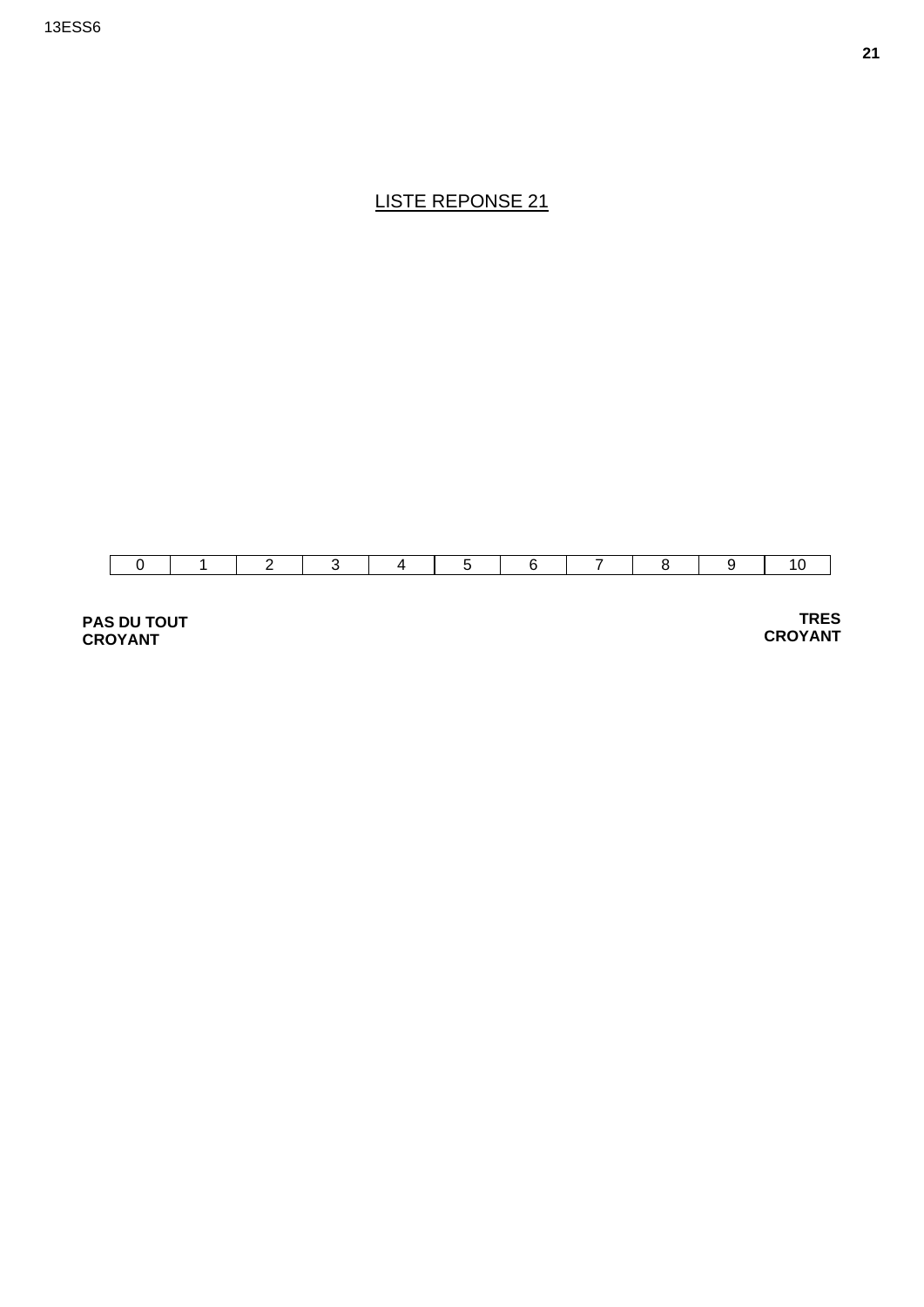- CHAQUE JOUR
- PLUSIEURS FOIS PAR SEMAINE
- UNE FOIS PAR SEMAINE
- AU MOINS UNE FOIS PAR MOIS
- SEULEMENT A L'OCCASION DES FETES RELIGIEUSES
- MOINS SOUVENT
- JAMAIS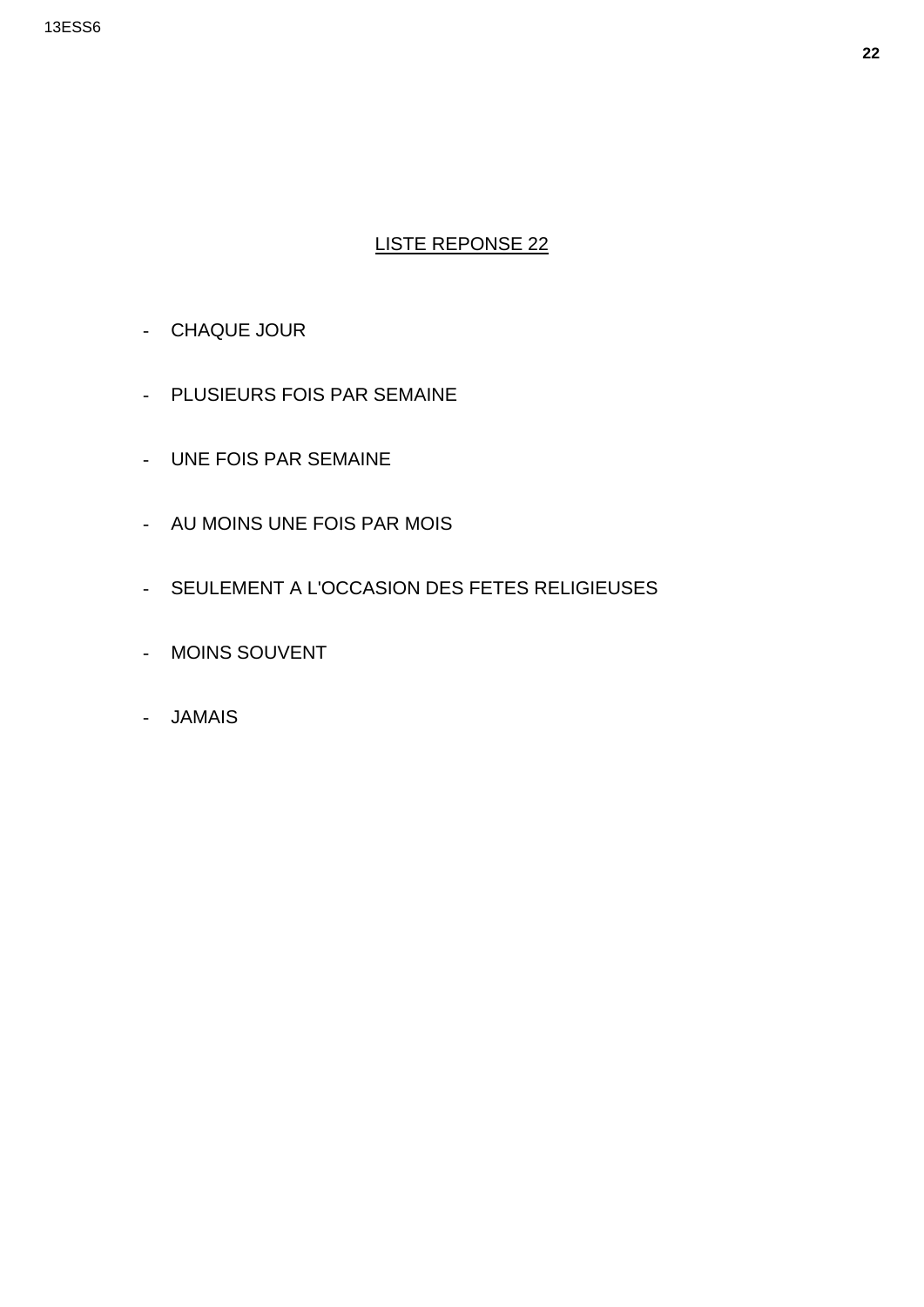- AU MOINS UNE FOIS PAR SEMAINE
- AU MOINS UNE FOIS PAR MOIS
- AU MOINS UNE FOIS TOUS LES 3 MOIS
- AU MOINS UNE FOIS TOUS LES 6 MOIS
- MOINS SOUVENT
- JAMAIS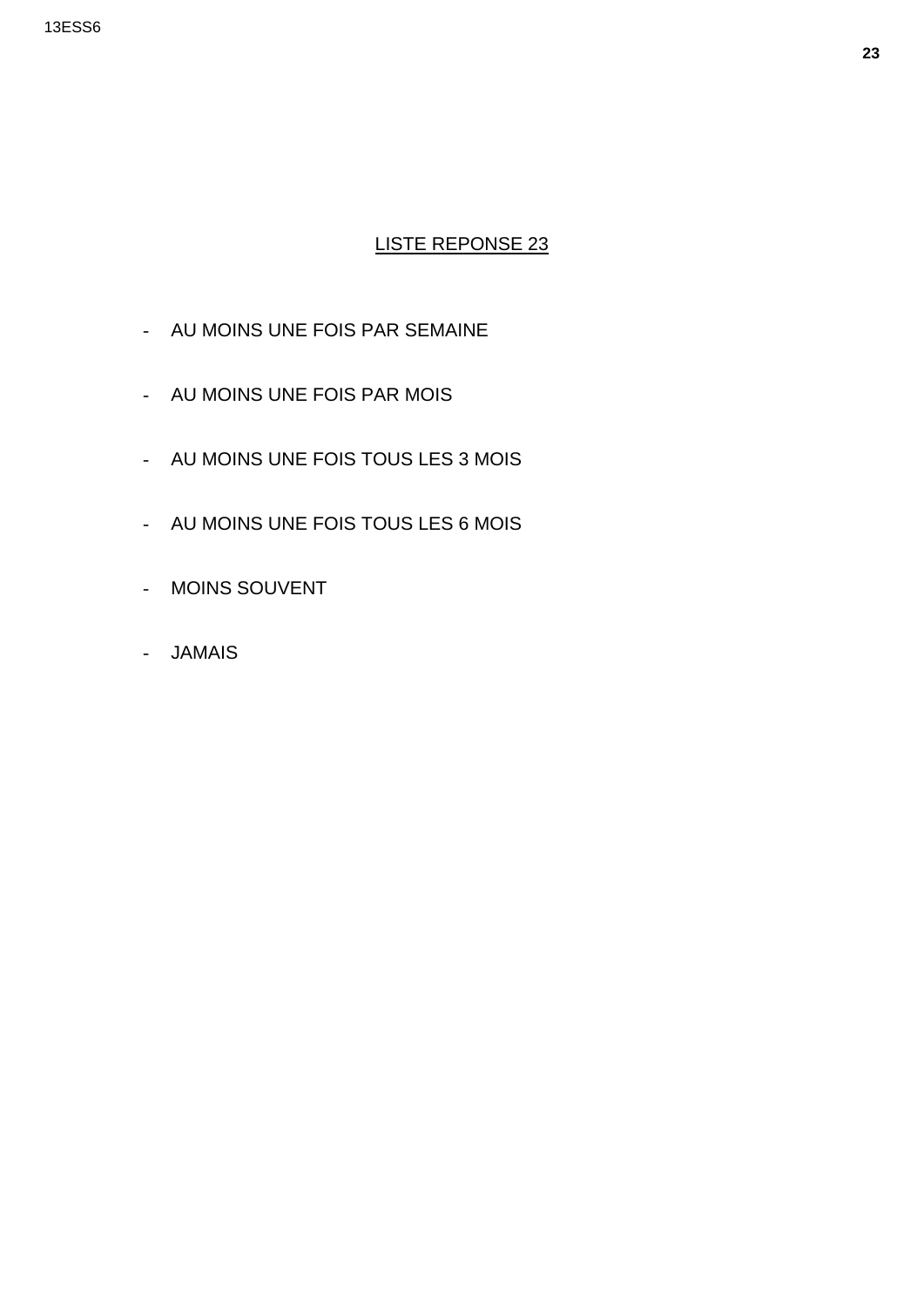- TOUT A FAIT D'ACCORD
- PLUTOT D'ACCORD
- NI D'ACCORD, NI PAS D'ACCORD
- PLUTOT PAS D'ACCORD
- PAS DU TOUT D'ACCORD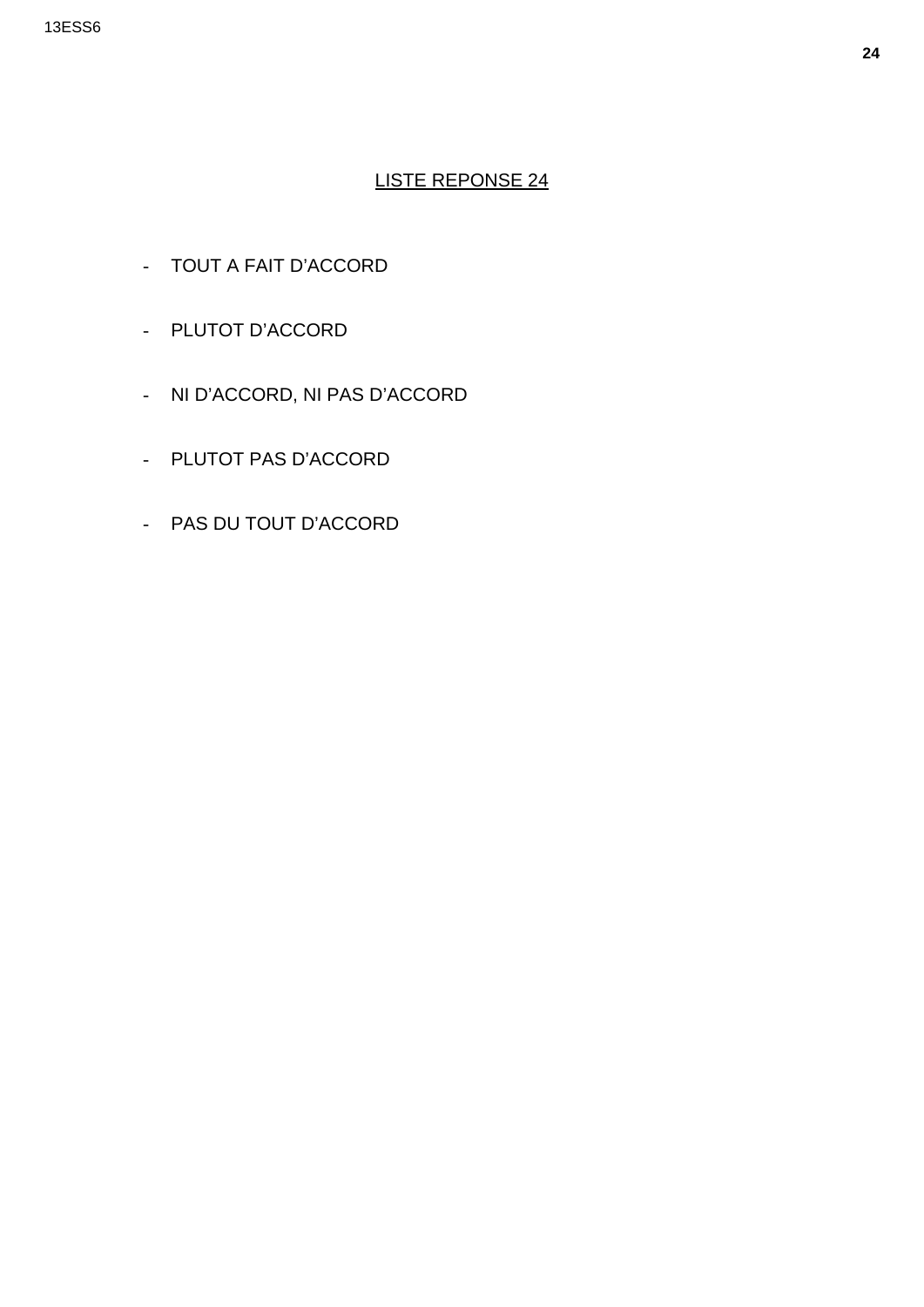- A AUCUN MOMENT OU PRESQUE
- DE TEMPS EN TEMPS
- LA PLUPART DU TEMPS
- TOUT LE TEMPS OU PRESQUE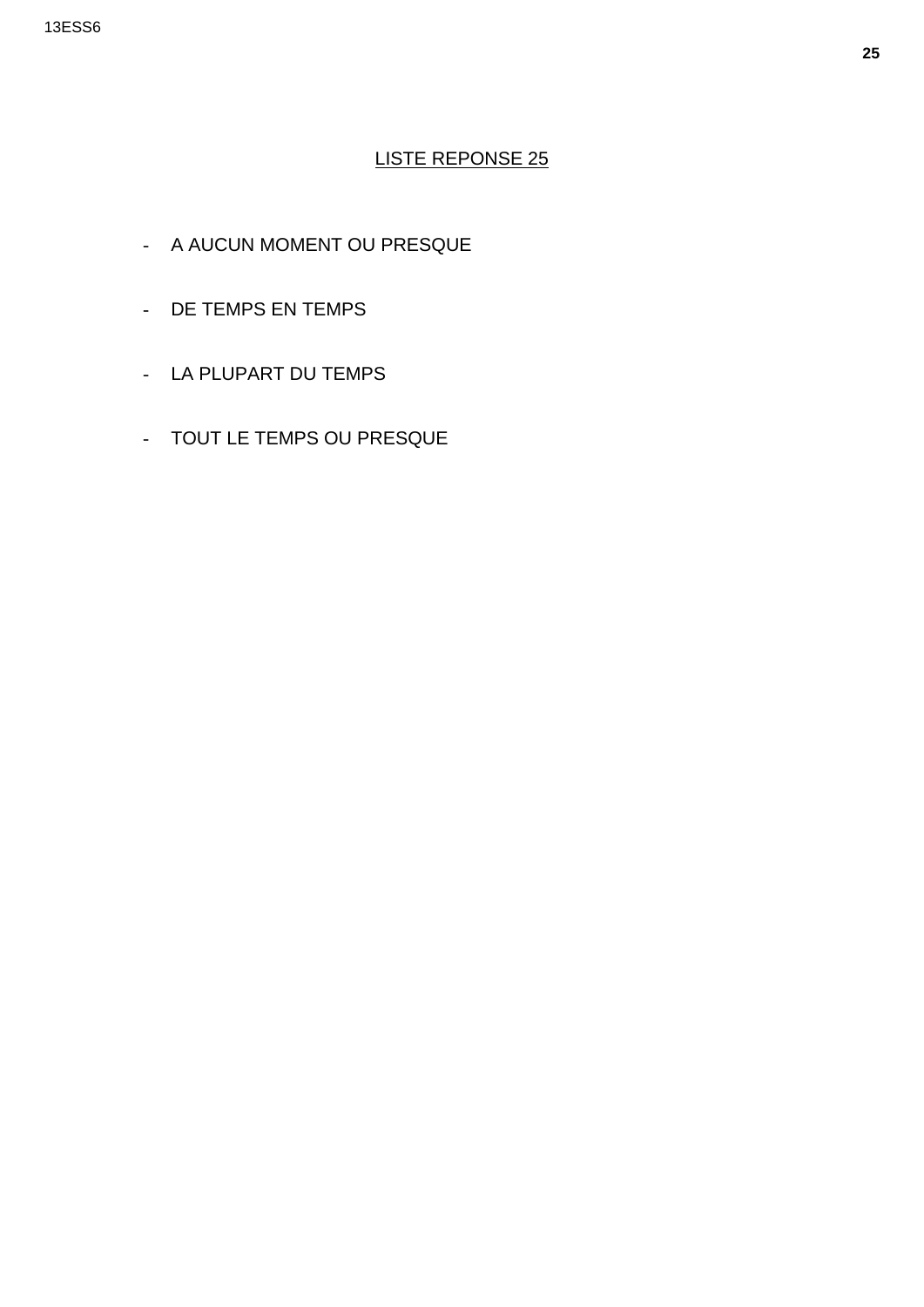- TOUT A FAIT D'ACCORD
- PLUTOT D'ACCORD
- NI D'ACCORD, NI PAS D'ACCORD
- PLUTOT PAS D'ACCORD
- PAS DU TOUT D'ACCORD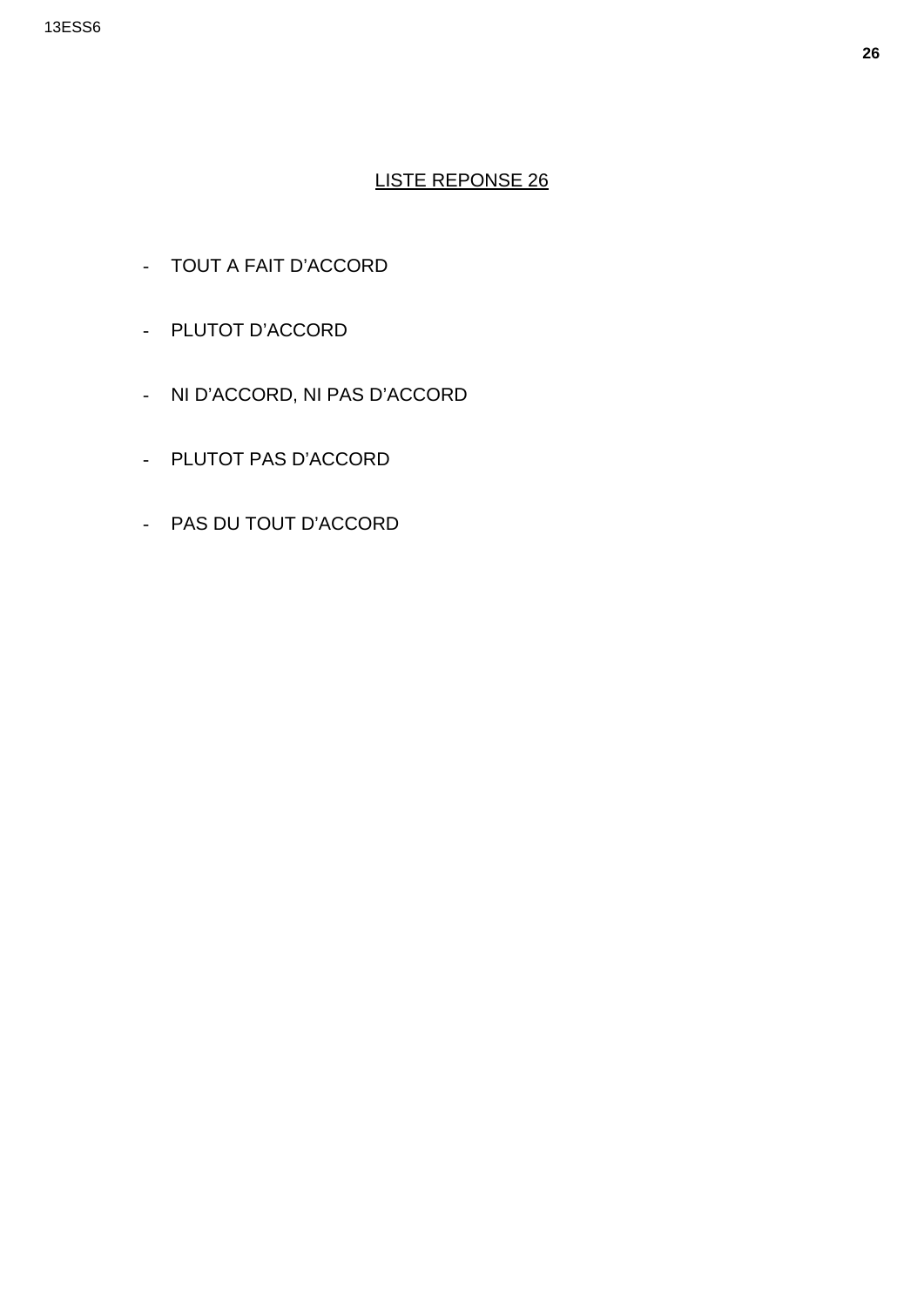

**PAS DU TOUT** 

**ENORMEMENT**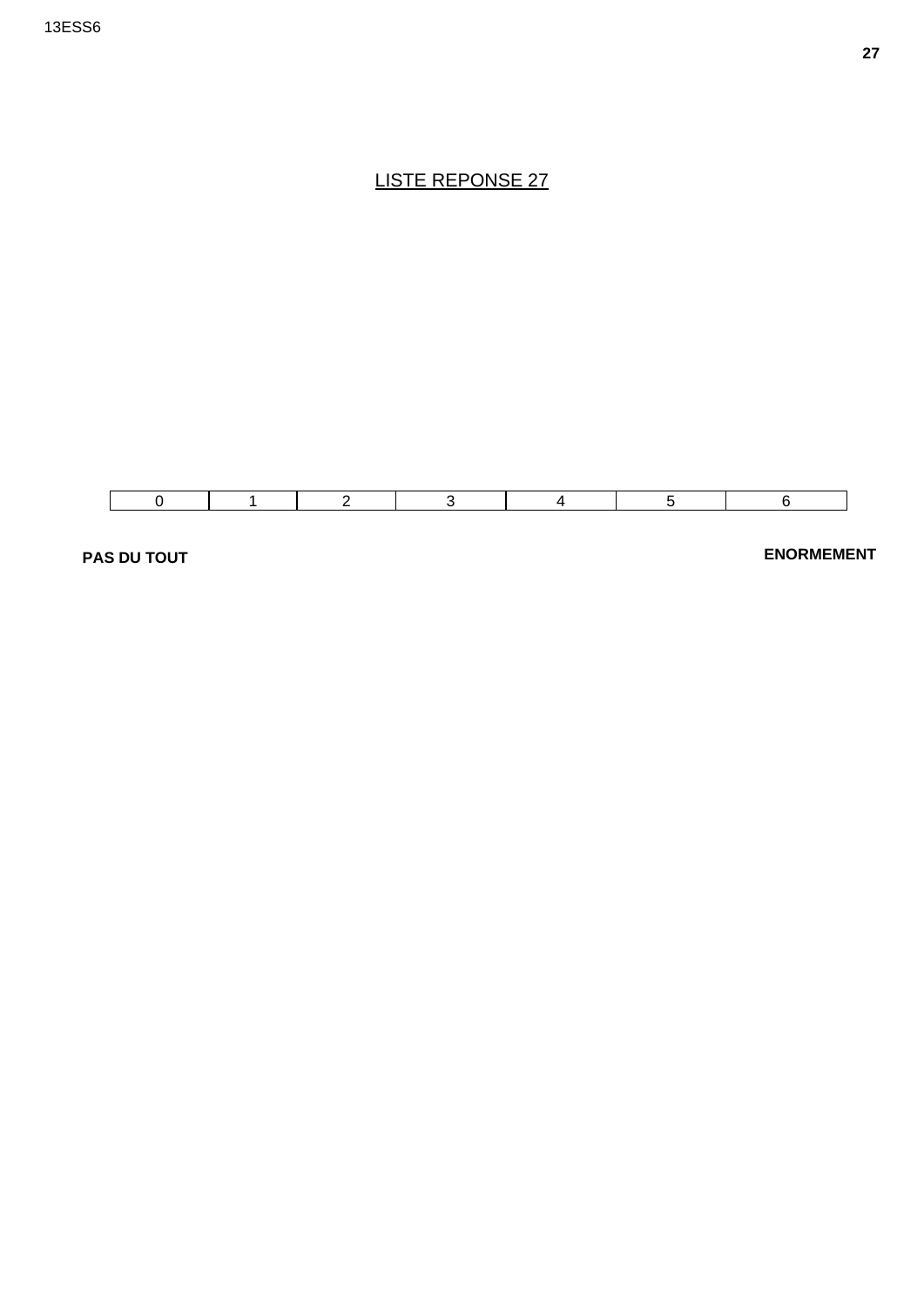- TOUT A FAIT D'ACCORD
- PLUTOT D'ACCORD
- NI D'ACCORD, NI PAS D'ACCORD
- PLUTOT PAS D'ACCORD
- PAS DU TOUT D'ACCORD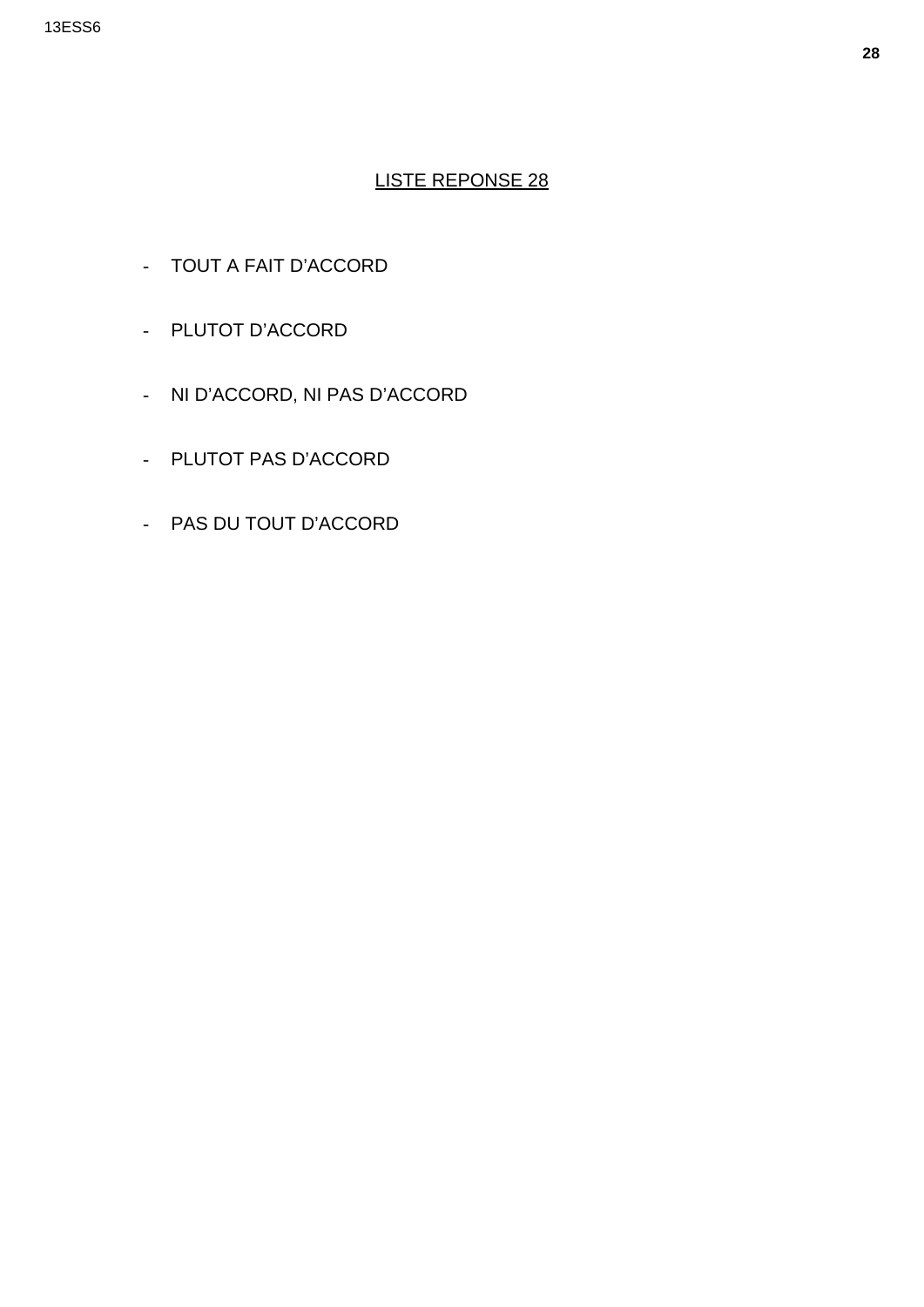

**PAS DU TOUT** 

**COMPLETE-MENT**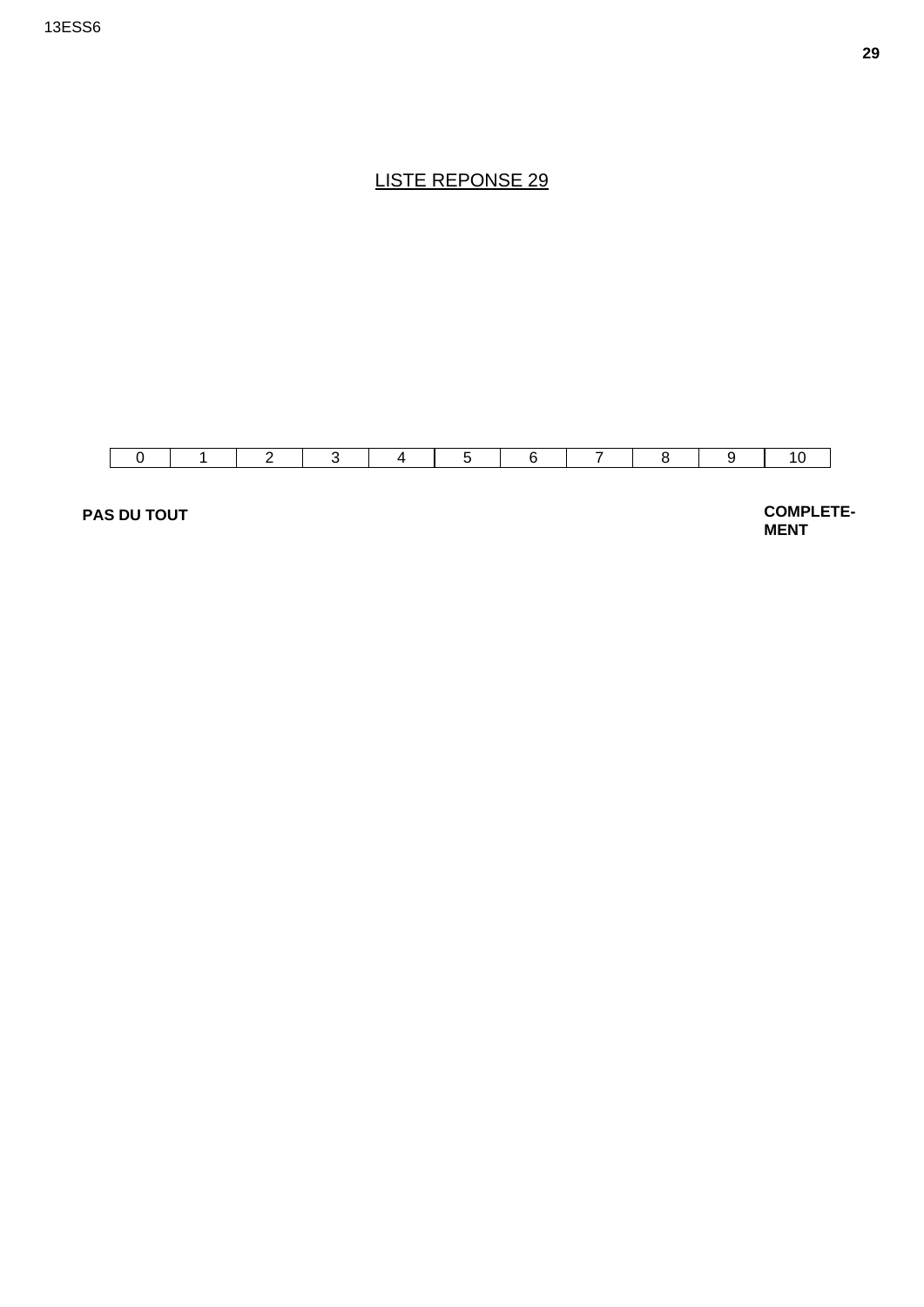

**EXTRÊMEMENT DIFFICILE** 

**EXTRÊME-MENT FACILE**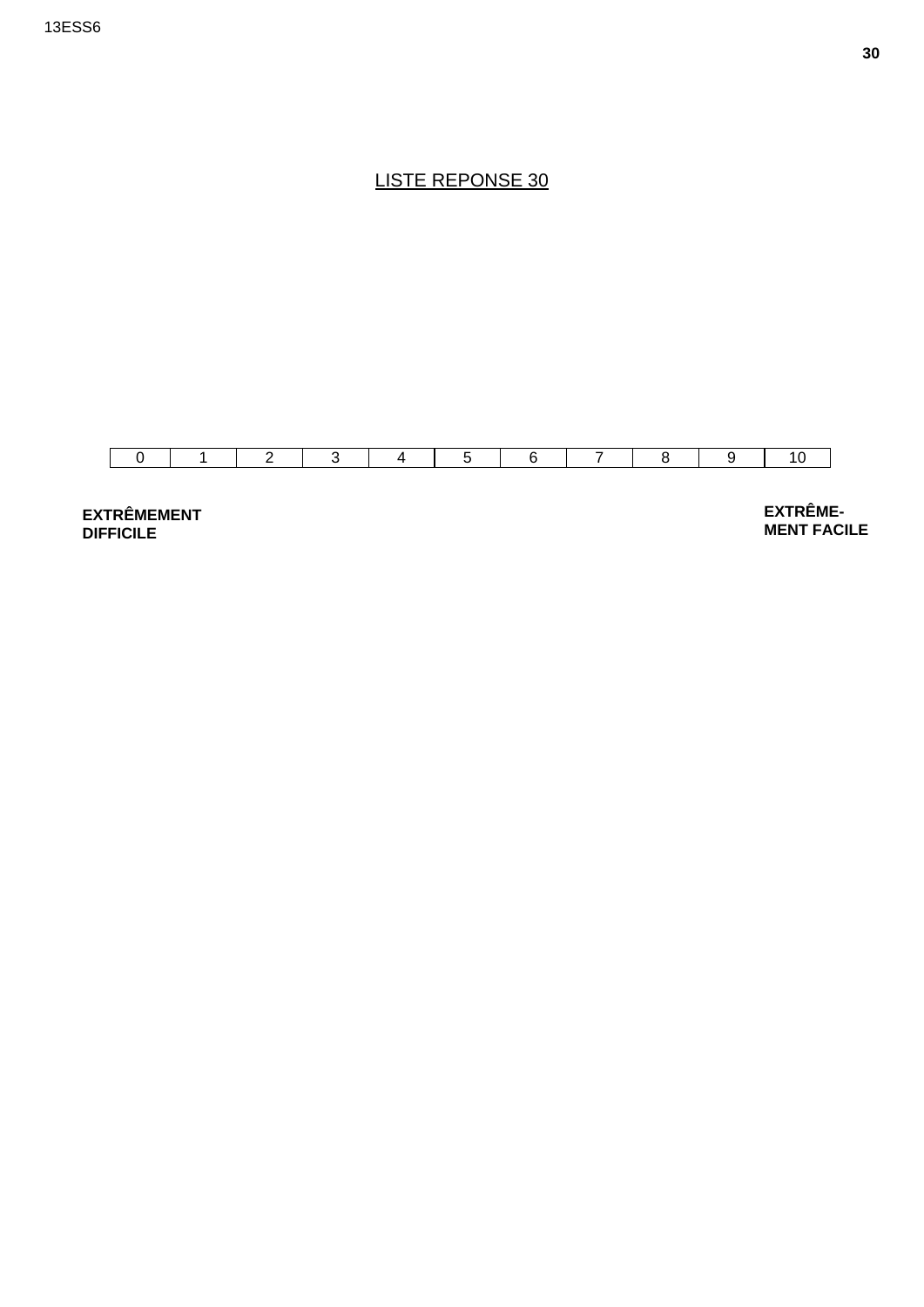

**A AUCUN MOMENT** 

**TOUT LE TEMPS**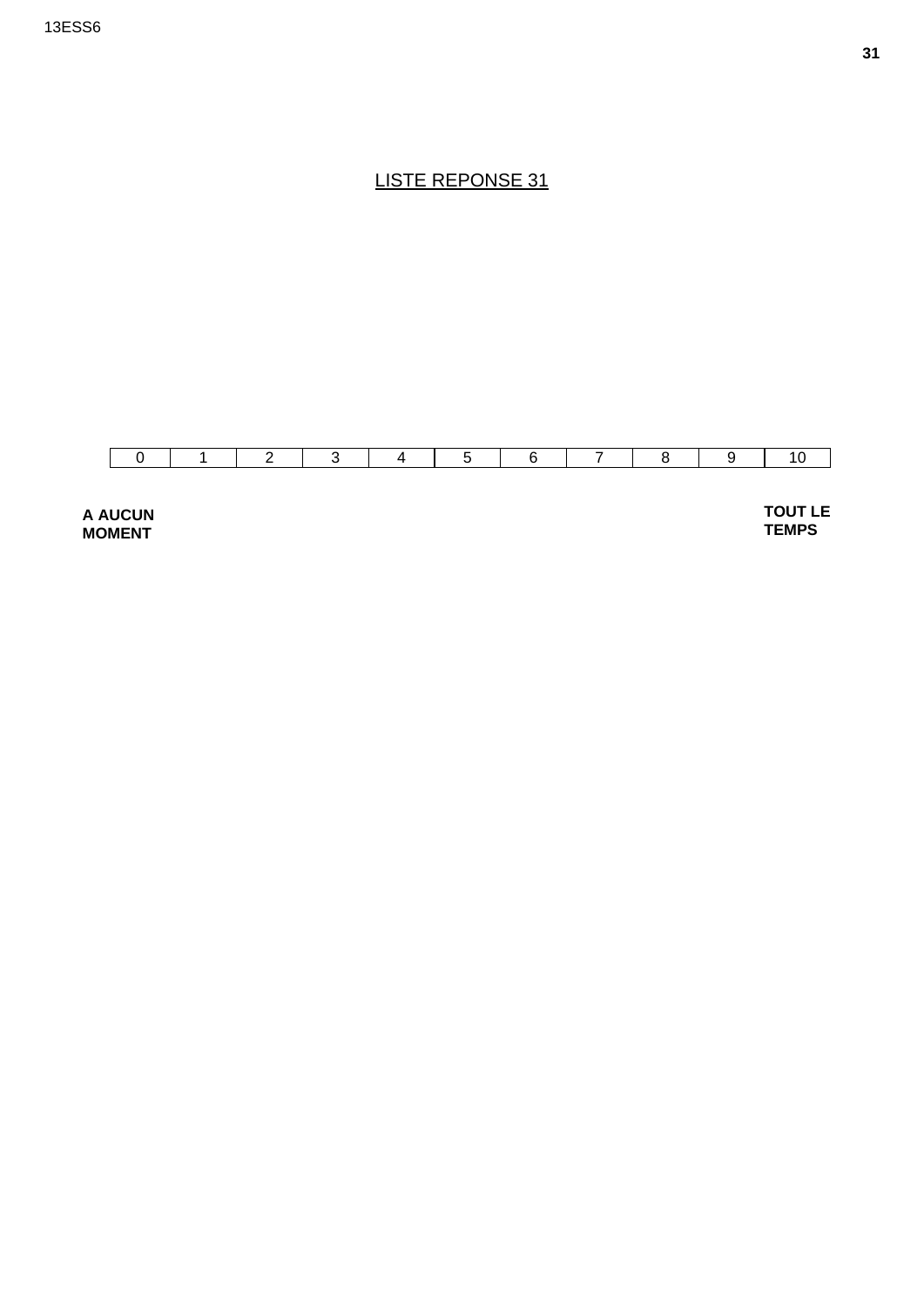

**JAMAIS** 

**TOUJOURS**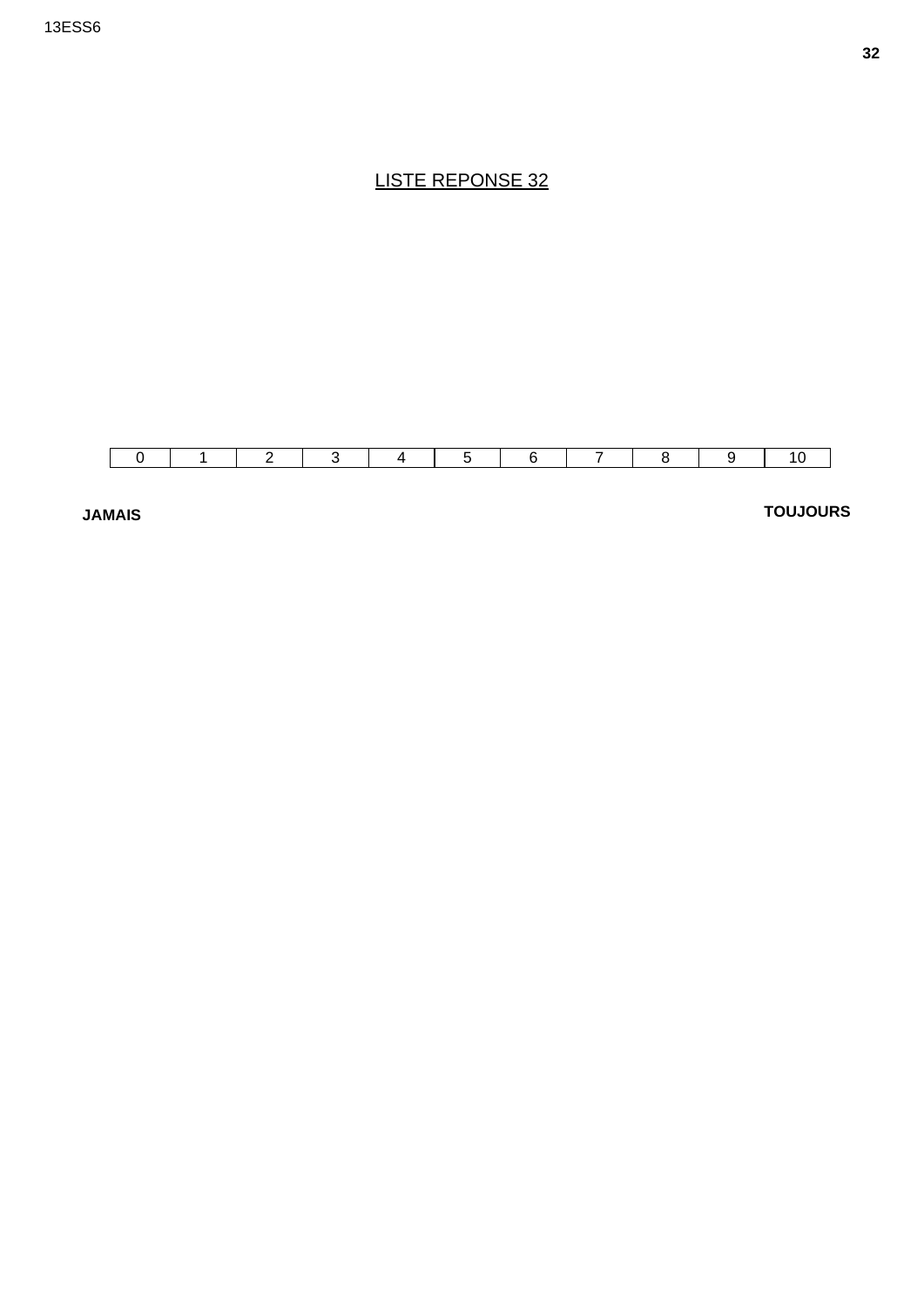

**PAS DU TOUT** 

**COMPLETE-MENT**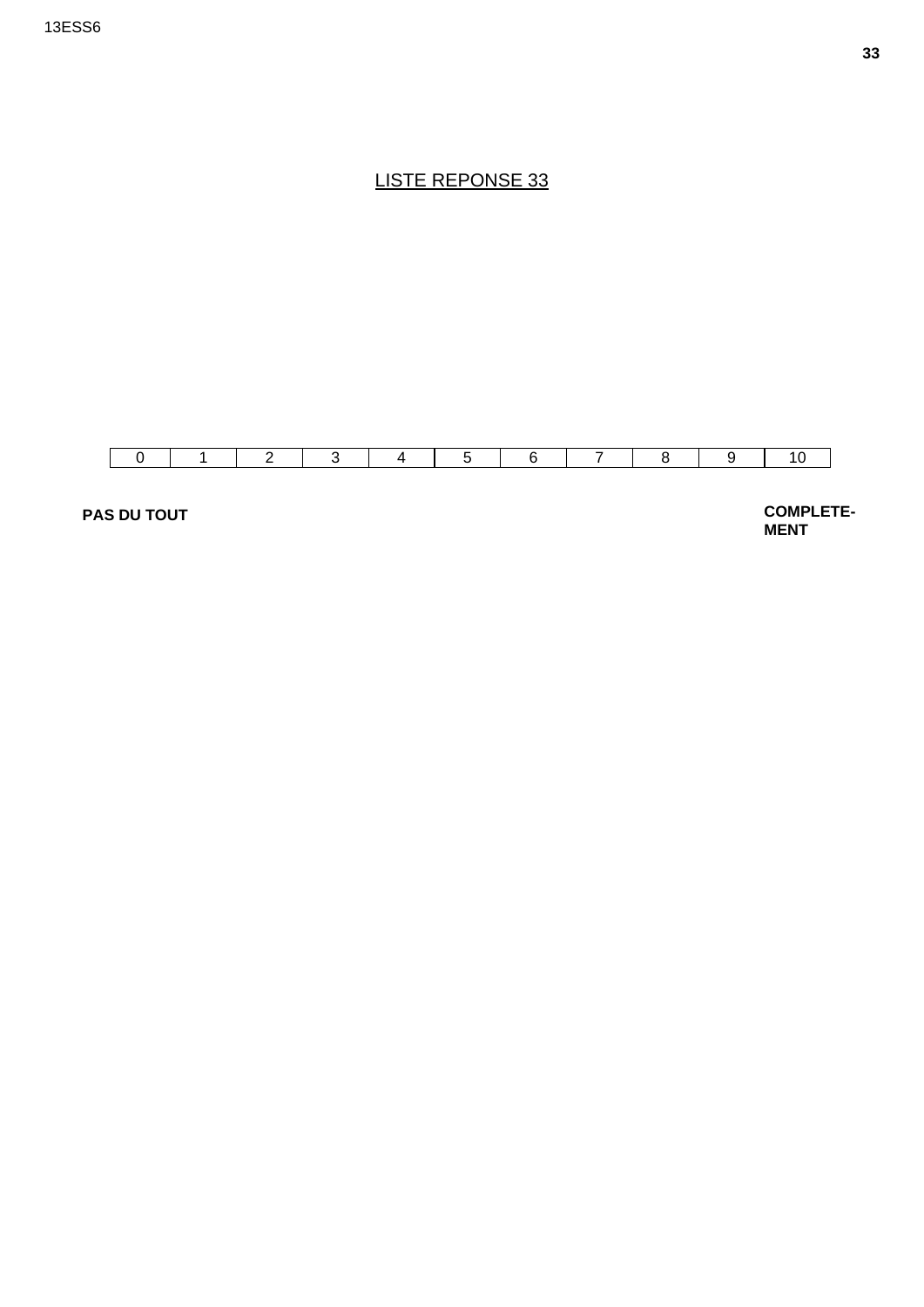

**PAS DU TOUT COMPLETEMENT**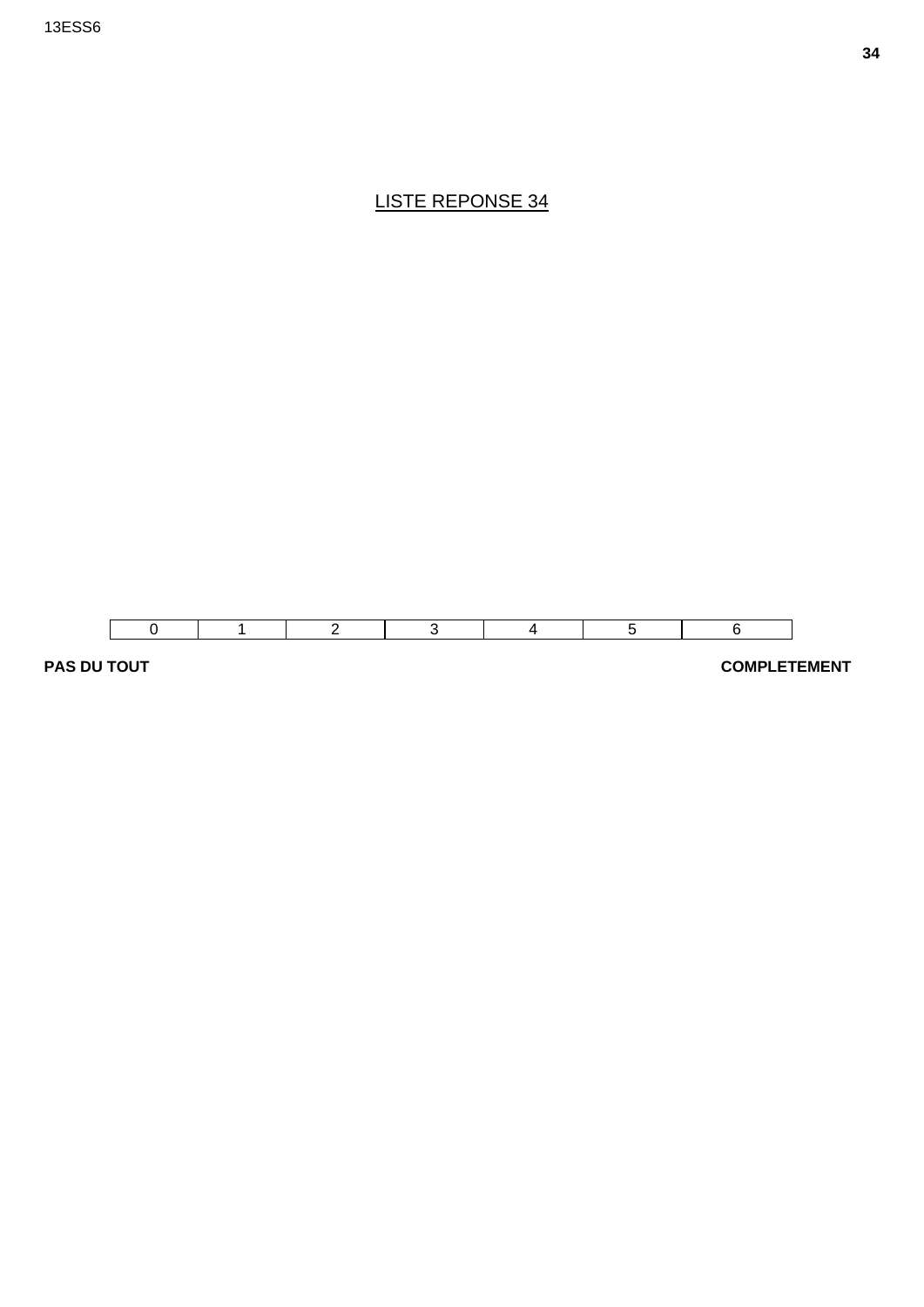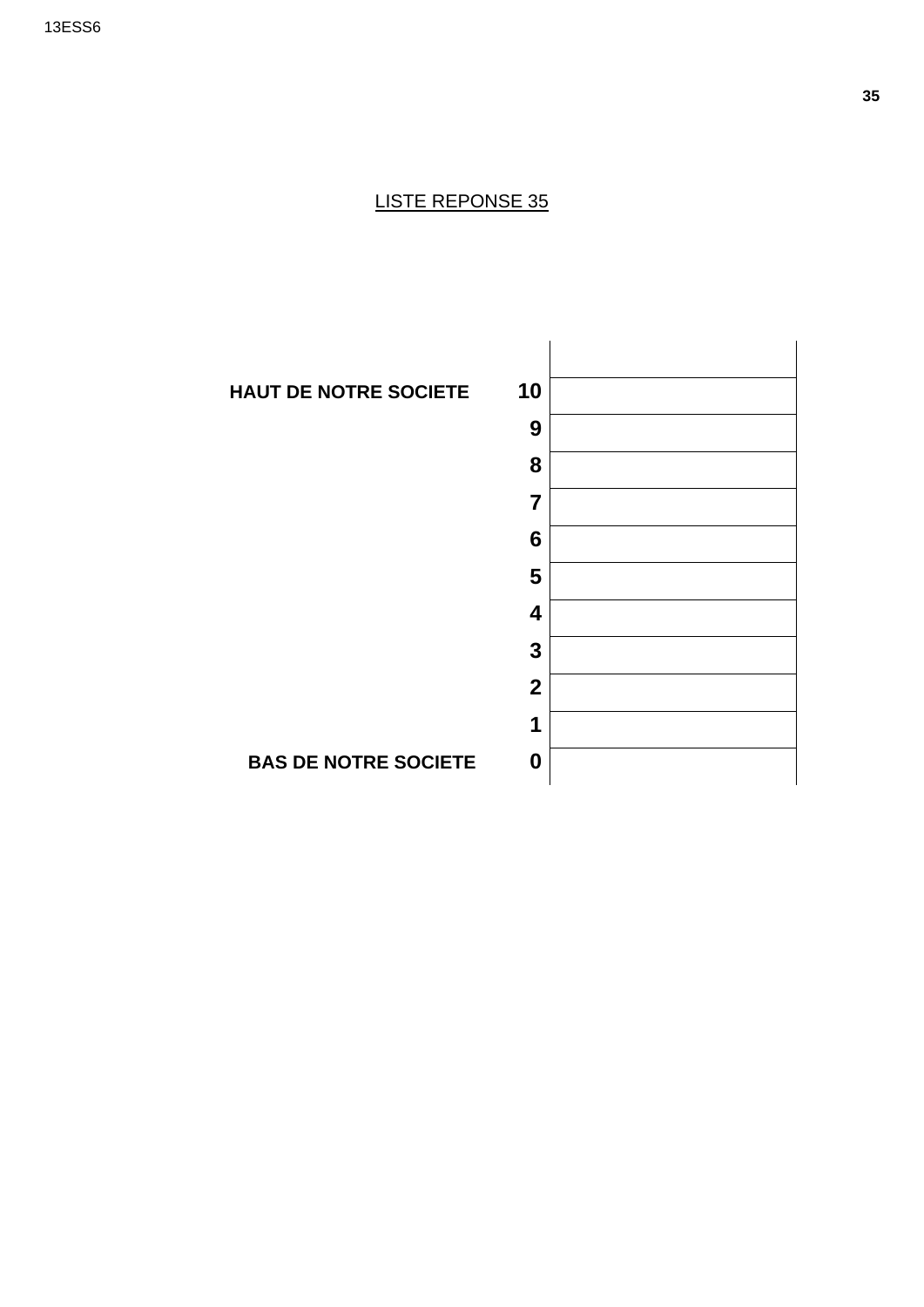- AUCUN JOUR
- UN JOUR
- DEUX JOURS
- TROIS JOURS
- QUATRE JOURS
- CINQ JOURS
- SIX JOURS
- SEPT JOURS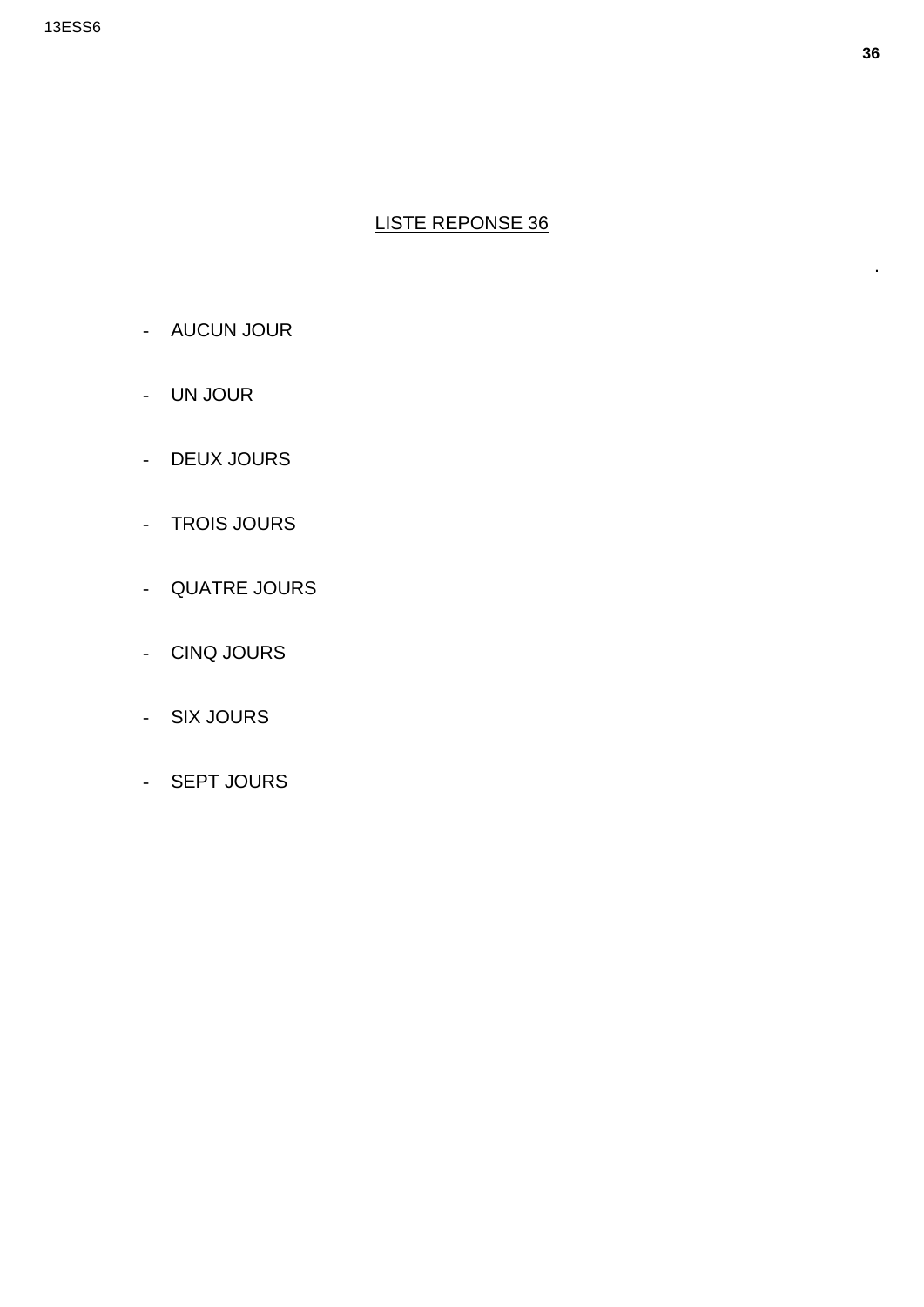

**IMPORTANT POUR LA DEMOCRATIE EN GENERAL** 

**MENT IMPORTANT POUR LA DEMOCRATIE EN GENERAL**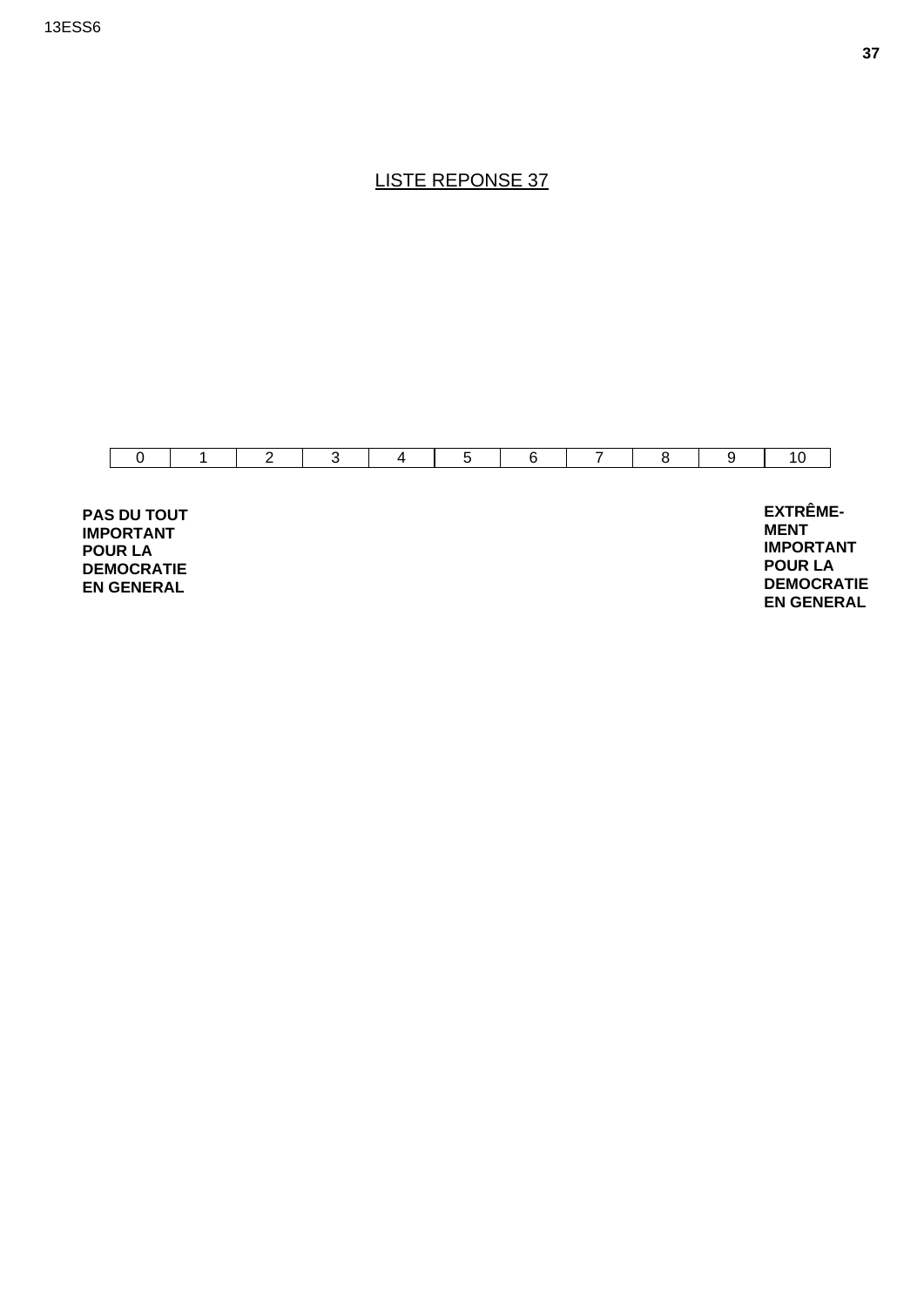

**NE S'APPLIQUE PAS DU TOUT** 

**S'APPLIQUE TOUT A FAIT**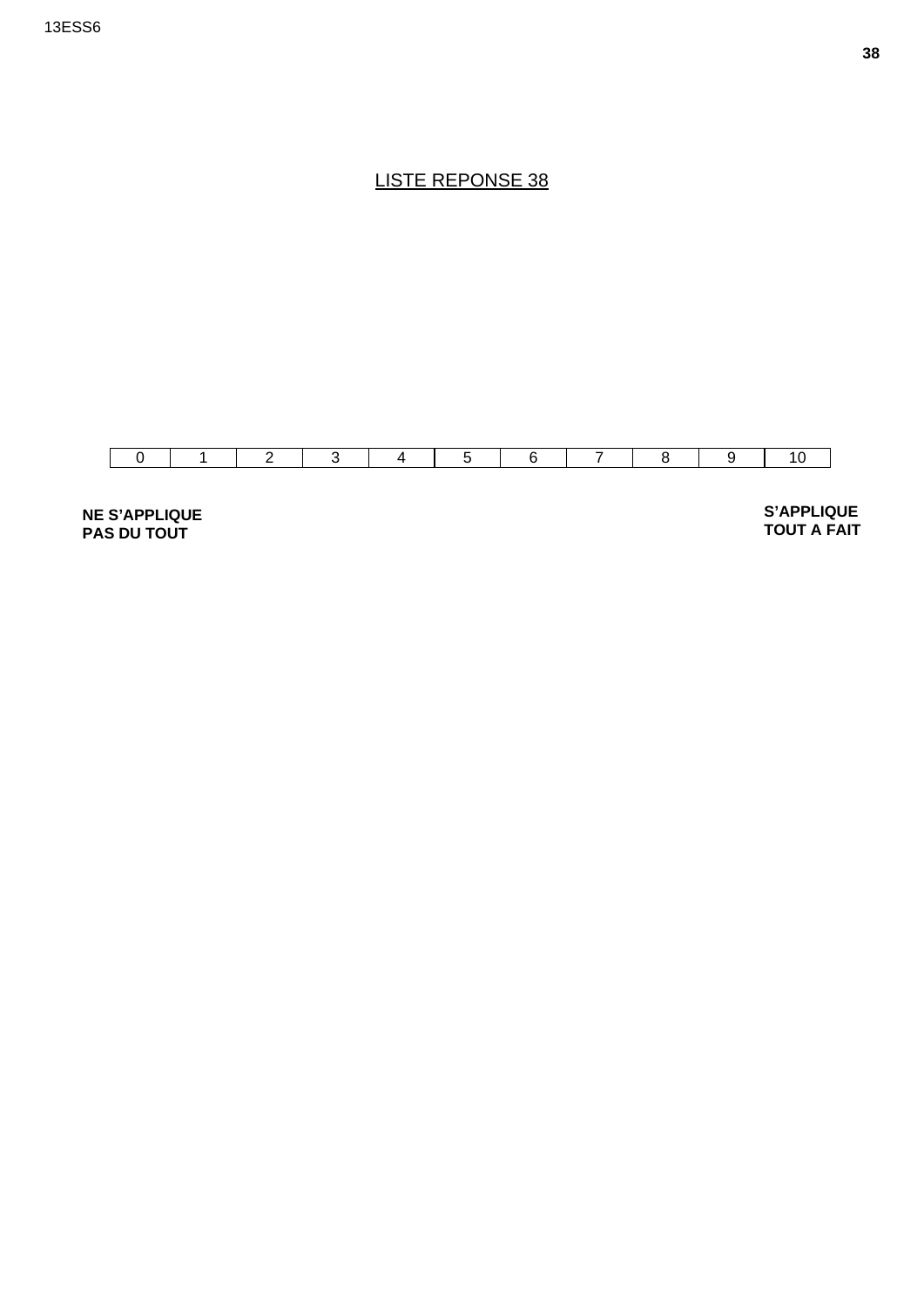- TOUT LE MONDE DEVRAIT ETRE LIBRE D'EXPRIMER SES OPINIONS POLITIQUES OUVERTEMENT, MEME SI ELLES SONT EXTREMES
- IL FAUDRAIT EMPECHER CEUX QUI ONT DES OPINIONS POLITIQUES EXTREMES DE LES EXPRIMER OUVERTEMENT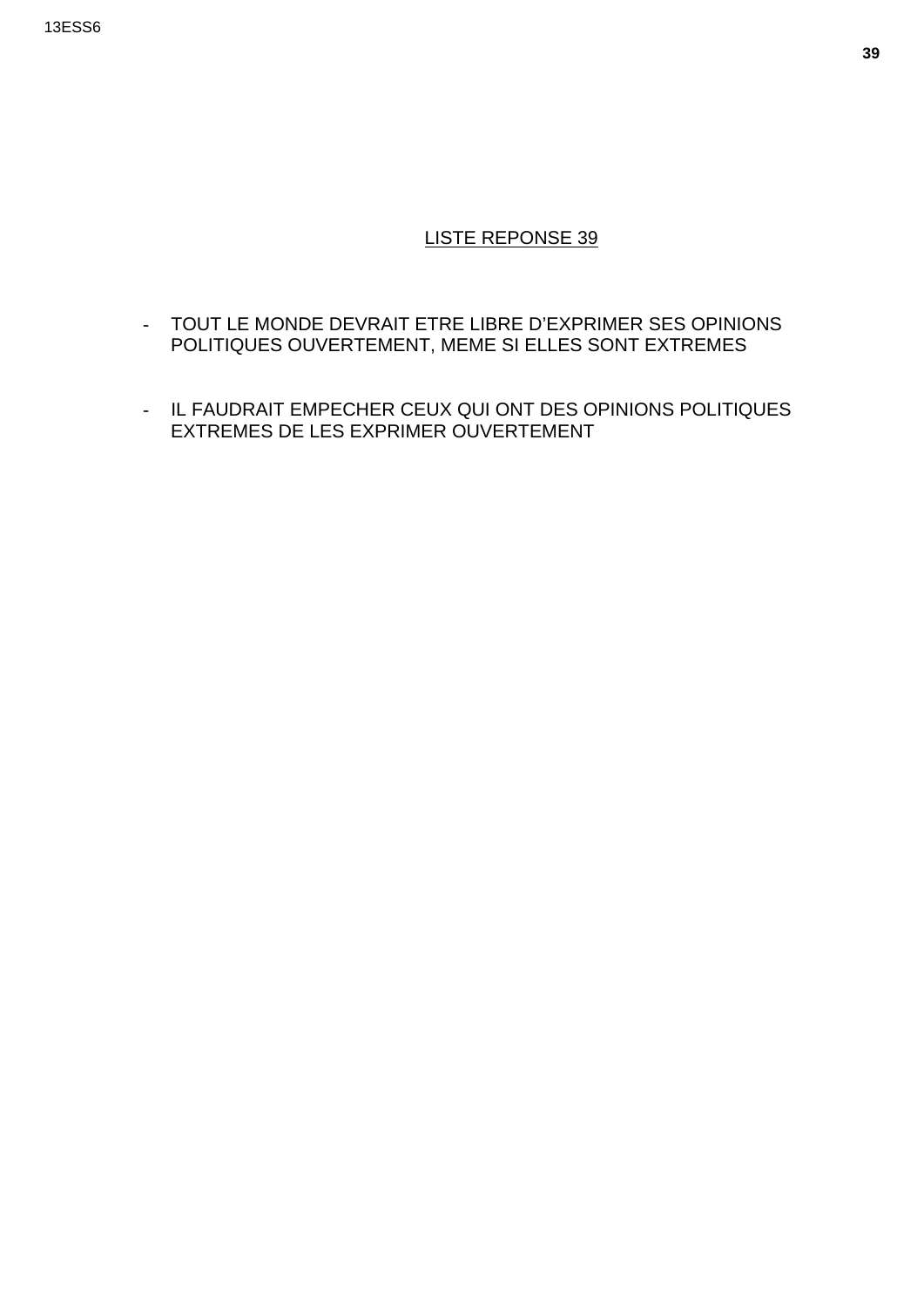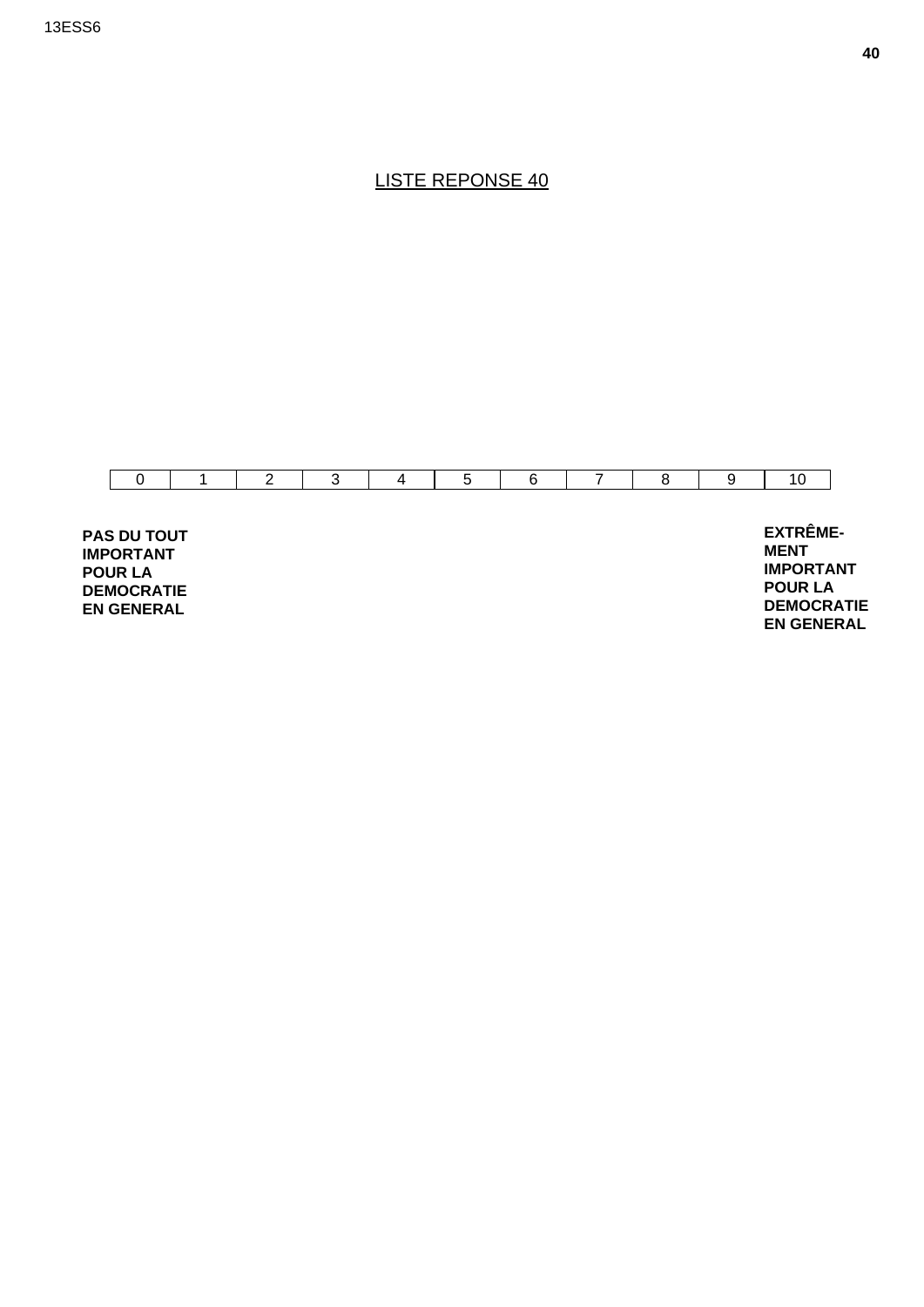

**PAS DU TOUT** 

**TOUT A FAIT**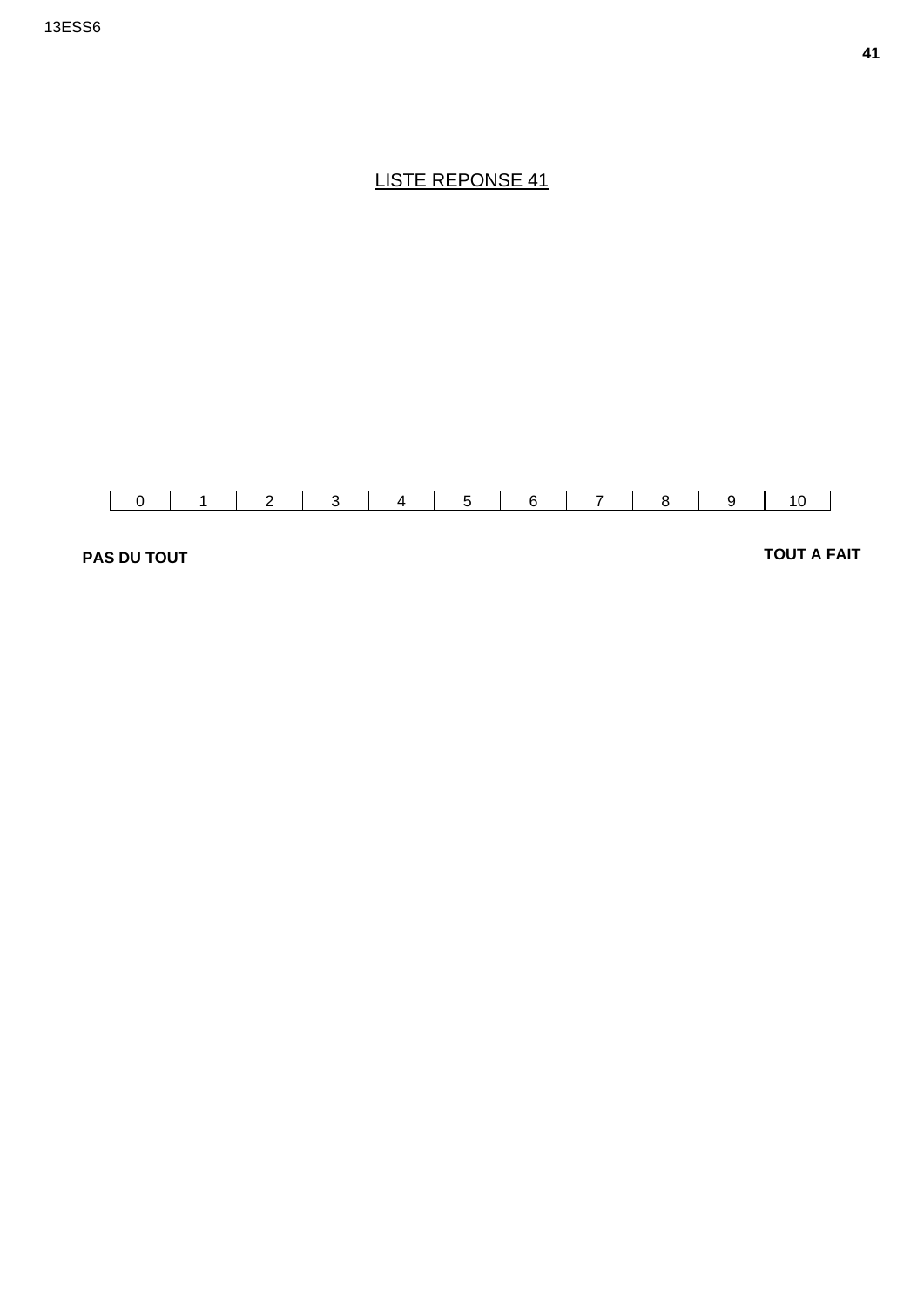- LE GOUVERNEMENT DEVRAIT CHANGER SES PROJETS POLITIQUES EN FONCTION DE CE QUE LA PLUPART DES GENS PENSENT
- LE GOUVERNEMENT DEVRAIT MAINTENIR SES PROJETS POLITIQUES INDEPENDAMMENT DE CE QUE LA PLUPART DES GENS PENSENT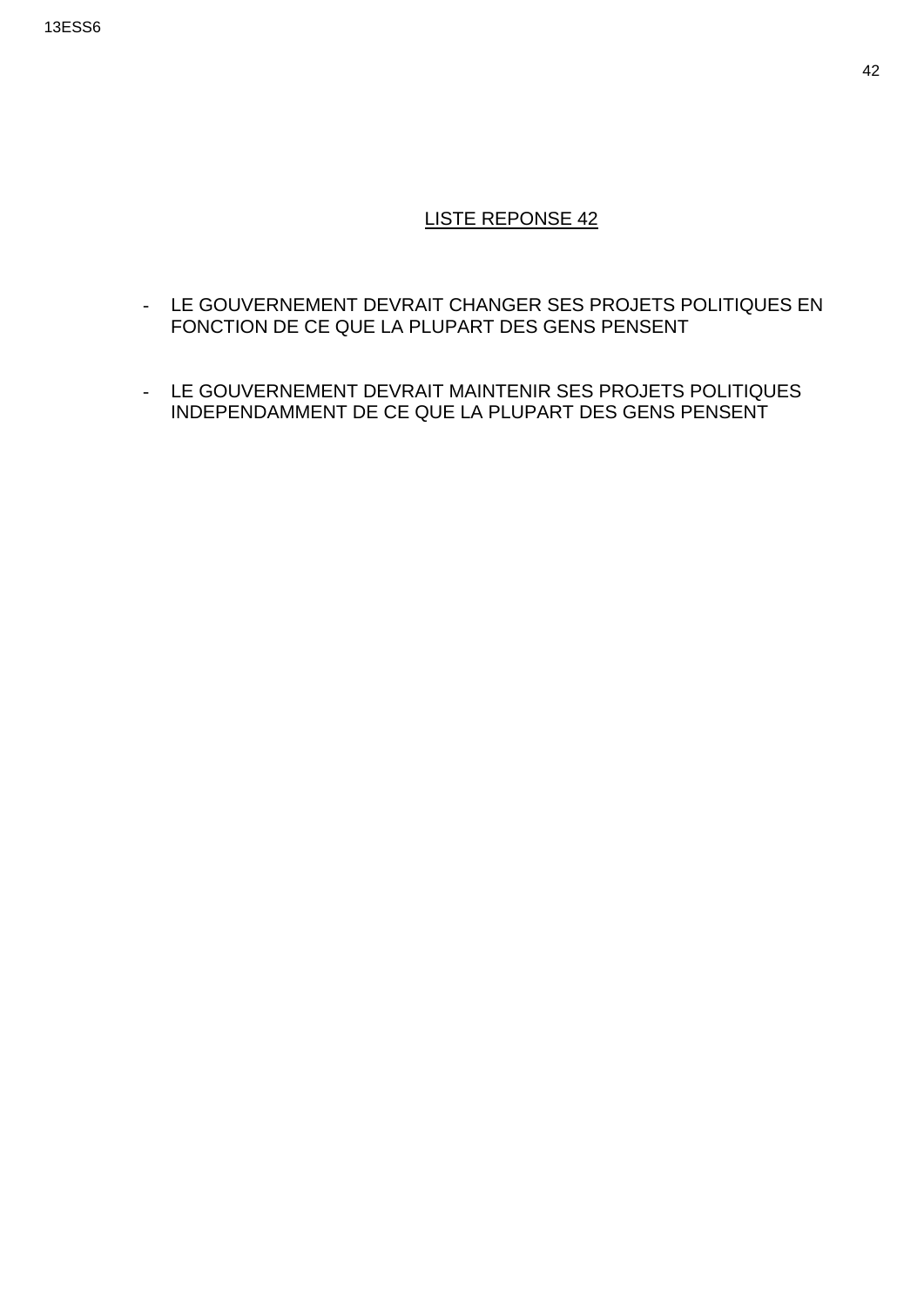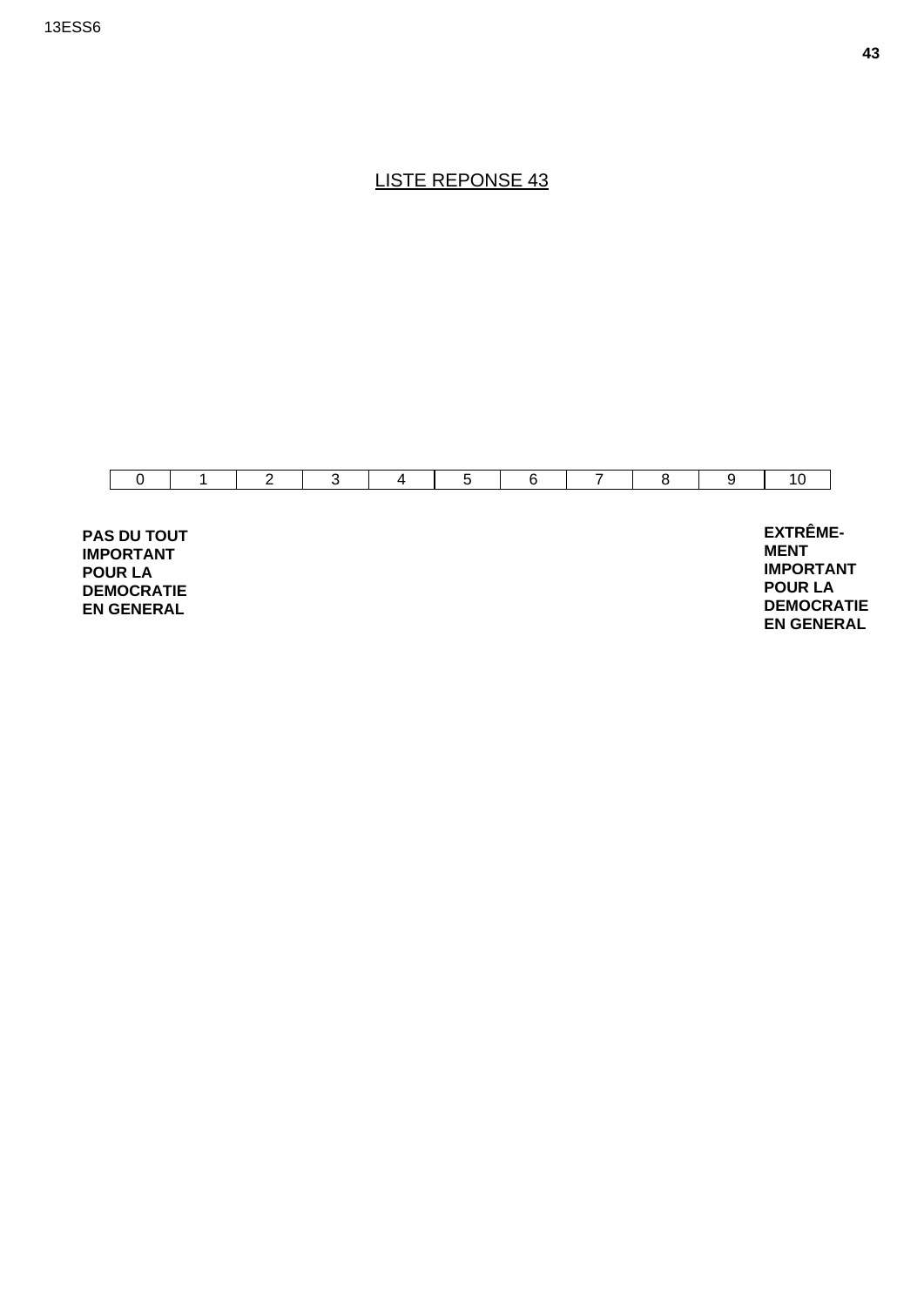

**JAMAIS** 

### **TOUJOURS**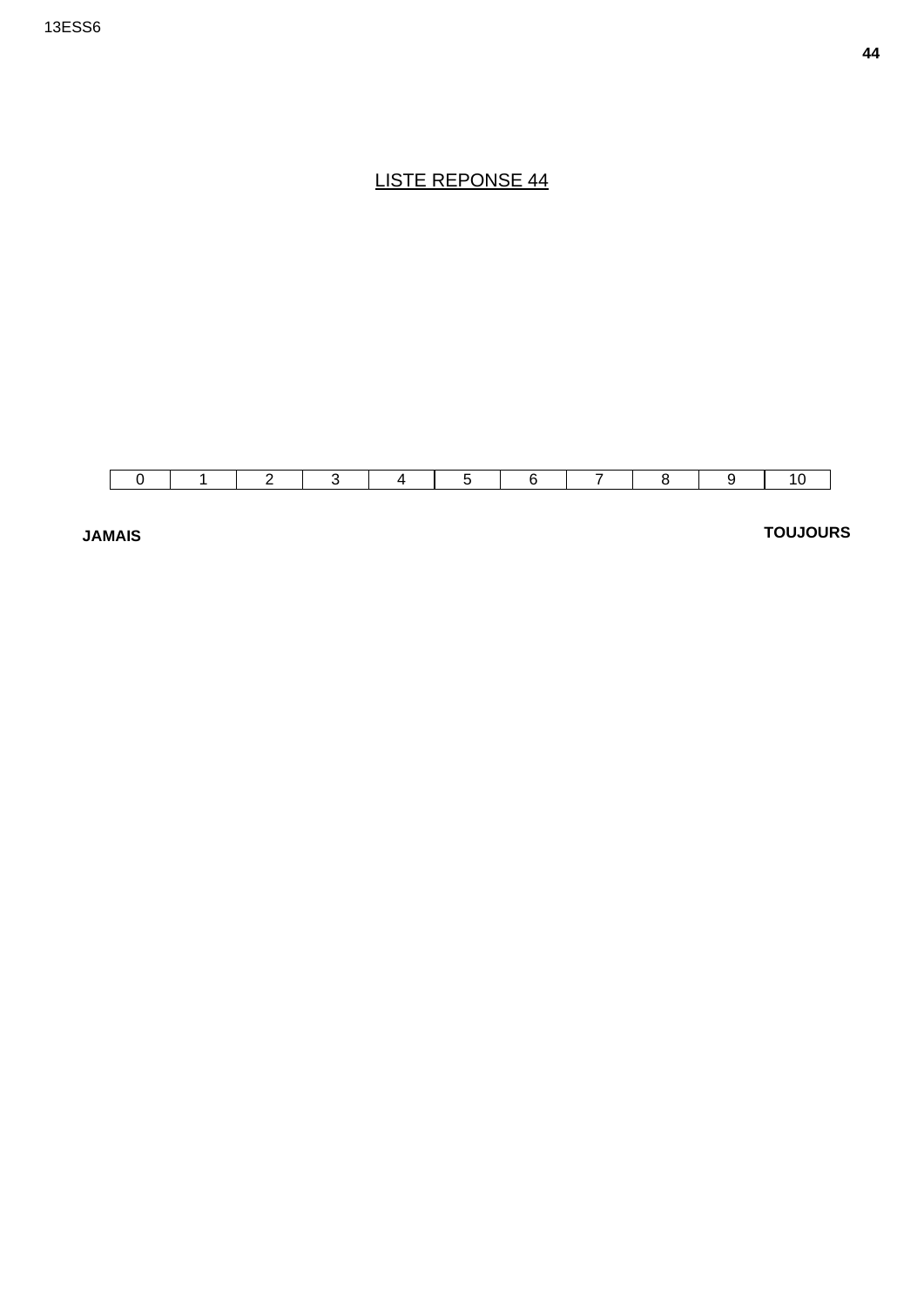- LE GOUVERNEMENT EST FORME PAR UN SEUL PARTI
- LE GOUVERNEMENT EST FORME PAR UNE COALITION DE DEUX PARTIS OU **PLUS**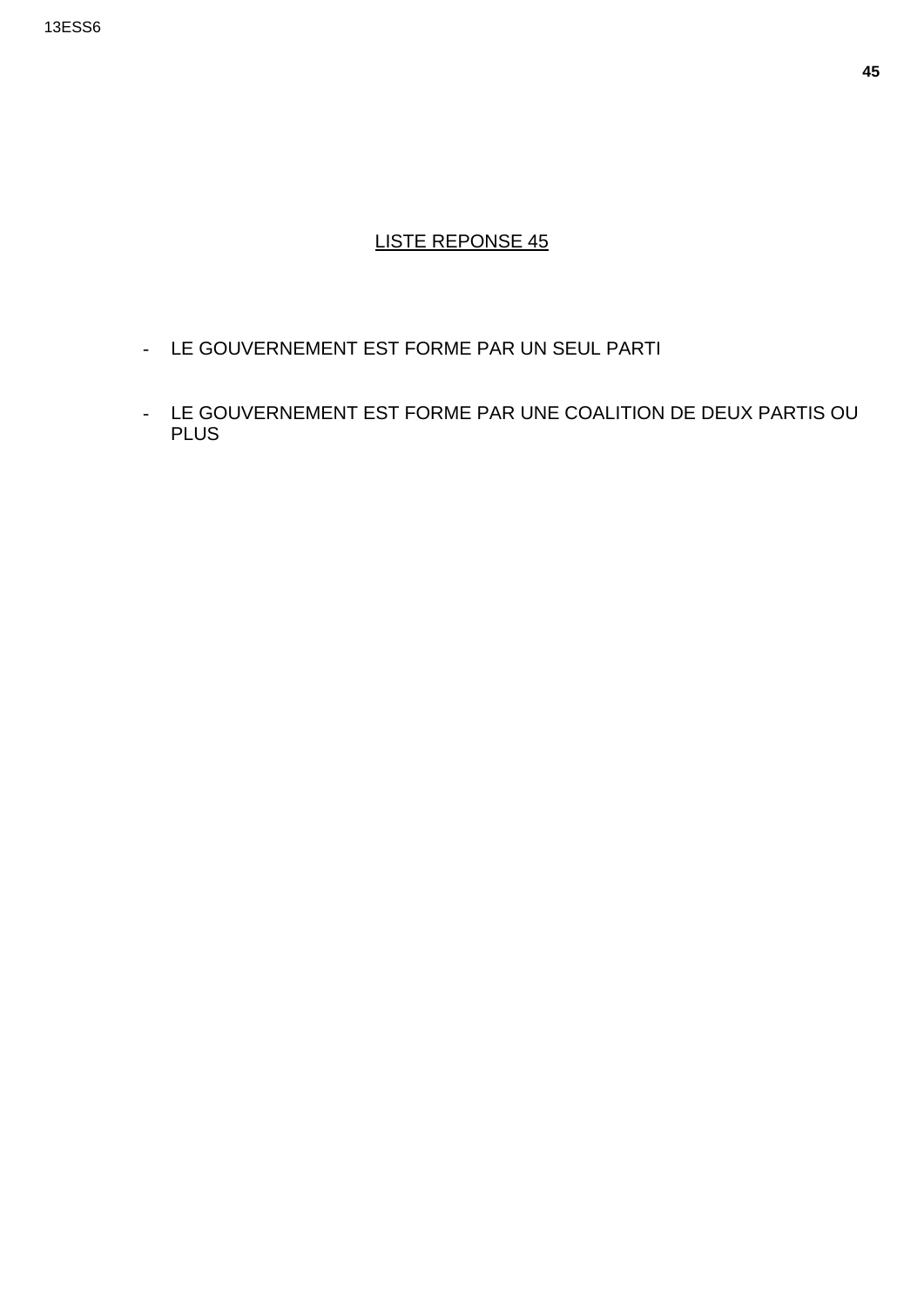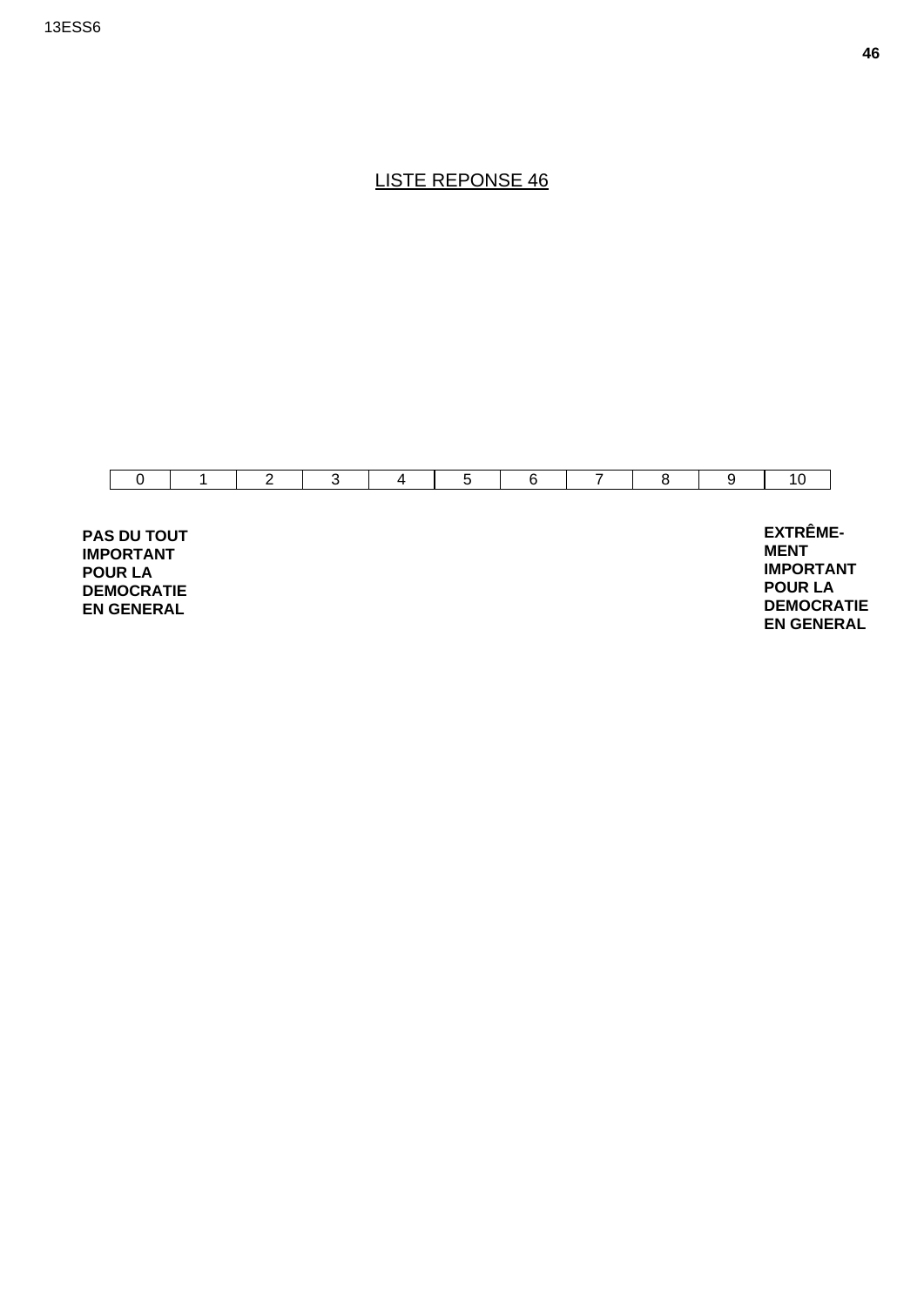

**JAMAIS** 

**TOUJOURS**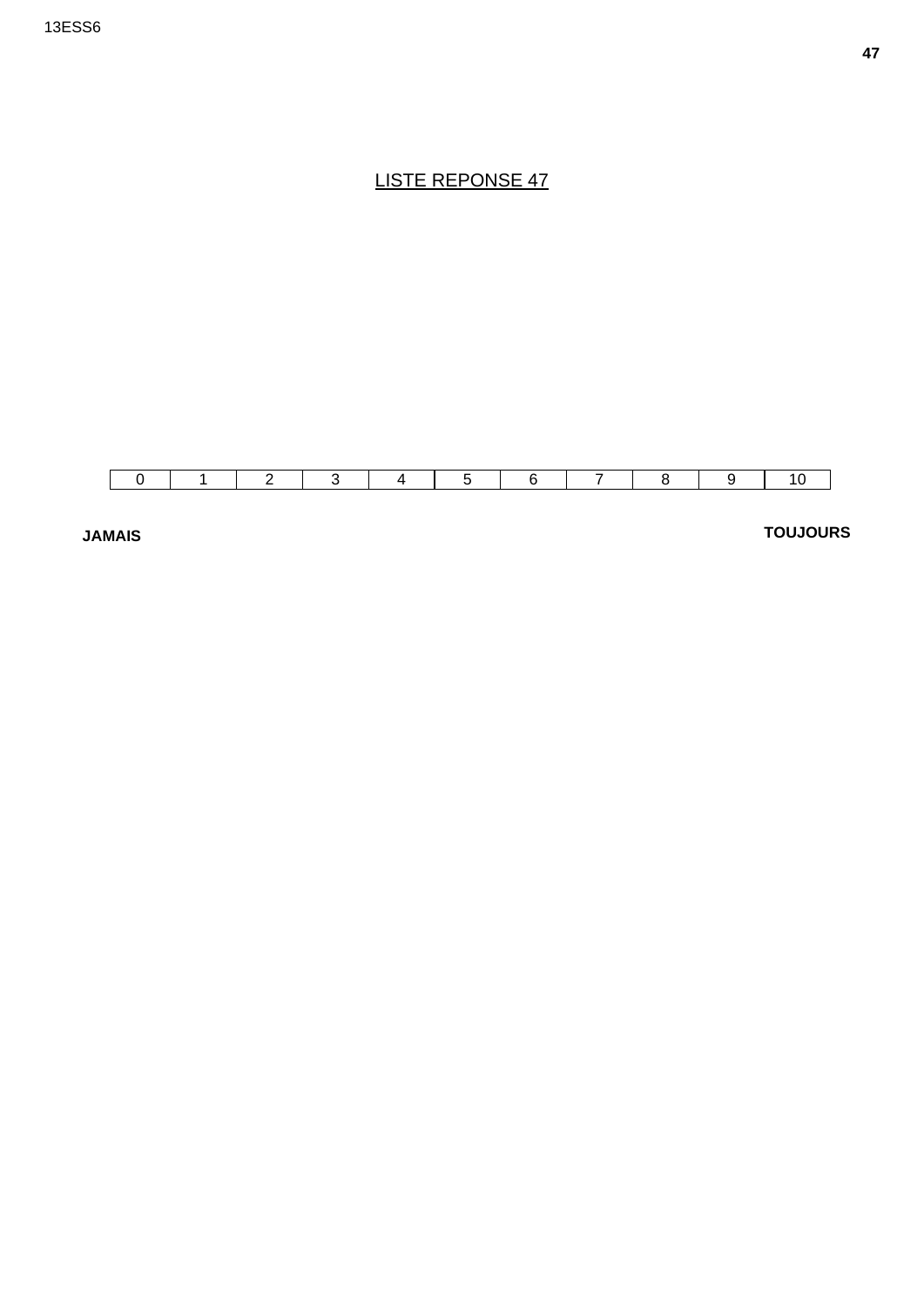- CONJOINT / CONJOINTE, COMPAGNE / COMPAGNON ?
- FILS, FILLE (Y COMPRIS BEAU-FILS / BELLE-FILLE OU ADOPTES, ENFANT PLACE DANS UNE FAMILLE D'ACCUEIL, ENFANT DU CONJOINT OU COMPAGNON) ?
- PARENTS / BEAUX-PARENTS / PARENTS DU CONJOINT / CONJOINTE OU COMPAGNON / COMPAGNE ?
- FRERE / SŒUR (Y COMPRIS DEMI-FRERE ET DEMI-SŒUR, ADOPTES) ?
- AUTRES MEMBRES DE LA FAMILLE ?
- AUTRE PERSONNE NON MEMBRE DE LA FAMILLE ?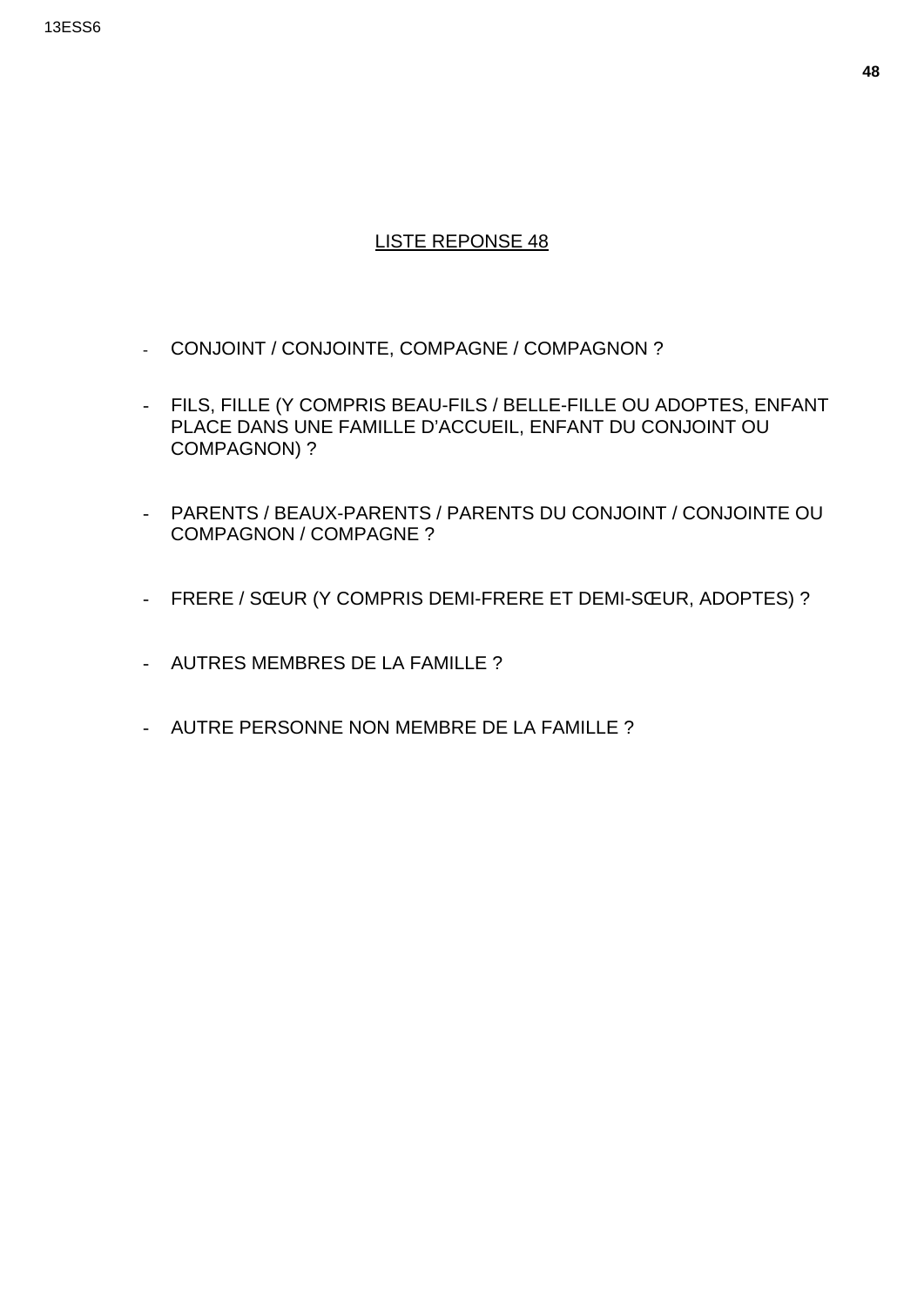- MARIE(E)
- PACSE(E)
- UNION LIBRE OU CONCUBINAGE
- DIVORCE(E)
- PACS DISSOUT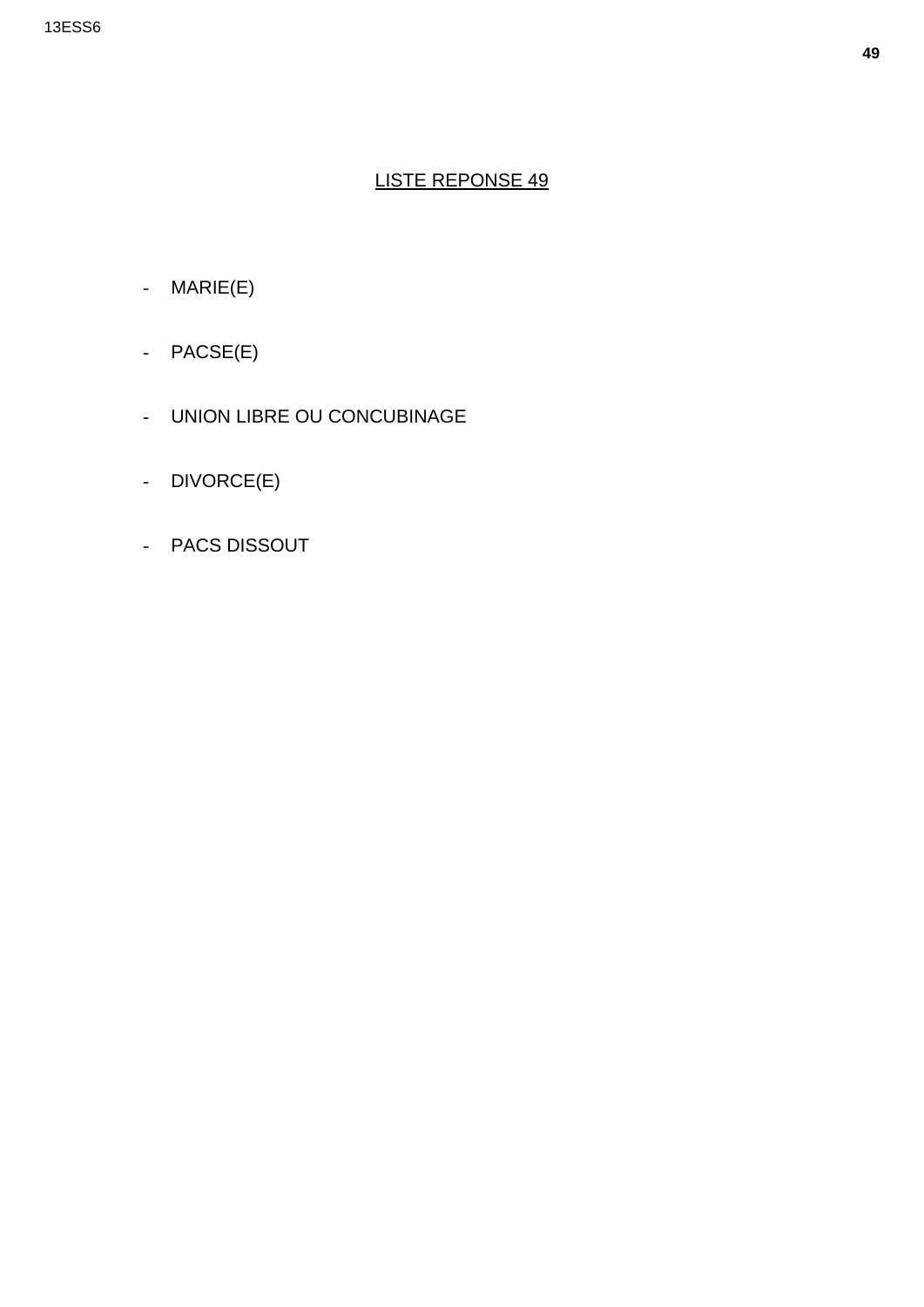- MARIE(E)
- PACSE(E)
- DIVORCE(E)
- PACS DISSOUT
- VEUF OU VEUVE
- PARTENAIRE DE PACS DECEDE(E)
- AUCUNE DE CES SITUATIONS (JAMAIS MARIE, JAMAIS PACSE)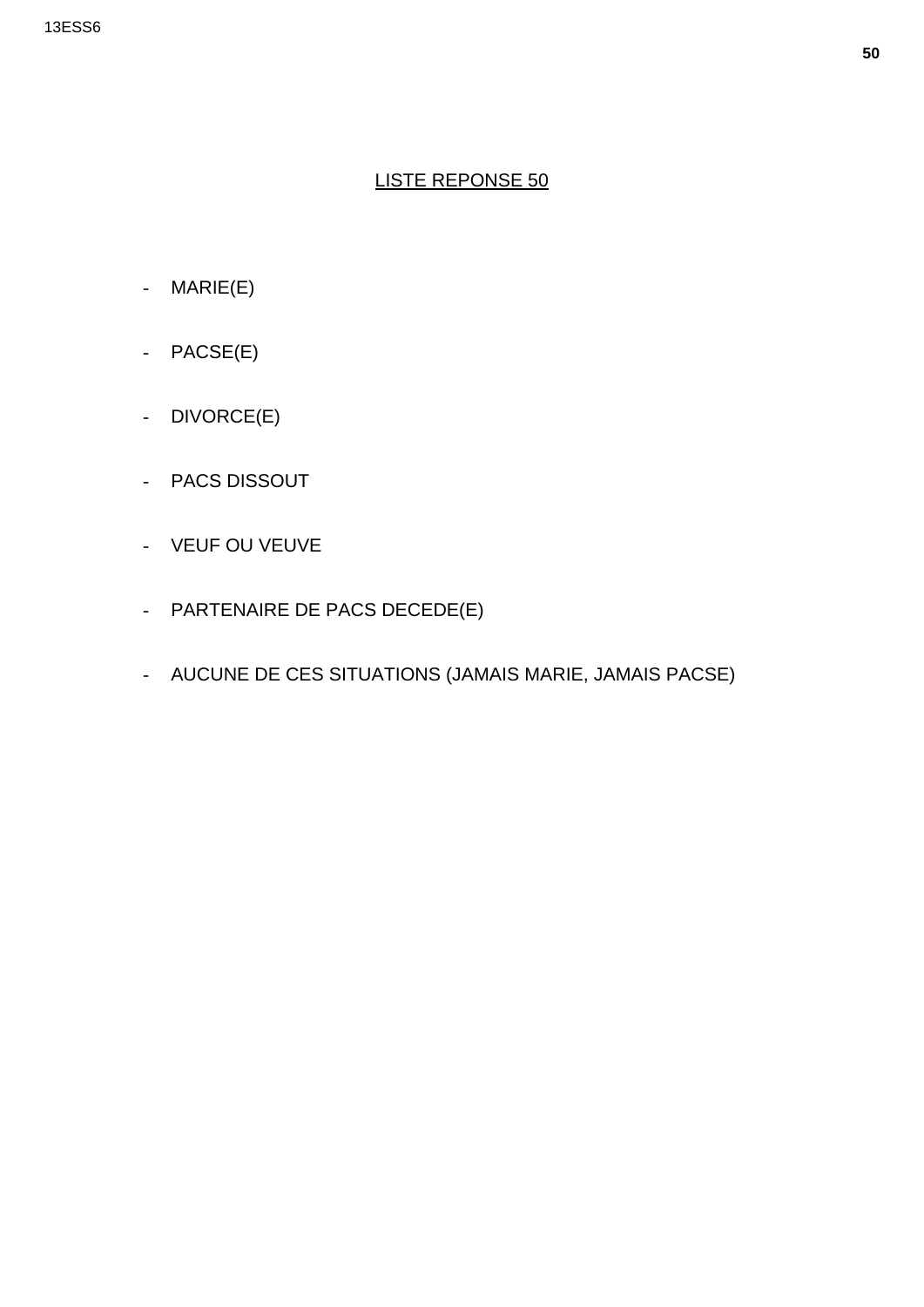- DANS UNE GRANDE VILLE
- A LA PERIPHERIE D'UNE GRANDE VILLE
- DANS UNE PETITE VILLE OU UNE VILLE MOYENNE
- DANS UN VILLAGE
- DANS UNE FERME OU UNE MAISON A LA CAMPAGNE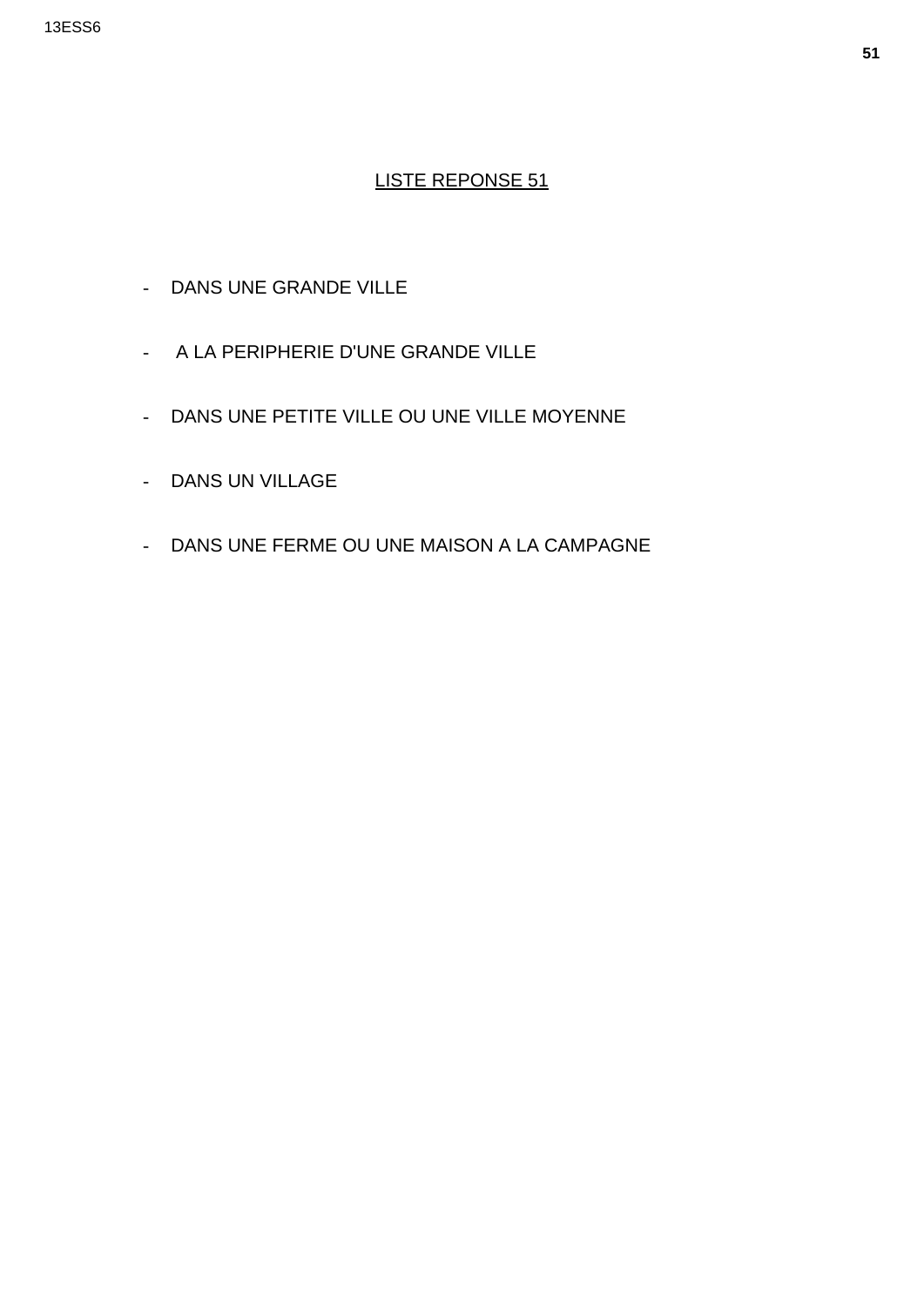- A NON SCOLARISE OU ECOLE PRIMAIRE NON ACHEVEE
- **B** ECOLE PRIMAIRE UNIQUEMENT
- **C** CERTIFICAT D'ETUDES PRIMAIRES
- D SCOLARITE SUIVIE DE LA 6<sup>ème</sup> A LA 3<sup>ème</sup>
- E BREVET ELEMENTAIRE, BREVET D'ETUDES DU PREMIER CYCLE, BREVET DES COLLEGES
- **F** SCOLARITE SUIVIE DE LA 2<sup>nde</sup> A LA TERMINALE
- G CAP, BEP, EXAMEN DE FIN D'APPRENTISSAGE ARTISANAL
- H DIPLOME D'AIDE SOIGNANTE, AUXILIAIRE DE PUERICULTURE, AIDE MEDICO-PEDAGOGIQUE, AIDE A **DOMICILE**
- I BACCALAUREAT PROFESSIONNEL, BREVET DE TECHNICIEN
- J BACCALAUREAT TECHNOLOGIQUE, BACCALAUREAT DE TECHNICIEN, BEA, BEC, BEI, BES
- K BACCALAUREAT GENERAL, BREVET SUPERIEUR
- L DIPLOME DE LA CAPACITE EN DROIT, DIPLOME D'ACCES AUX ETUDES UNIVERSITAIRES (DAEU)
- M DIPLOME DE MONITEUR-EDUCATEUR, EDUCATEUR TECHNIQUE SPECIALISE, BREVET PROFESSIONNEL
- N DIPLOME UNIVERSITAIRE DU PREMIER CYCLE (DEUG), CLASSES PREPARATOIRES AUX GRANDES **ECOLES**
- O DIPLOME UNIVERSITAIRE TECHNOLOGGIQUE (DUT), BREVET DE TECHNICIEN SUPERIEUR (BTS)
- P CERTFICAT D'APTITUDES PEDAGOGIQUES (INSTITUTEUR), DIPLOME D'EDUCATION SPECIALISE, DIPLOME D'ASSISTANTE SOCIALE, DIPLOME PARAMEDICAL (LABORANTIN, INFIRMIER, ETC.)
- **Q LICENCE PROFESSIONNELLE**
- R LICENCE
- S DIPLOME D'ECOLE D'INGENIEUR
- T DESS, MASTER DEUXIEME ANNEE PROFESSIONNEL
- U MAITRISE, CAPES, CRPE (PROFESSEUR DES ECOLES)
- V DEA, DES, MASTEUR DEUXIEME ANNEE RECHERCHE, AGREGATION
- W DIPLOMES PROFESSIONNELS SUPERIEURS DIVERS (NOTAIRE, ARCHITECTE, VETERINAIRE, JOURNALISTE...)
- X DIPLOME DES GRANDES ECOLES (HORS ECOLES D'INGENIEUR)
- Y DOCTORAT EN MEDECINE OU EUIVALENTS (MEDECINE, DENTAIRE, PHARMACIE, VETERINAIRE)
- Z DOCTORAT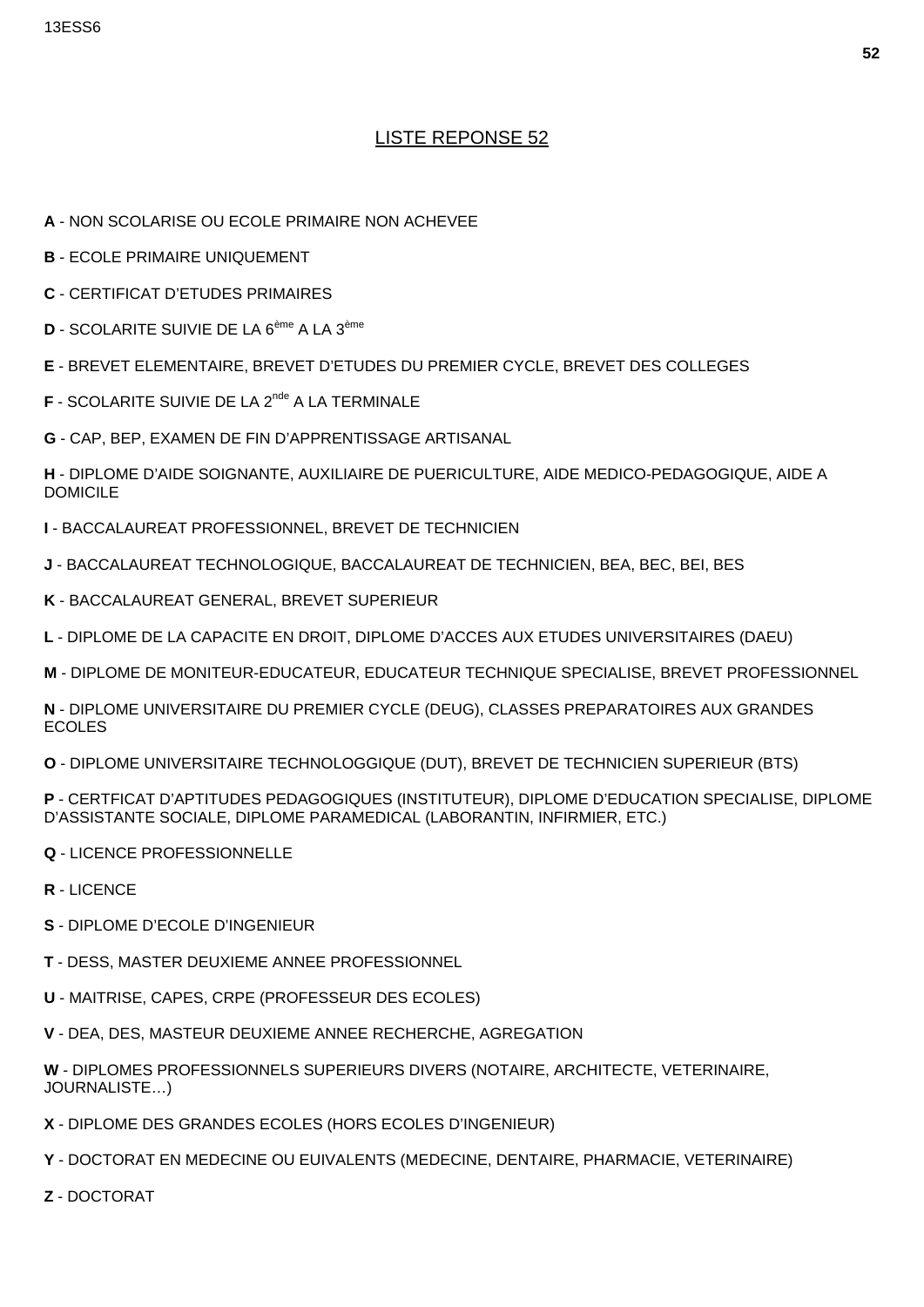#### 13ESS6

## LISTE REPONSE 53

- TRAVAIL REMUNERE MEME SI ABSENCE OU CONGES TEMPORAIRES (SALARIE, A SON COMPTE, TRAVAIL DANS L'ENTREPRISE FAMILIALE)
- ETUDES OU EN FORMATION (NON PAYEE PAR L'EMPLOYEUR), MEME SI VOUS ETES ACTUELLEMENT EN VACANCES
- SANS EMPLOI ET RECHERCHANT ACTIVEMENT UN EMPLOI
- SANS EMPLOI ET VOULANT TROUVER UN EMPLOI, MAIS SANS LE CHERCHER ACTIVEMENT POUR LE MOMENT
- MALADE OU HANDICAPE DE MANIERE PERMANENTE
- RETRAITE OU PRE-RETRAITE
- AU FOYER, S'OCCUPANT DES ENFANTS OU D'UNE AUTRE PERSONNE

- -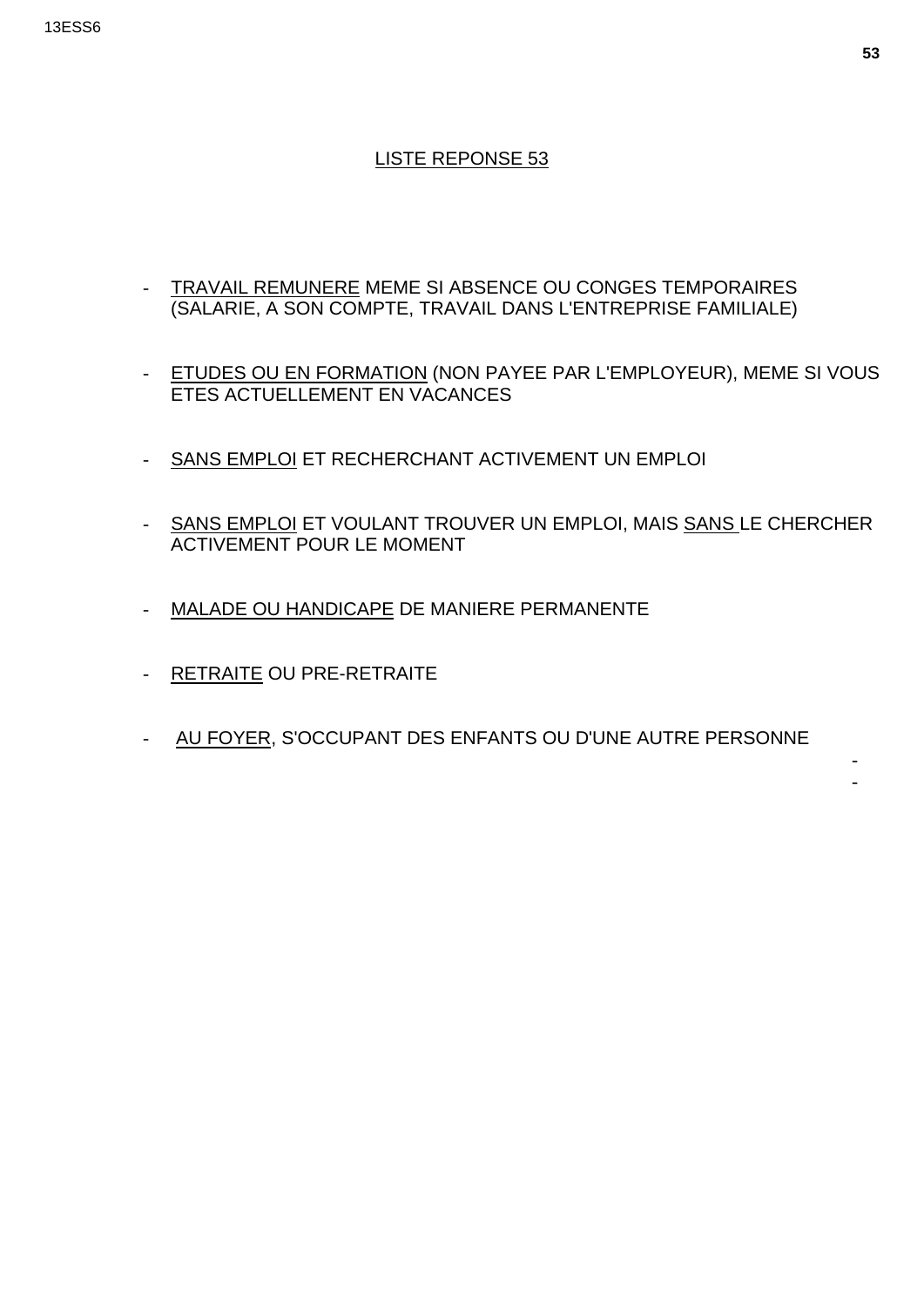**DECIDE (DECIDAIS)** 

LISTE REPONSE 54



**AUCUNE INFLUENCE**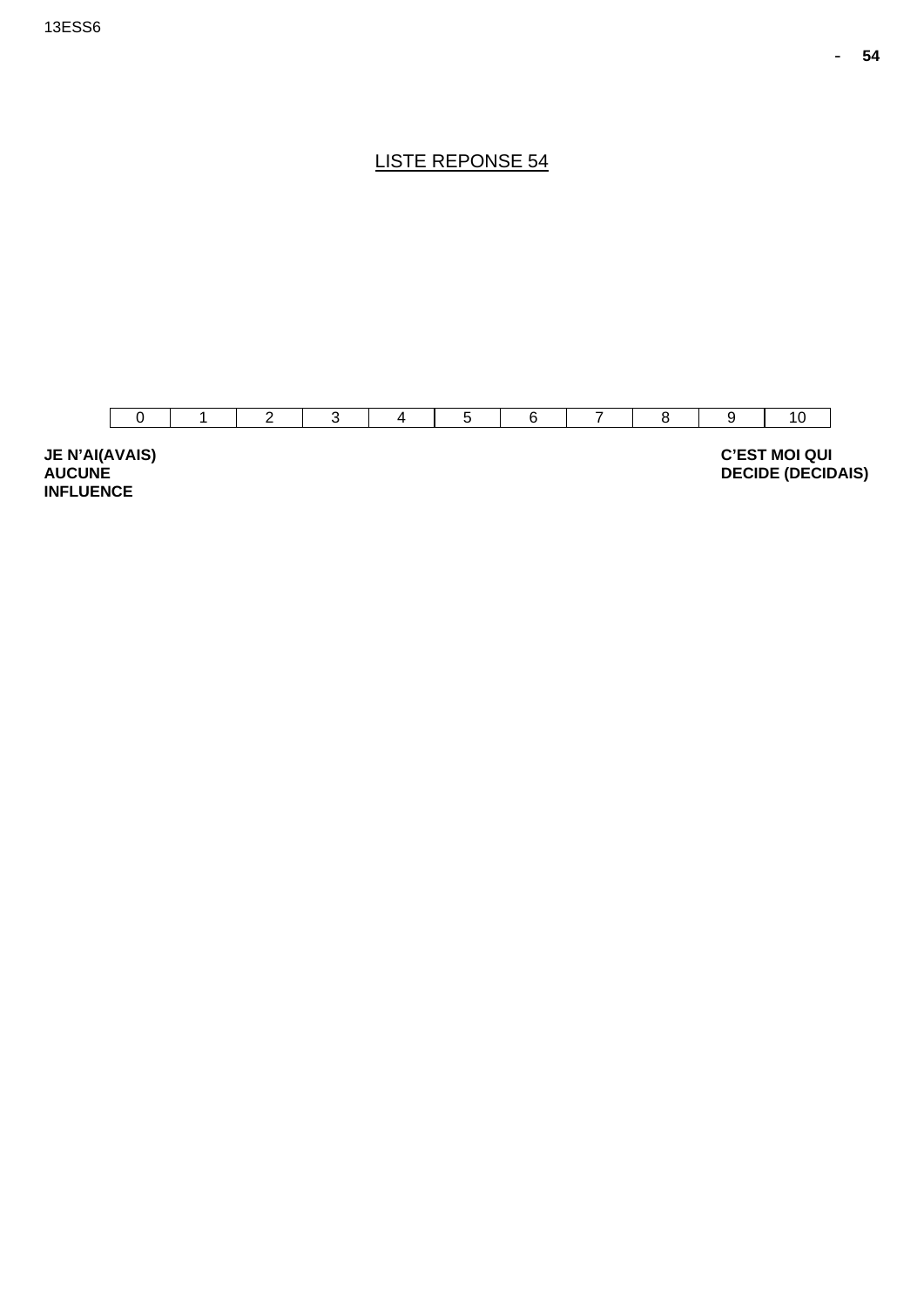#### 13ESS6

- FONTIONNAIRE DANS L'ADMINISTRATION CENTRALE DE L'ETAT OU DES COLLECTIVITES TERRITORIALES
- FONTIONNAIRE DANS UN AUTRE SECTEUR DE LA FONCTION PUBLIQUE (COMME L'EDUCATION OU LA SANTE)
- SALARIE D'UNE ENTREPRISE PUBLIQUE
- SALARIE DU PRIVE
- INDEPENDANT OU TRAVAILLEUR A SON COMPTE
- AUTRE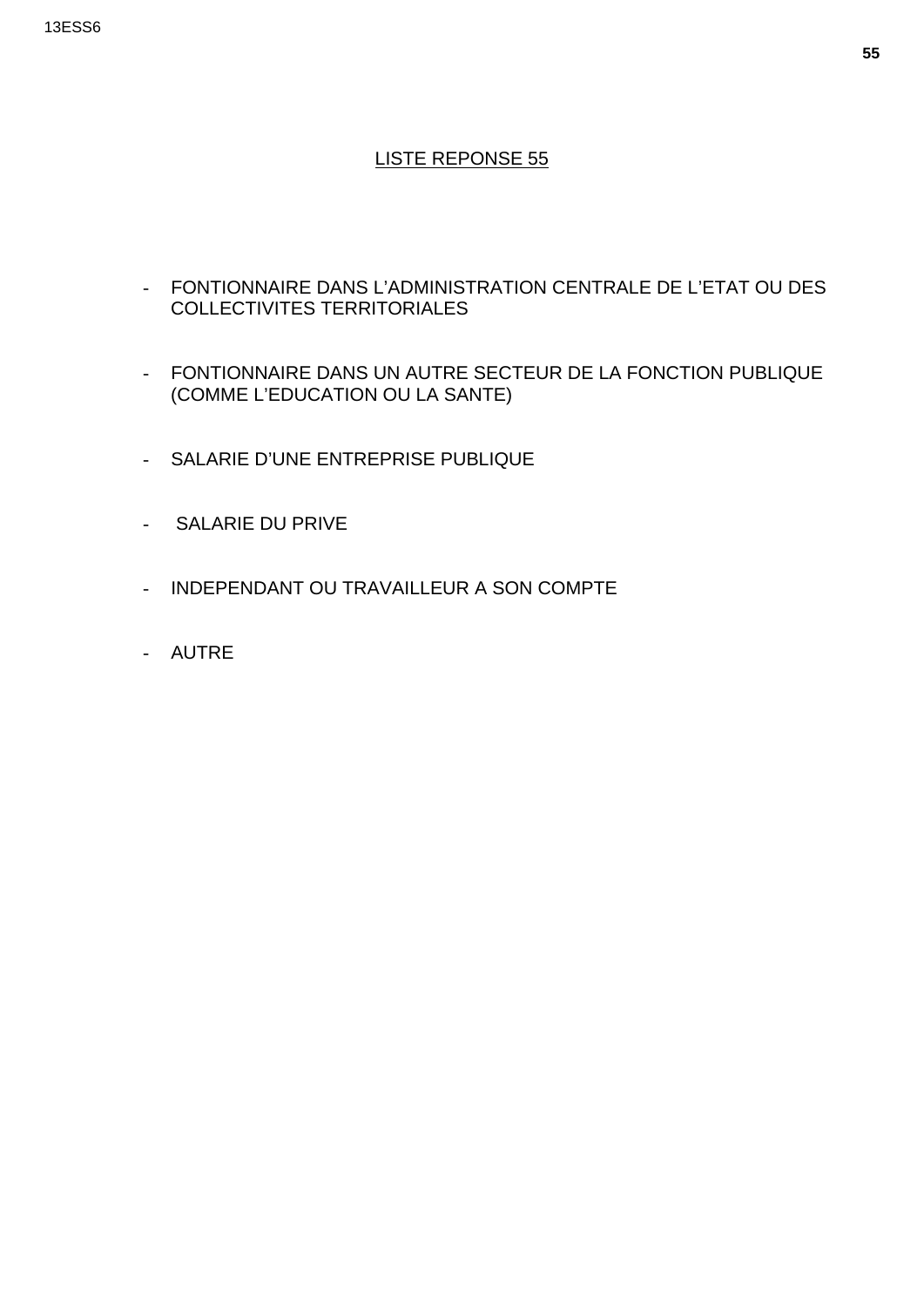

**TRES INSATISFAIT(E)**  **TRES SATISFAIT(E)**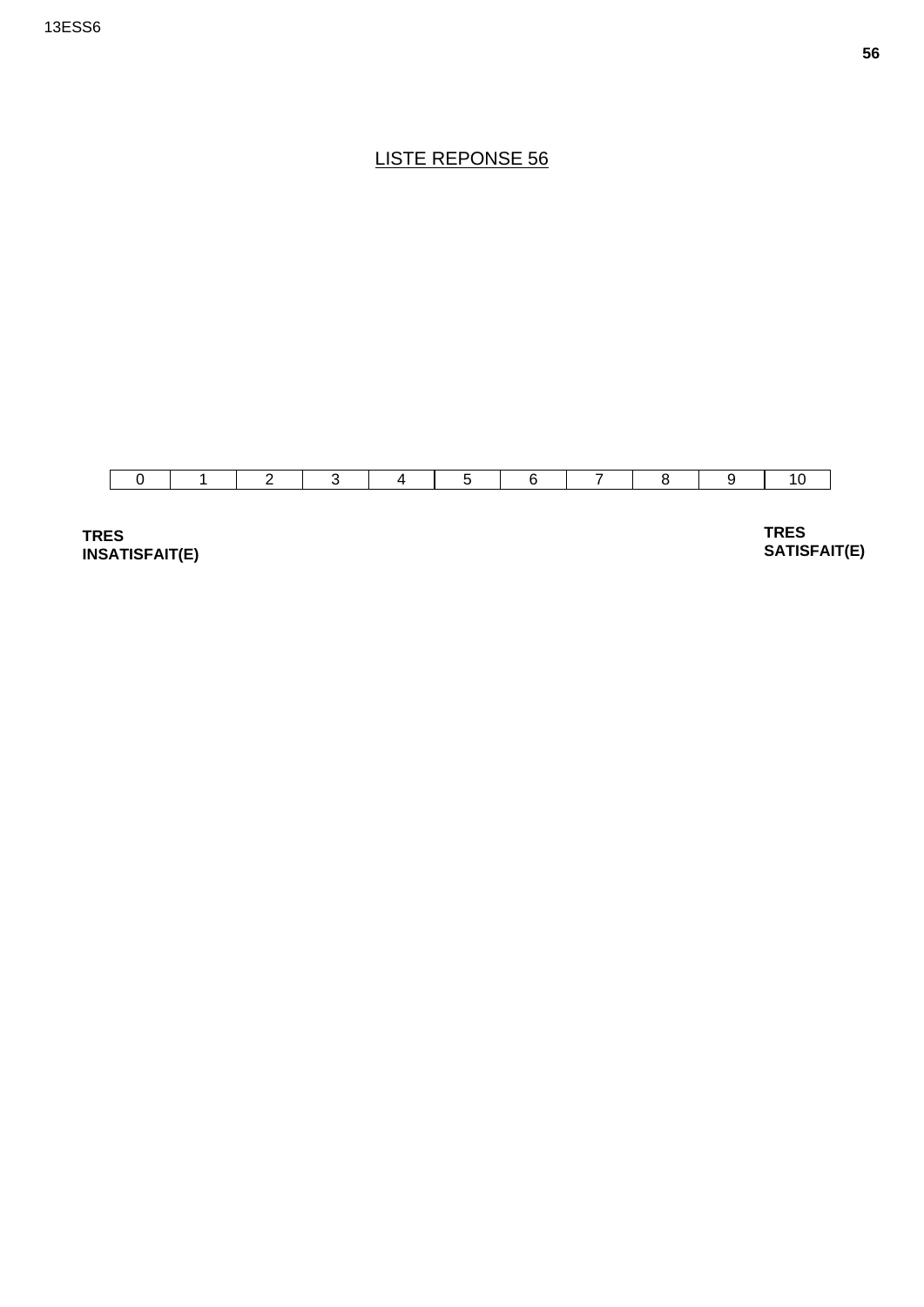- SALAIRES
- REVENU DE TRAVAILLEUR INDEPENDANT, HONORAIRES (A L'EXCEPTION DES REVENUS D'UNE EXPLOITATION AGRICOLE)
- REVENU D'UNE EXPLOITATION AGRICOLE
- PENSIONS ET PENSIONS DE RETRAITE
- ALLOCATION DE CHOMAGE, INDEMNITES DE LICENCIEMENT
- AUTRES AIDES SOCIALES OU BOURSES
- REVENUS IMMOBILIERS, DE PLACEMENT, D'EPARGNE, D'ASSURANCES
- AUTRES SOURCES DE REVENUS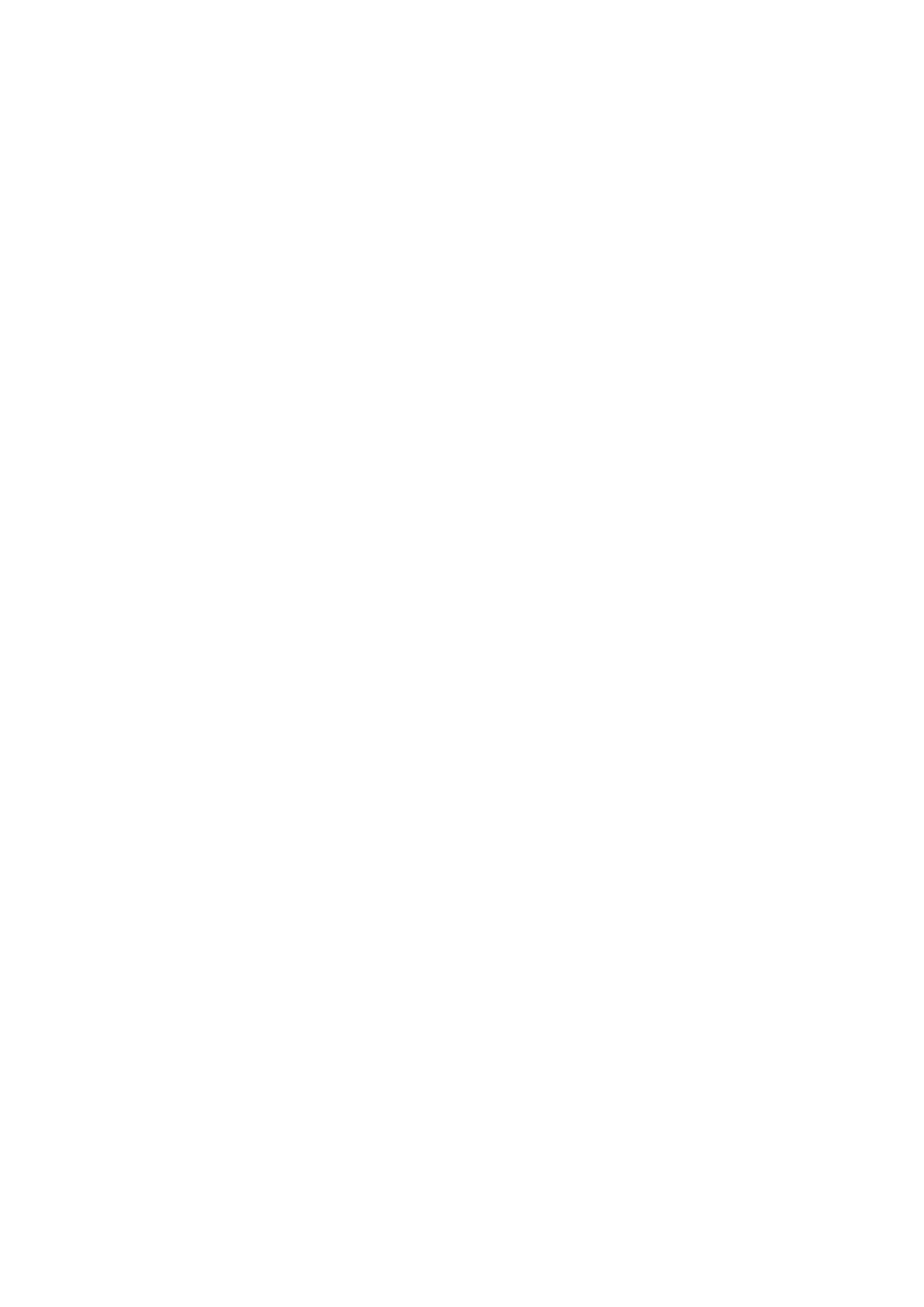#### 13ESS6

|   | <b>Mensuel</b>     | <b>Annuel</b>         |
|---|--------------------|-----------------------|
| J | MOINS DE 1100 €    | MOINS DE 13 200 EUROS |
| R | DE 1101 A 1500 €   | 13 201 A 18 000 EUROS |
| C | DE 1 501 A 1 800 € | 18 001 A 21 600 EUROS |
| M | DE 1 801 A 2 100 € | 21 601 A 25 200 EUROS |
| F | DE 2 101 A 2 500 € | 25 201 A 30 000 EUROS |
| S | DE 2 501 A 3 000 € | 30 001 A 36 000 EUROS |
| Κ | DE 3 001 A 3 500 € | 36 001 A 42 000 EUROS |
| P | DE 3 501 A 4 100 € | 42 001 A 49 200 EUROS |
| D | DE 4 101 A 5 300 € | 49 201 A 63 600 EUROS |
| н | PLUS DE 5 301 €    | PLUS DE 63 601 EUROS  |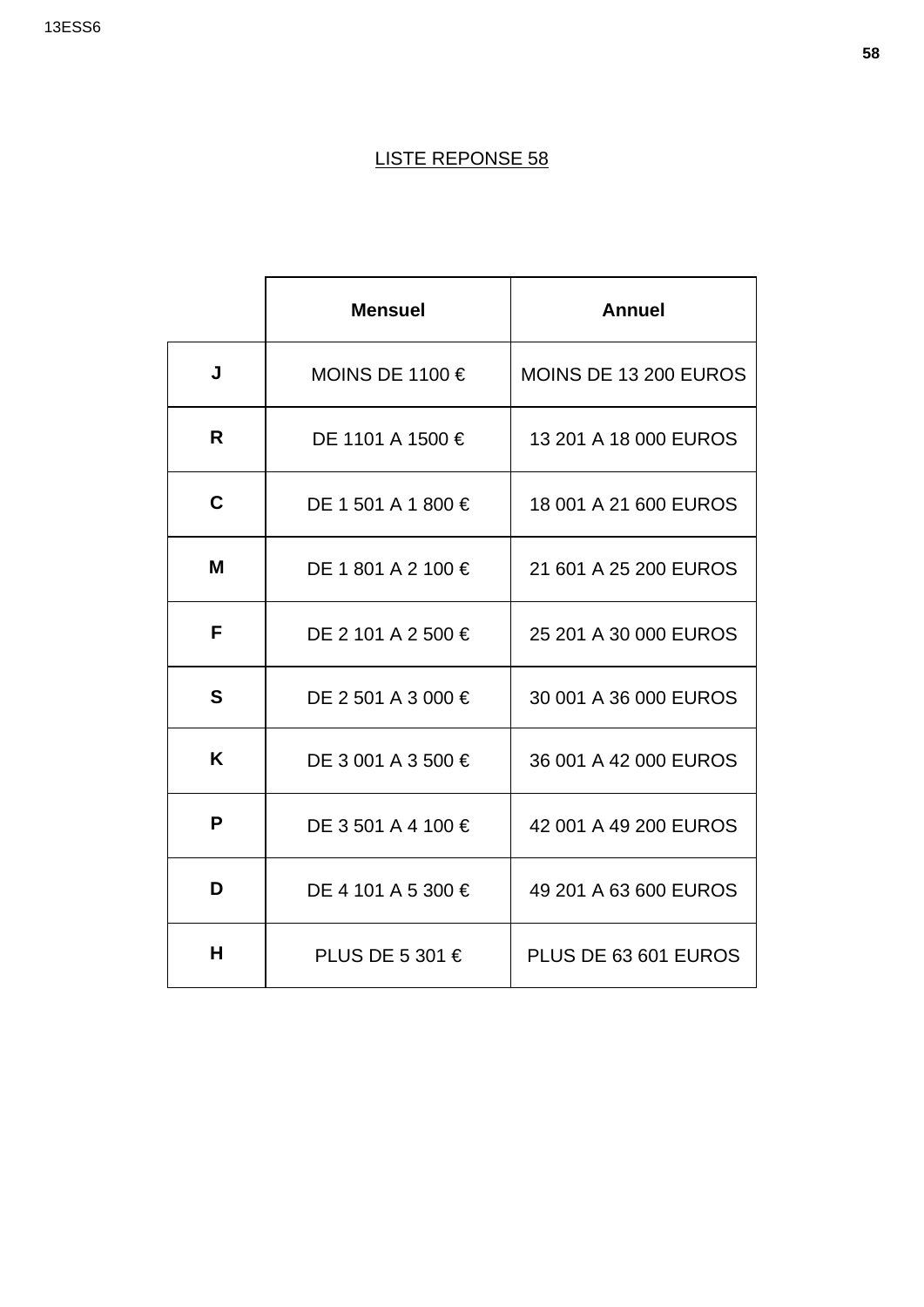- ON VIT CONFORTABLEMENT
- ON ARRIVE À S'EN SORTIR
- ON A DU MAL À S'EN SORTIR
- ON NE S'EN SORT VRAIMENT PAS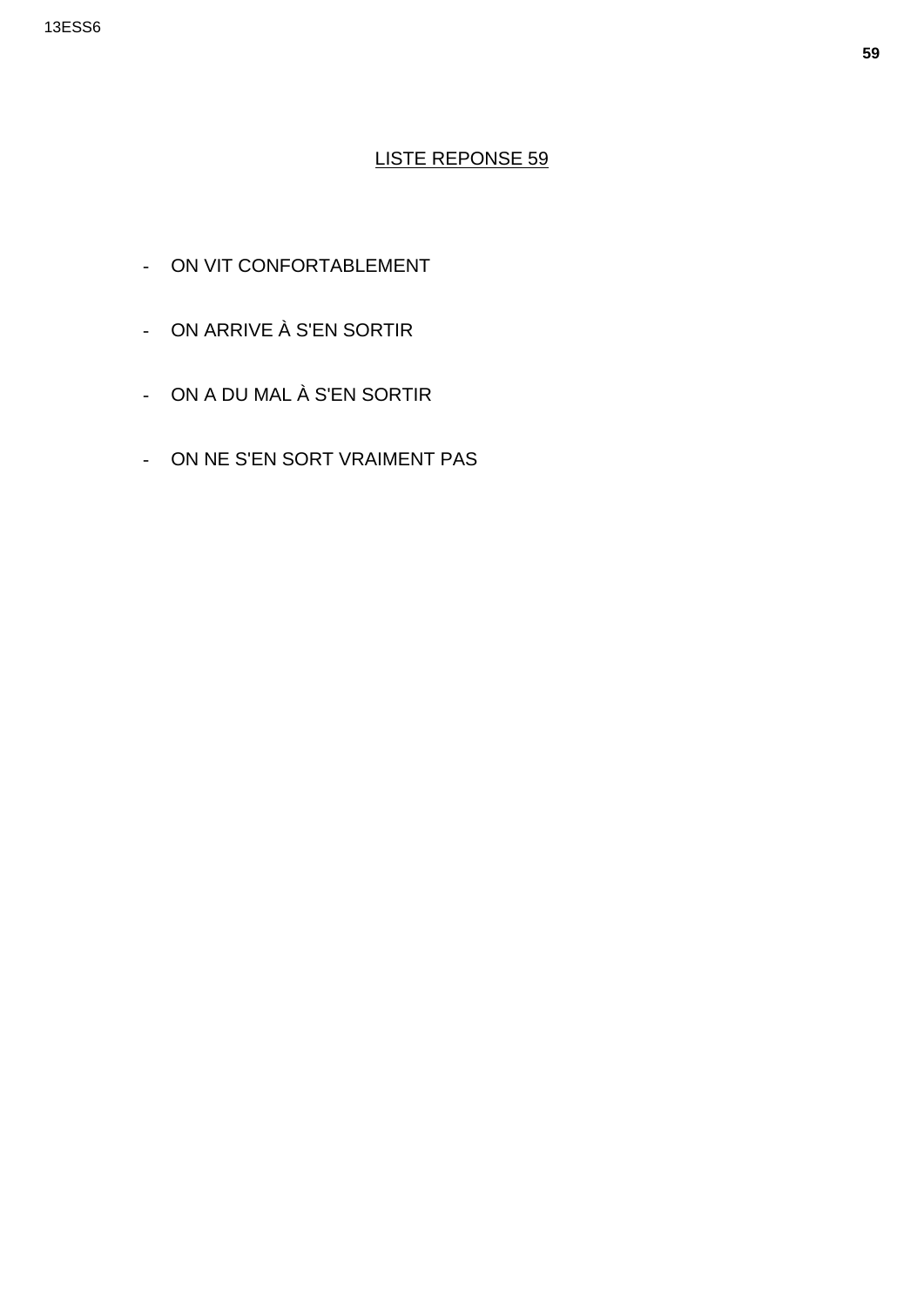- A NON SCOLARISE OU ECOLE PRIMAIRE NON ACHEVEE
- **B** ECOLE PRIMAIRE UNIQUEMENT
- **C** CERTIFICAT D'ETUDES PRIMAIRES
- **D** SCOLARITE SUIVIE DE LA 6<sup>ème</sup> A LA 3<sup>ème</sup>
- E BREVET ELEMENTAIRE. BREVET D'ETUDES DU PREMIER CYCLE. BREVET DES COLLEGES
- F SCOLARITE SUIVIE DE LA 2<sup>nde</sup> A LA TERMINALE
- G CAP, BEP, EXAMEN DE FIN D'APPRENTISSAGE ARTISANAL

H - DIPLOME D'AIDE SOIGNANTE, AUXILIAIRE DE PUERICULTURE, AIDE MEDICO-PEDAGOGIQUE, AIDE A **DOMICILE** 

- I BACCALAUREAT PROFESSIONNEL. BREVET DE TECHNICIEN
- J BACCALAUREAT TECHNOLOGIQUE, BACCALAUREAT DE TECHNICIEN, BEA, BEC, BEI, BES
- K BACCALAUREAT GENERAL, BREVET SUPERIEUR
- L DIPLOME DE LA CAPACITE EN DROIT, DIPLOME D'ACCES AUX ETUDES UNIVERSITAIRES (DAEU)
- M DIPLOME DE MONITEUR-EDUCATEUR, EDUCATEUR TECHNIQUE SPECIALISE, BREVET PROFESSIONNEL

N - DIPLOME UNIVERSITAIRE DU PREMIER CYCLE (DEUG), CLASSES PREPARATOIRES AUX GRANDES **ECOLES** 

O - DIPLOME UNIVERSITAIRE TECHNOLOGGIQUE (DUT), BREVET DE TECHNICIEN SUPERIEUR (BTS)

P - CERTFICAT D'APTITUDES PEDAGOGIQUES (INSTITUTEUR), DIPLOME D'EDUCATION SPECIALISE, DIPLOME D'ASSISTANTE SOCIALE, DIPLOME PARAMEDICAL (LABORANTIN, INFIRMIER, ETC.)

- **Q LICENCE PROFESSIONNELLE**
- R-LICENCE
- S DIPLOME D'ECOLE D'INGENIEUR
- T DESS, MASTER DEUXIEME ANNEE PROFESSIONNEL
- U MAITRISE, CAPES, CRPE (PROFESSEUR DES ECOLES)
- V DEA, DES, MASTEUR DEUXIEME ANNEE RECHERCHE, AGREGATION

W - DIPLOMES PROFESSIONNELS SUPERIEURS DIVERS (NOTAIRE, ARCHITECTE, VETERINAIRE, JOURNALISTE...)

- X DIPLOME DES GRANDES ECOLES (HORS ECOLES D'INGENIEUR)
- Y DOCTORAT EN MEDECINE OU EUIVALENTS (MEDECINE, DENTAIRE, PHARMACIE, VETERINAIRE)
- Z DOCTORAT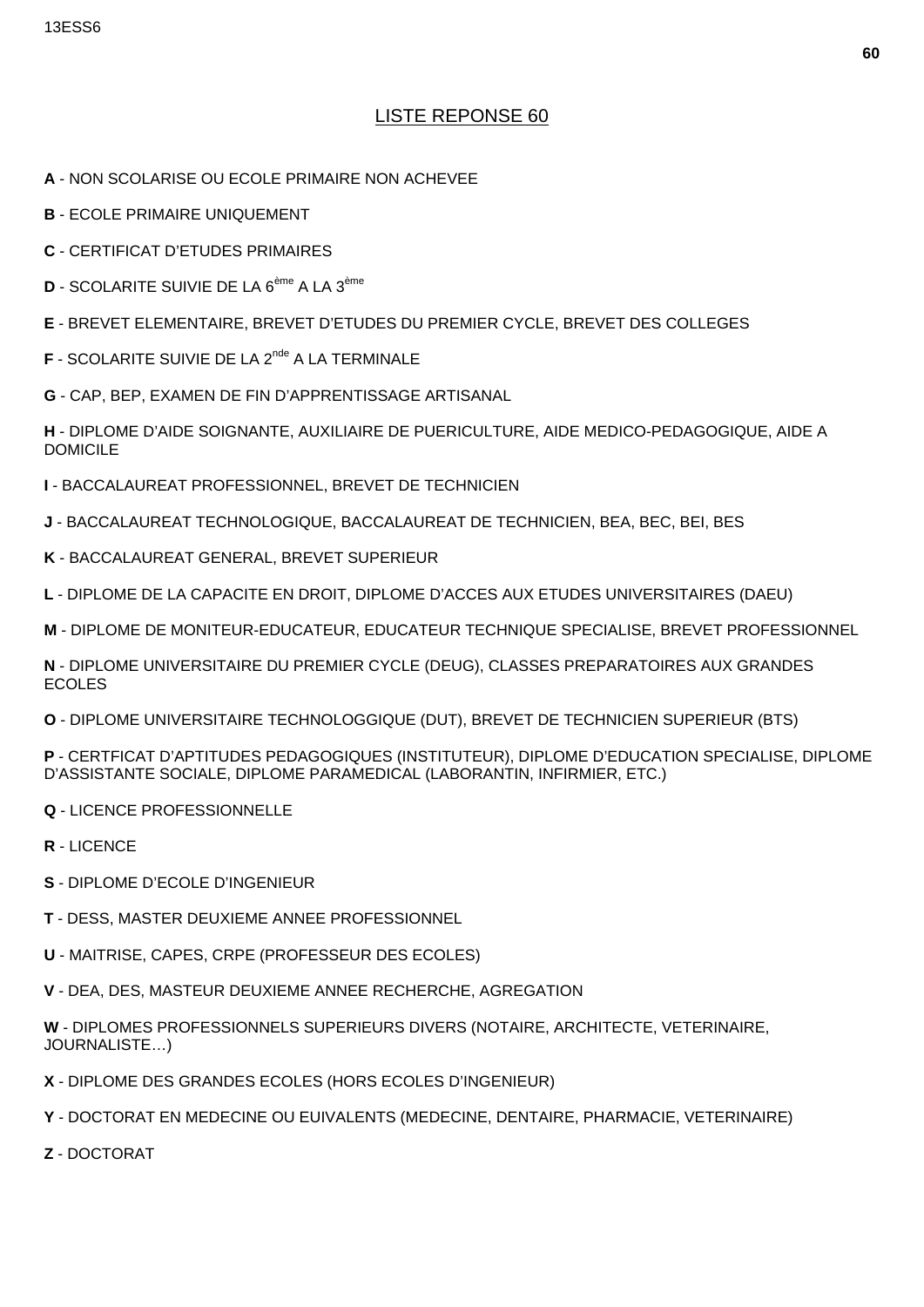#### 13ESS6

- TRAVAIL REMUNERE MEME SI ABSENCE OU CONGES TEMPORAIRES (SALARIE, A SON COMPTE, TRAVAIL DANS L'ENTREPRISE FAMILIALE)
- ETUDES OU EN FORMATION (NON PAYEE PAR L'EMPLOYEUR), MEME S'IL(ELLE) EST ACTUELLEMENT EN VACANCES
- SANS EMPLOI ET RECHERCHANT ACTIVEMENT UN EMPLOI
- SANS EMPLOI ET VOULANT TROUVER UN EMPLOI, MAIS SANS LE CHERCHER ACTIVEMENT POUR LE MOMENT
- MALADE OU HANDICAPE DE MANIERE PERMANENTE
- RETRAITE OU PRE-RETRAITE
- AU FOYER, S'OCCUPANT DES ENFANTS OU D'UNE AUTRE PERSONNE
- AUTRE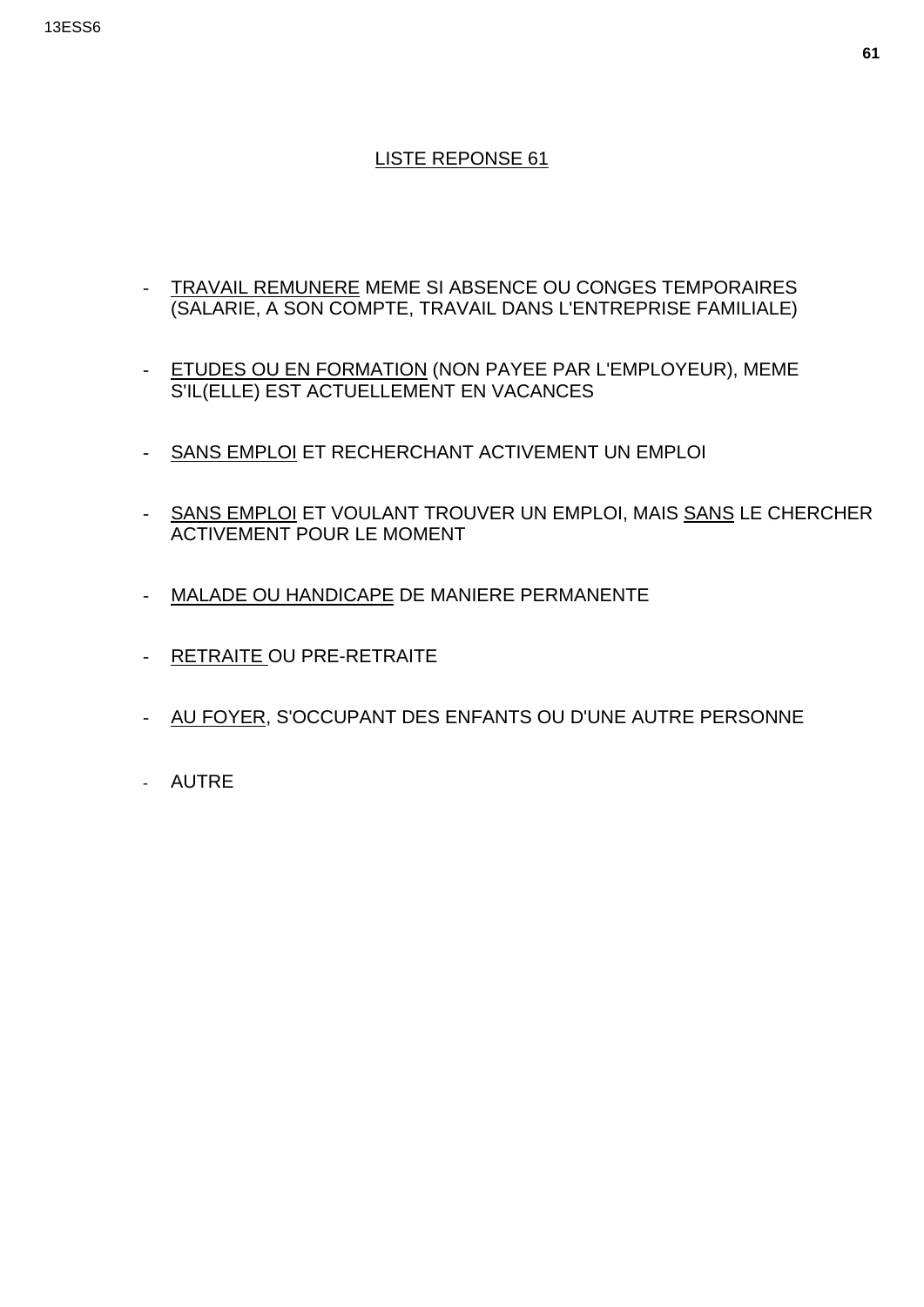- A NON SCOLARISE OU ECOLE PRIMAIRE NON ACHEVEE
- **B** ECOLE PRIMAIRE UNIQUEMENT
- **C** CERTIFICAT D'ETUDES PRIMAIRES
- **D** SCOLARITE SUIVIE DE LA 6<sup>ème</sup> A LA 3<sup>ème</sup>
- E BREVET ELEMENTAIRE, BREVET D'ETUDES DU PREMIER CYCLE, BREVET DES COLLEGES
- **F** SCOLARITE SUIVIE DE LA 2<sup>nde</sup> A LA TERMINALE
- G CAP, BEP, EXAMEN DE FIN D'APPRENTISSAGE ARTISANAL

H - DIPLOME D'AIDE SOIGNANTE, AUXILIAIRE DE PUERICULTURE, AIDE MEDICO-PEDAGOGIQUE, AIDE A **DOMICILE** 

- I BACCALAUREAT PROFESSIONNEL. BREVET DE TECHNICIEN
- J BACCALAUREAT TECHNOLOGIQUE, BACCALAUREAT DE TECHNICIEN, BEA, BEC, BEI, BES
- K BACCALAUREAT GENERAL, BREVET SUPERIEUR
- L DIPLOME DE LA CAPACITE EN DROIT, DIPLOME D'ACCES AUX ETUDES UNIVERSITAIRES (DAEU)
- M DIPLOME DE MONITEUR-EDUCATEUR, EDUCATEUR TECHNIQUE SPECIALISE, BREVET PROFESSIONNEL

N - DIPLOME UNIVERSITAIRE DU PREMIER CYCLE (DEUG), CLASSES PREPARATOIRES AUX GRANDES **ECOLES** 

O - DIPLOME UNIVERSITAIRE TECHNOLOGGIQUE (DUT), BREVET DE TECHNICIEN SUPERIEUR (BTS)

P - CERTFICAT D'APTITUDES PEDAGOGIQUES (INSTITUTEUR), DIPLOME D'EDUCATION SPECIALISE, DIPLOME D'ASSISTANTE SOCIALE. DIPLOME PARAMEDICAL (LABORANTIN, INFIRMIER, ETC.)

- Q LICENCE PROFESSIONNELLE
- R LICENCE
- S DIPLOME D'ECOLE D'INGENIEUR
- T DESS, MASTER DEUXIEME ANNEE PROFESSIONNEL
- U MAITRISE, CAPES, CRPE (PROFESSEUR DES ECOLES)
- V DEA, DES, MASTEUR DEUXIEME ANNEE RECHERCHE, AGREGATION

W - DIPLOMES PROFESSIONNELS SUPERIEURS DIVERS (NOTAIRE, ARCHITECTE, VETERINAIRE, JOURNALISTE...)

- X DIPLOME DES GRANDES ECOLES (HORS ECOLES D'INGENIEUR)
- Y DOCTORAT EN MEDECINE OU EUIVALENTS (MEDECINE, DENTAIRE, PHARMACIE, VETERINAIRE)
- Z DOCTORAT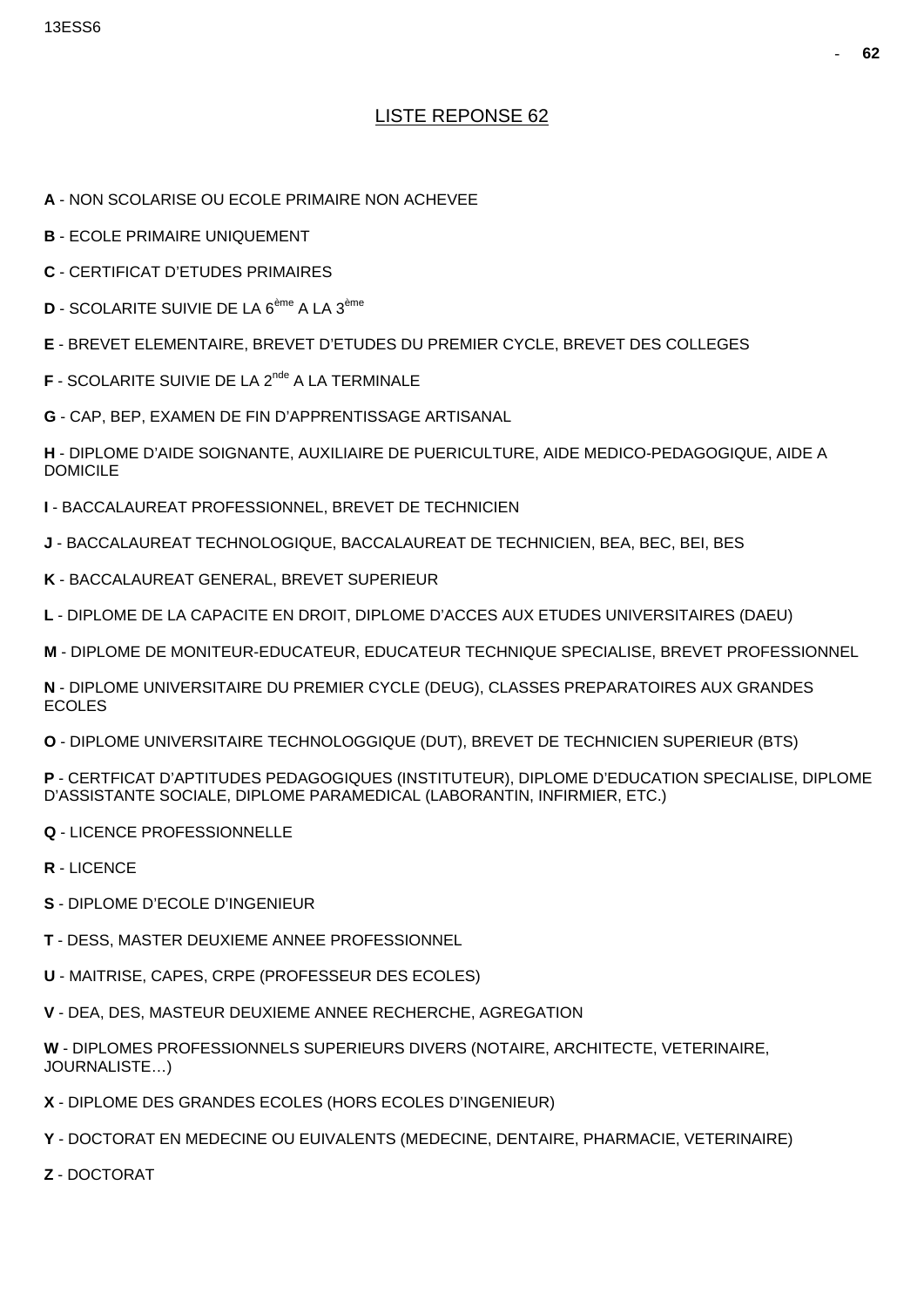13ESS6

# LISTE REPONSE 63

**A -** PROFESSIONS LIBERALES, INTELLECTUELLES, SCIENTIFIQUES ET ASSIMILEES COMME MEDECIN, ENSEIGNANT, INGENIEUR, ARTISTE OU EXPERT-COMPTABLE

**B -** DIRECTEURS, CADRES SUPERIEURS COMME BANQUIER, DIRECTEUR DANS UNE GRANDE ENTREPREPRISE, HAUT FONCTIONNAIRE, DIRIGEANT SYNDICAL

**C -** EMPLOYES DE BUREAU ET ADMINISTRATIFS COMME SECRETAIRE, ASSISTANT DE DIRECTION, AIDE COMPTABLE.

**D -** METIERS DE LA VENTE COMME RESPONSABLE COMMERCIAL, COMMERCANT, VENDEUR, AGENT D'ASSURANCES.

**E -** METIERS DES SERVICES COMME PROPRIETAIRE DE RESTAURANT, SERVEUR, GARDIEN D'IMMEUBLE, COIFFEUR, AGENT DE POLICE, MILITAIRE**.** 

**F -** CONTREMAITRES ET OUVRIERS QUALIFIES COMME AGENTS DE MAITRISE, MECANICIEN AUTOMOBILE, IMPRIMEUR, ELECTRICIEN.

**G -** OUVRIERS SEMI-QUALIFIES COMME MACON, CONDUCTEUR D'AUTOBUS, CHARPENTIER, PLOMBIER OU BOULANGER.

**H -** OUVRIERS NON QUALIFIES COMME MANŒUVRE, MANUTENTIONNAIRE, OUVRIER NON QUALIFIE EN USINE.

**I -** METIERS DE L'AGRICULTURE COMME AGRICULTEURS, OUVRIERS AGRICOLES, PECHEURS.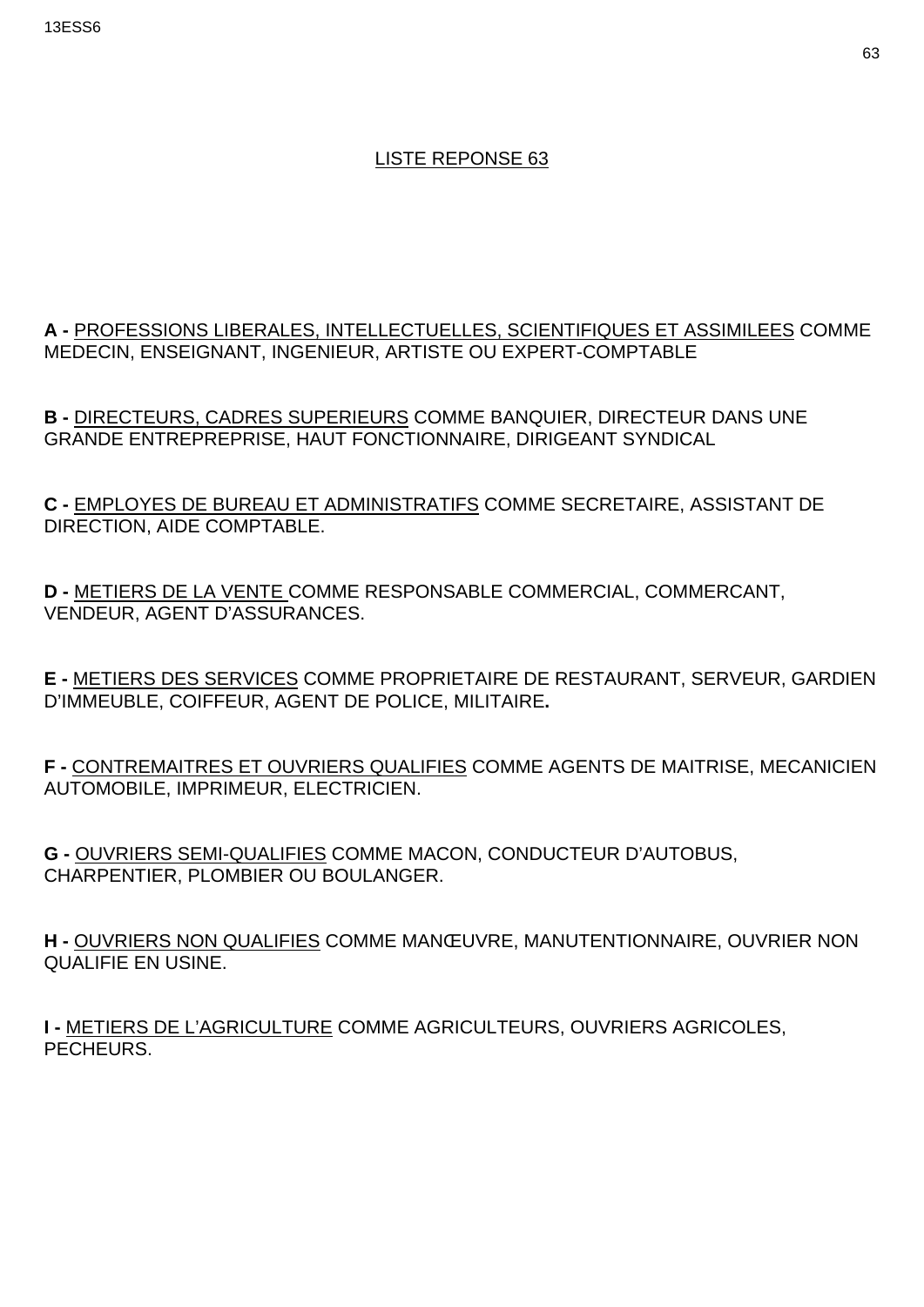- A NON SCOLARISE OU ECOLE PRIMAIRE NON ACHEVEE
- **B** ECOLE PRIMAIRE UNIQUEMENT
- **C** CERTIFICAT D'ETUDES PRIMAIRES
- D SCOLARITE SUIVIE DE LA 6<sup>ème</sup> A LA 3<sup>ème</sup>
- E BREVET ELEMENTAIRE, BREVET D'ETUDES DU PREMIER CYCLE, BREVET DES COLLEGES
- **F** SCOLARITE SUIVIE DE LA 2<sup>nde</sup> A LA TERMINALE
- G CAP, BEP, EXAMEN DE FIN D'APPRENTISSAGE ARTISANAL
- H DIPLOME D'AIDE SOIGNANTE, AUXILIAIRE DE PUERICULTURE, AIDE MEDICO-PEDAGOGIQUE, AIDE A **DOMICILE**
- I BACCALAUREAT PROFESSIONNEL, BREVET DE TECHNICIEN
- J BACCALAUREAT TECHNOLOGIQUE, BACCALAUREAT DE TECHNICIEN, BEA, BEC, BEI, BES
- K BACCALAUREAT GENERAL, BREVET SUPERIEUR
- L DIPLOME DE LA CAPACITE EN DROIT, DIPLOME D'ACCES AUX ETUDES UNIVERSITAIRES (DAEU)
- M DIPLOME DE MONITEUR-EDUCATEUR, EDUCATEUR TECHNIQUE SPECIALISE, BREVET PROFESSIONNEL
- N DIPLOME UNIVERSITAIRE DU PREMIER CYCLE (DEUG), CLASSES PREPARATOIRES AUX GRANDES **ECOLES**
- O DIPLOME UNIVERSITAIRE TECHNOLOGGIQUE (DUT), BREVET DE TECHNICIEN SUPERIEUR (BTS)
- P CERTFICAT D'APTITUDES PEDAGOGIQUES (INSTITUTEUR), DIPLOME D'EDUCATION SPECIALISE, DIPLOME D'ASSISTANTE SOCIALE, DIPLOME PARAMEDICAL (LABORANTIN, INFIRMIER, ETC.)
- **Q LICENCE PROFESSIONNELLE**
- R LICENCE
- S DIPLOME D'ECOLE D'INGENIEUR
- T DESS, MASTER DEUXIEME ANNEE PROFESSIONNEL
- U MAITRISE, CAPES, CRPE (PROFESSEUR DES ECOLES)
- V DEA, DES, MASTEUR DEUXIEME ANNEE RECHERCHE, AGREGATION
- W DIPLOMES PROFESSIONNELS SUPERIEURS DIVERS (NOTAIRE, ARCHITECTE, VETERINAIRE, JOURNALISTE...)
- X DIPLOME DES GRANDES ECOLES (HORS ECOLES D'INGENIEUR)
- Y DOCTORAT EN MEDECINE OU EUIVALENTS (MEDECINE, DENTAIRE, PHARMACIE, VETERINAIRE)
- Z DOCTORAT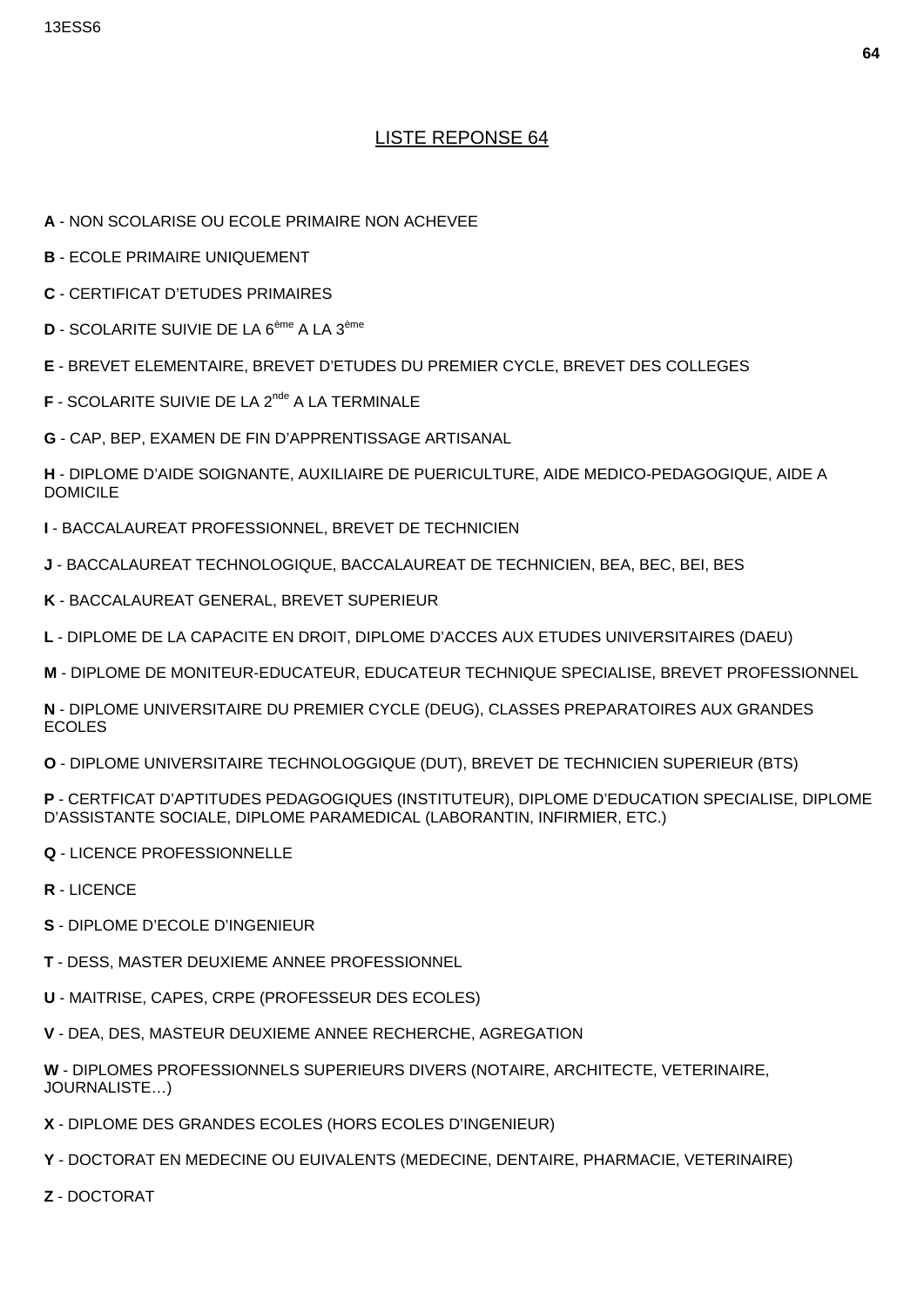### **A -** PROFESSIONS LIBERALES, INTELLECTUELLES, SCIENTIFIQUES ET ASSIMILEES COMME MEDECIN, ENSEIGNANT, INGENIEUR, ARTISTE OU EXPERT-COMPTABLE

**B -** DIRECTEURS, CADRES SUPERIEURS COMME BANQUIER, DIRECTEUR DANS UNE GRANDE ENTREPREPRISE, HAUT FONCTIONNAIRE, DIRIGEANT SYNDICAL

**C -** EMPLOYES DE BUREAU ET ADMINISTRATIFS COMME SECRETAIRE, ASSISTANT DE DIRECTION, AIDE COMPTABLE.

**D -** METIERS DE LA VENTE COMME RESPONSABLE COMMERCIAL, COMMERCANT, VENDEUR, AGENT D'ASSURANCES.

**E -** METIERS DES SERVICES COMME PROPRIETAIRE DE RESTAURANT, SERVEUR, GARDIEN D'IMMEUBLE, COIFFEUR, AGENT DE POLICE, MILITAIRE**.** 

**F -** CONTREMAITRES ET OUVRIERS QUALIFIES COMME AGENTS DE MAITRISE, MECANICIEN AUTOMOBILE, IMPRIMEUR, ELECTRICIEN.

**G -** OUVRIERS SEMI-QUALIFIES COMME MACON, CONDUCTEUR D'AUTOBUS, CHARPENTIER, PLOMBIER OU BOULANGER.

**H -** OUVRIERS NON QUALIFIES COMME MANŒUVRE, MANUTENTIONNAIRE, OUVRIER NON QUALIFIE EN USINE.

**I -** METIERS DE L'AGRICULTURE COMME AGRICULTEURS, OUVRIERS AGRICOLES, PECHEURS.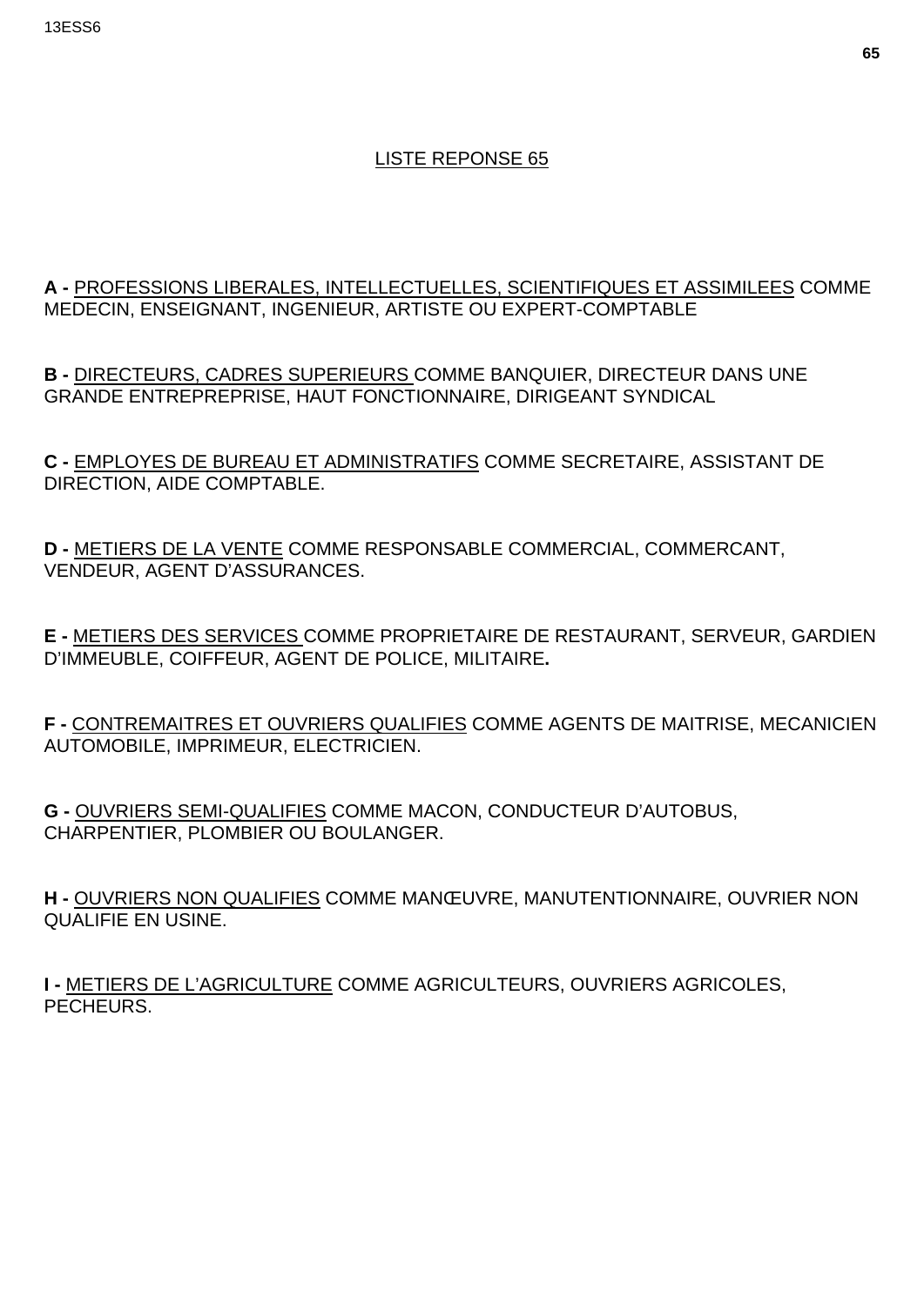- TOUT A FAIT COMME MOI
- COMME MOI
- PLUTOT COMME MOI
- UN PEU COMME MOI
- PAS COMME MOI
- PAS DU TOUT COMME MOI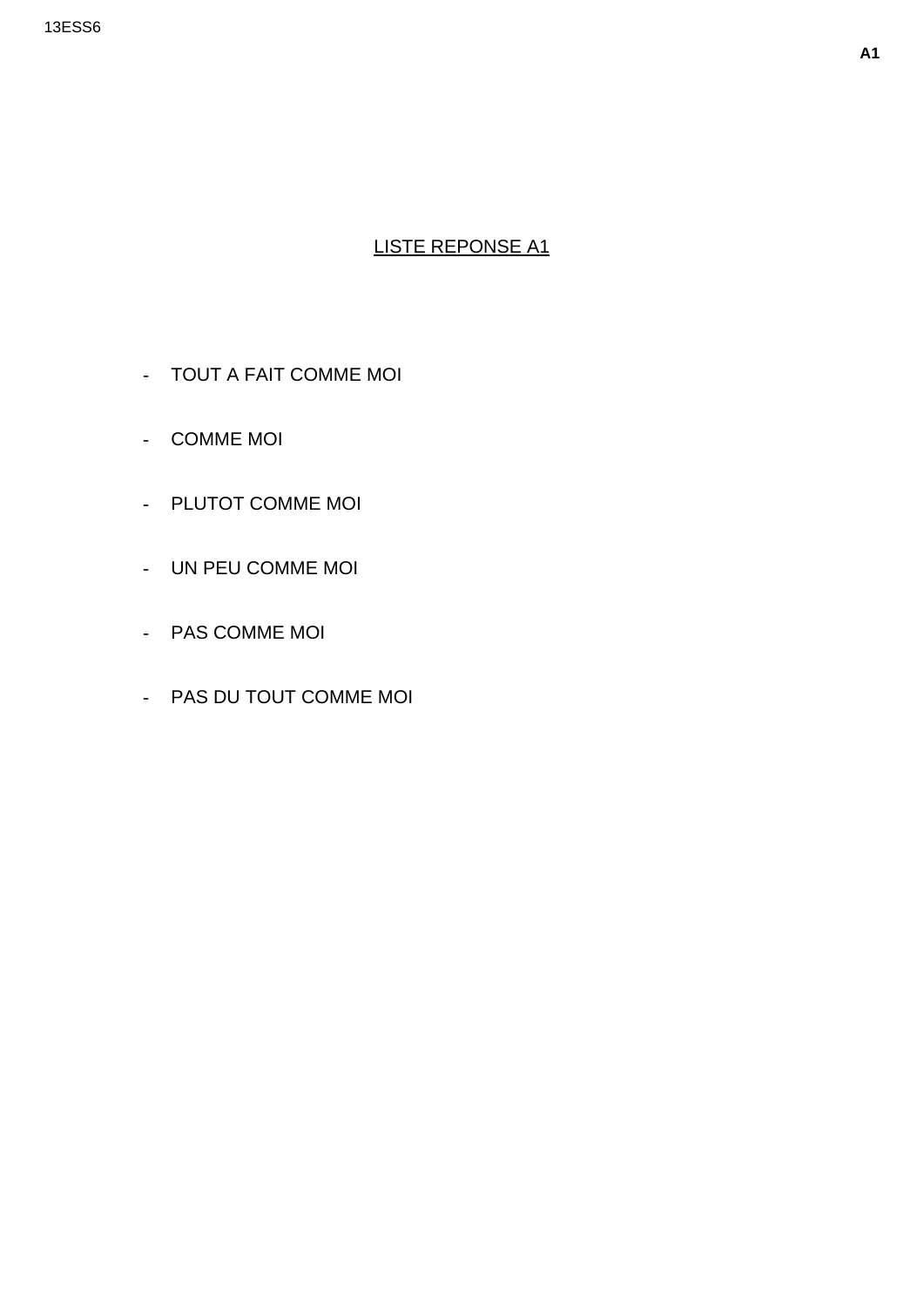## **QUESTIONNAIRE A**

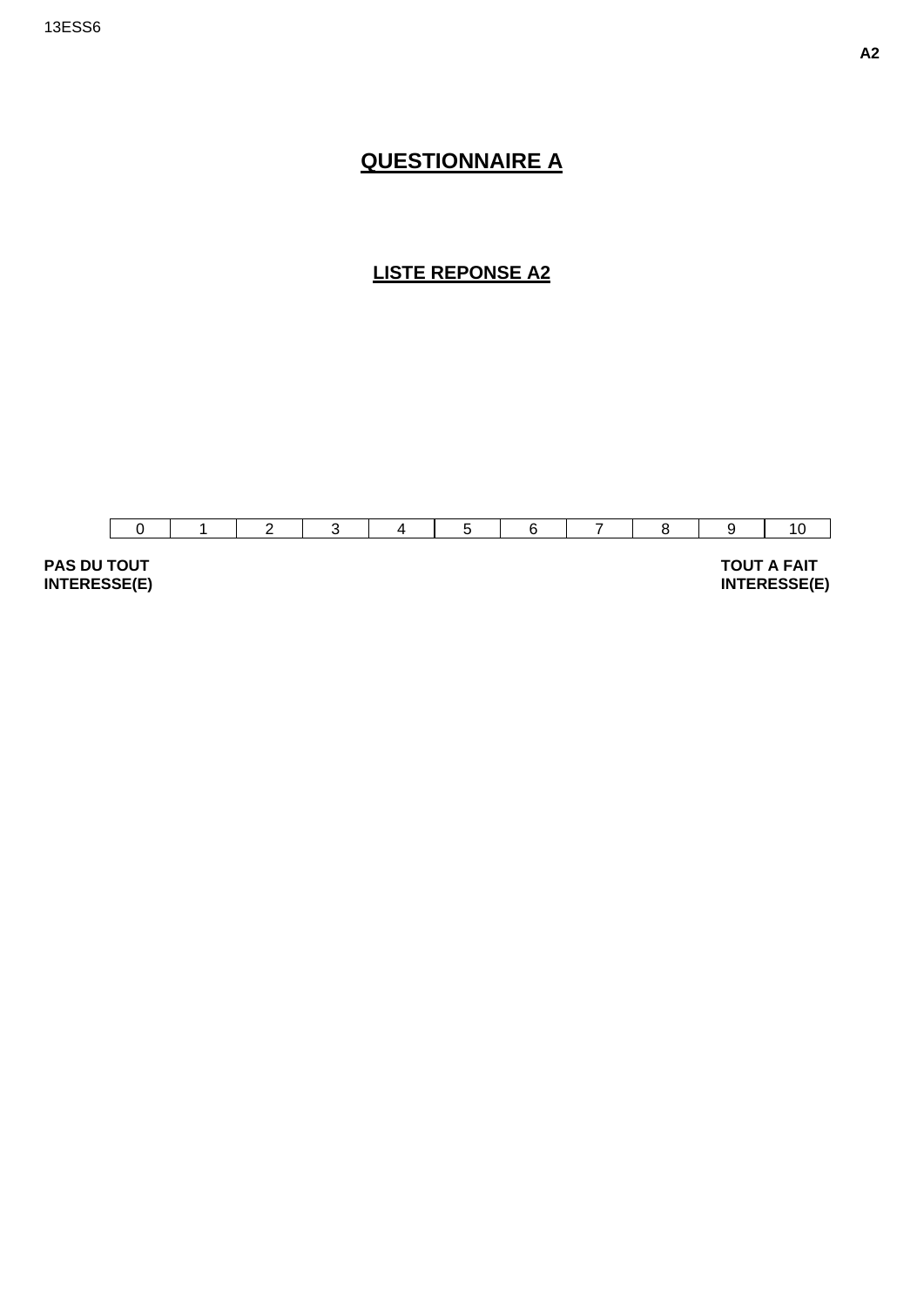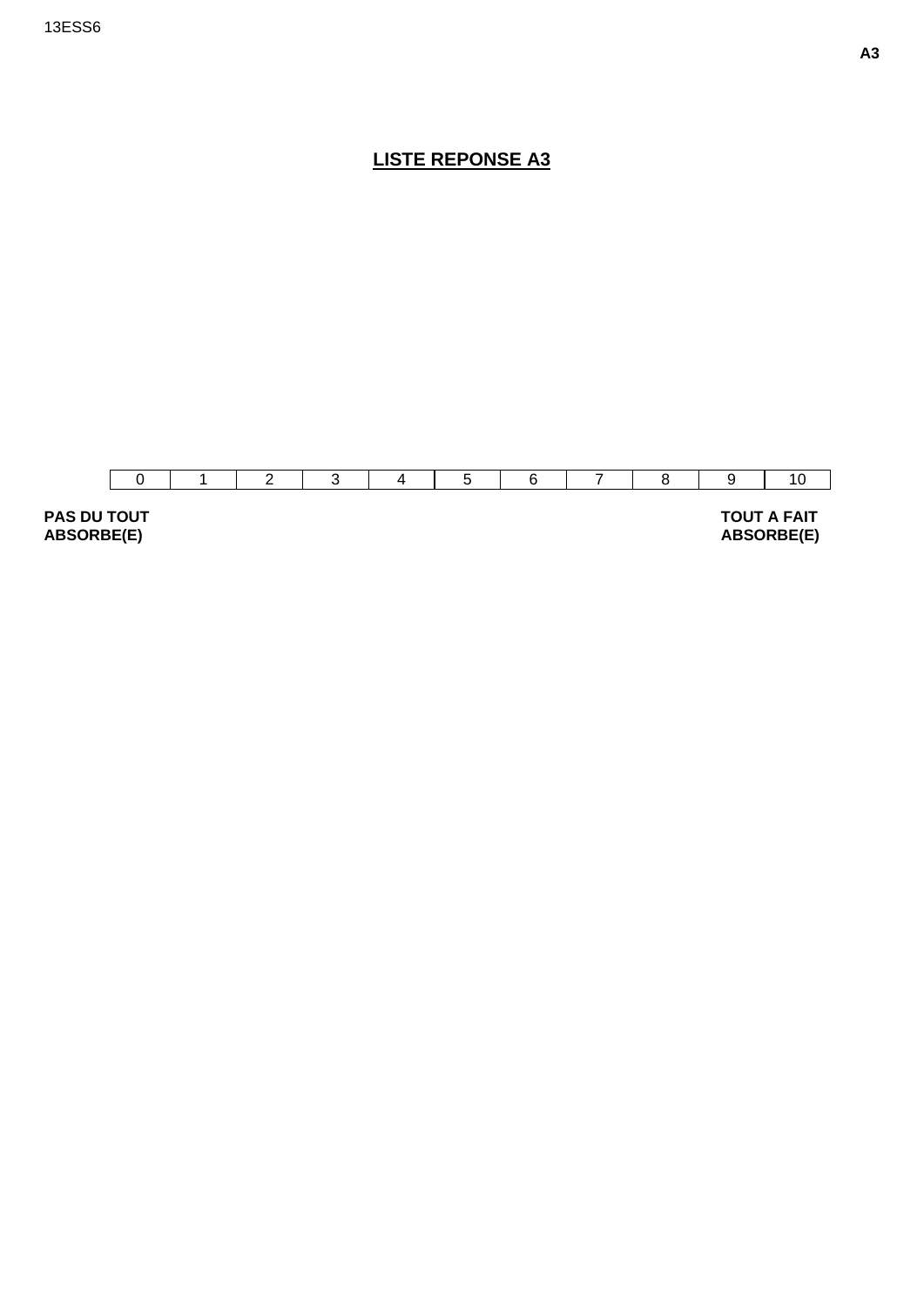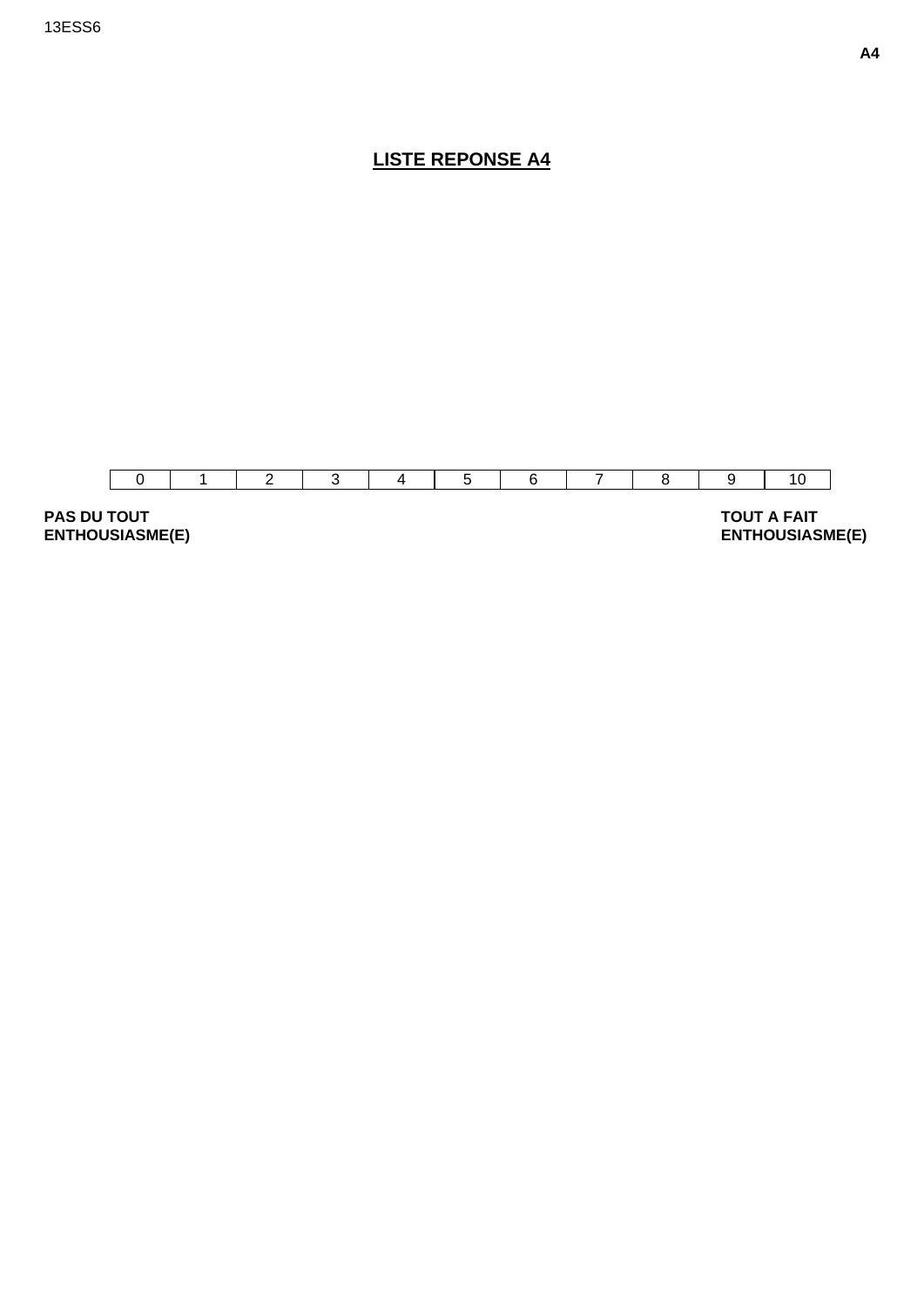

**A AUCUN MOMENT OU PRESQUE** 

 **TOUT LE TEMPS OU PRESQUE**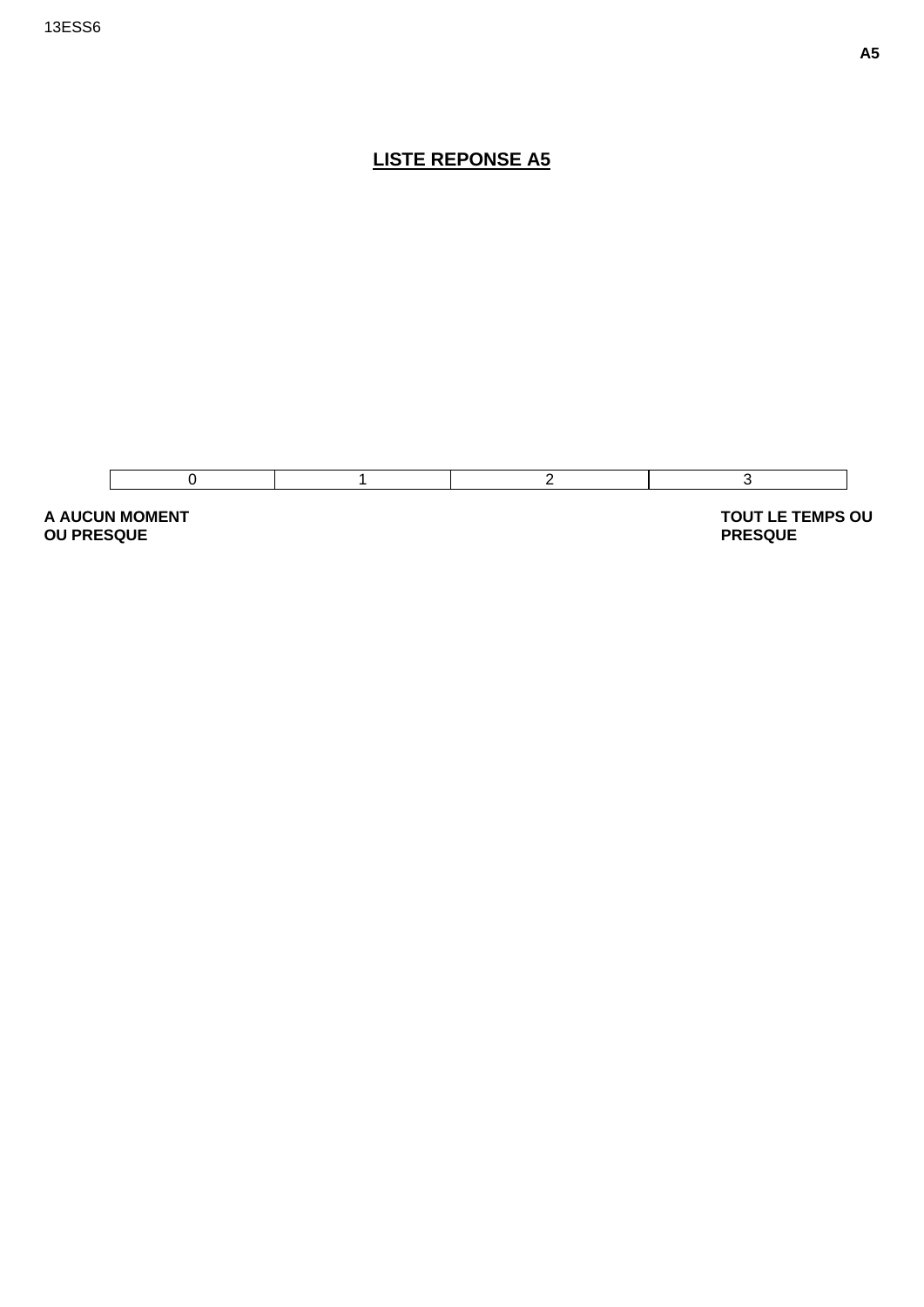

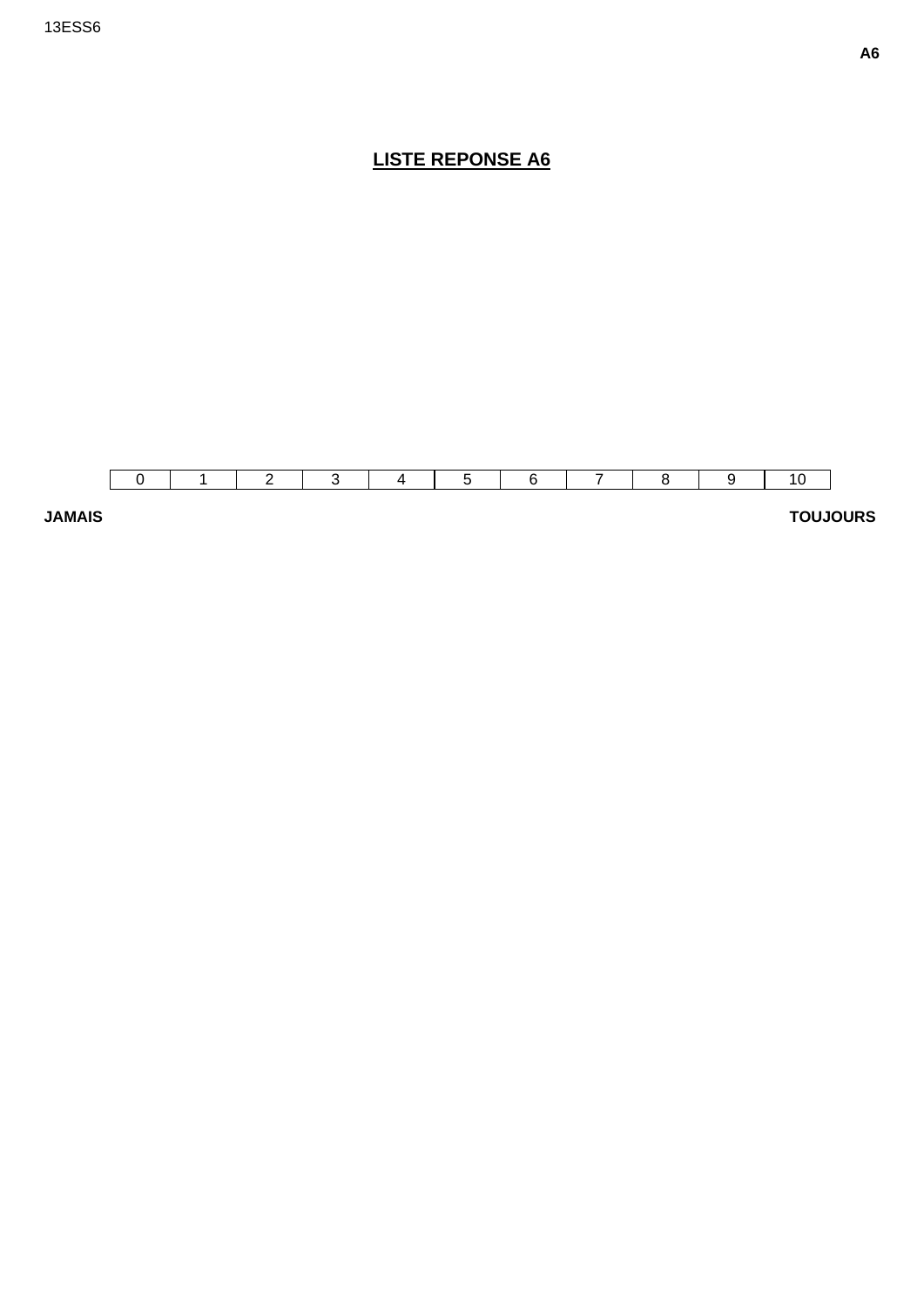## **QUESTIONNAIRE B**

#### **LISTE REPONSE B2**



**PAS DU TOUT INTERESSE(E)** 

 **TOUT A FAIT INTERESSE(E)**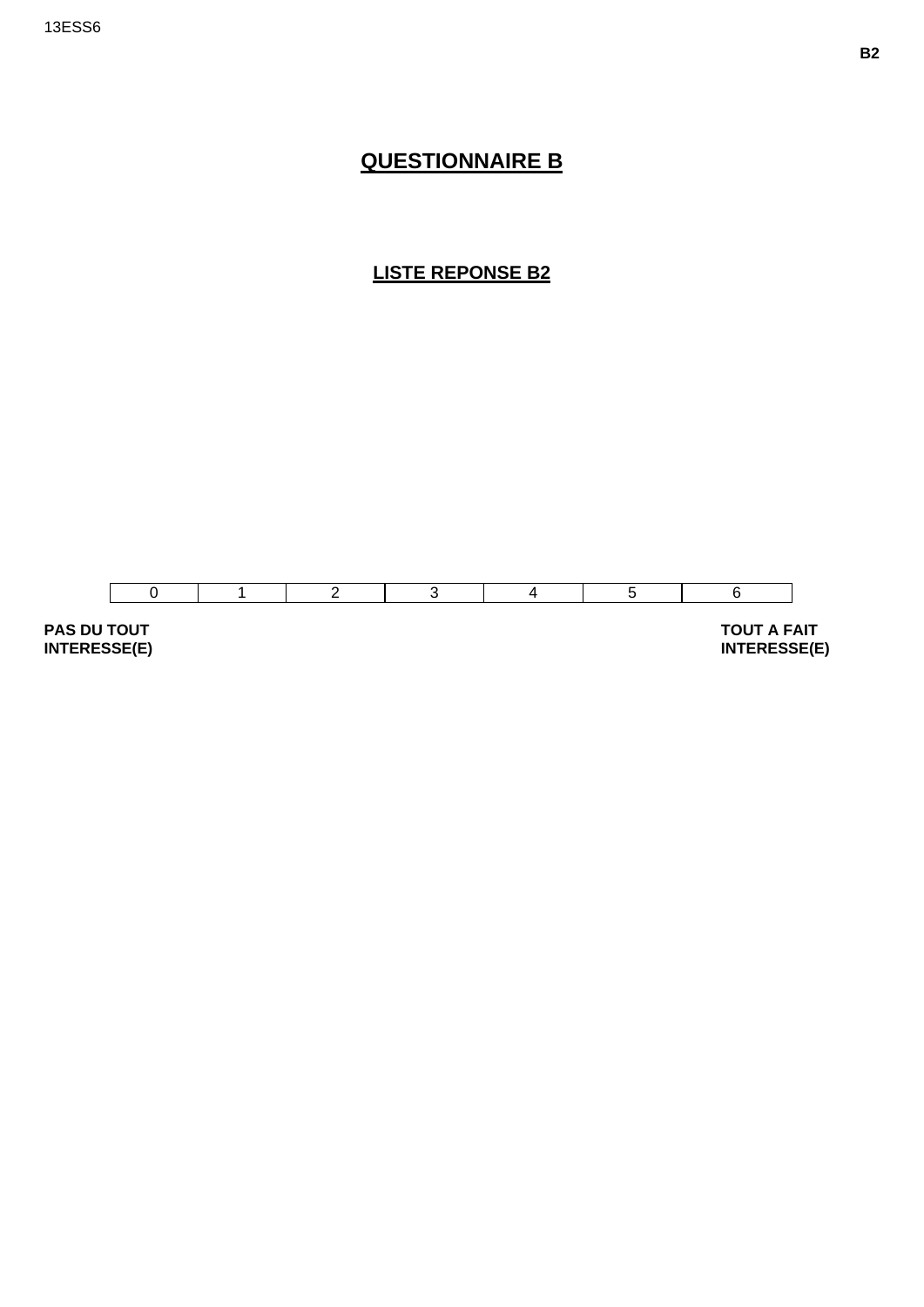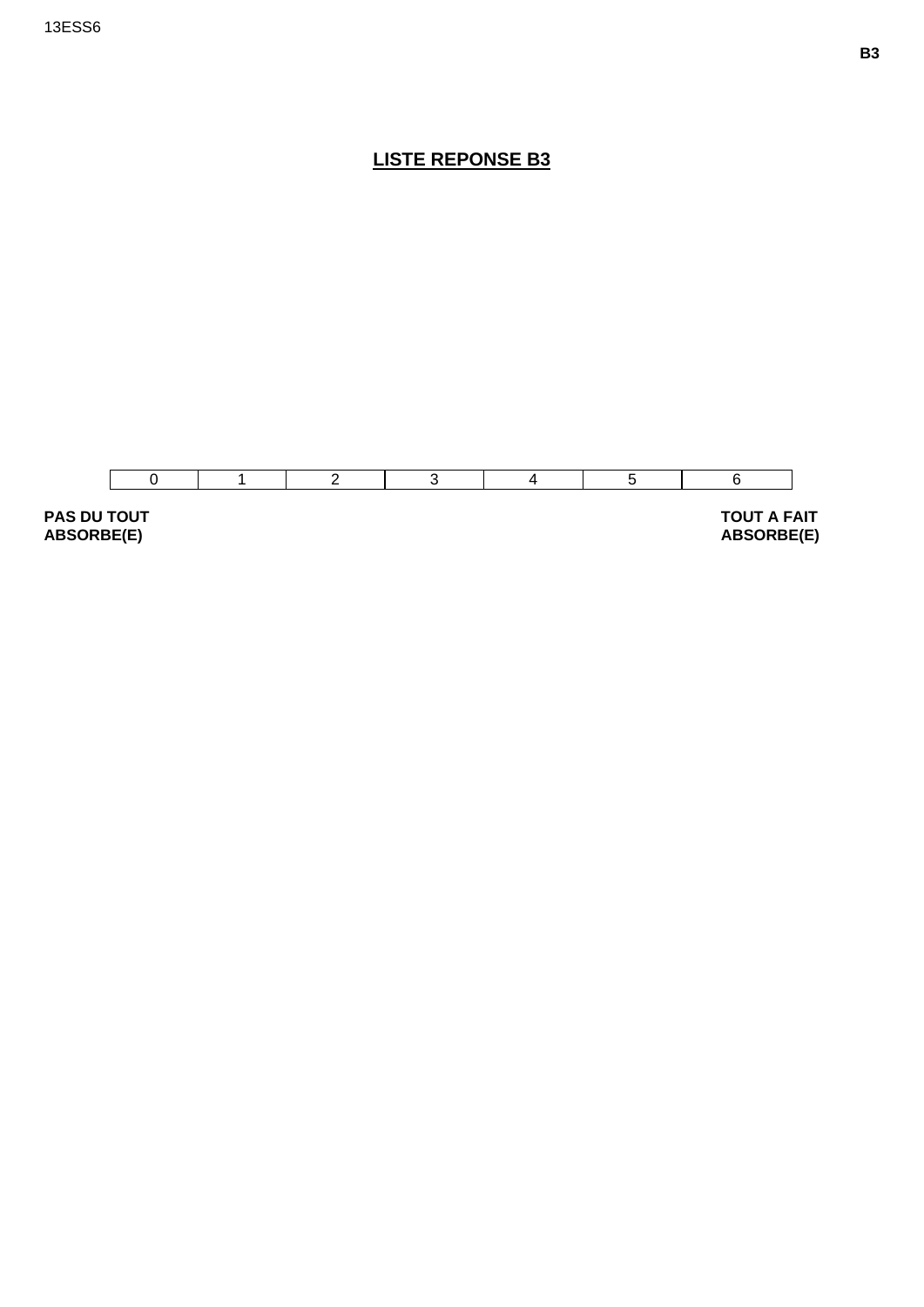

**ENTHOUSIASME(E)**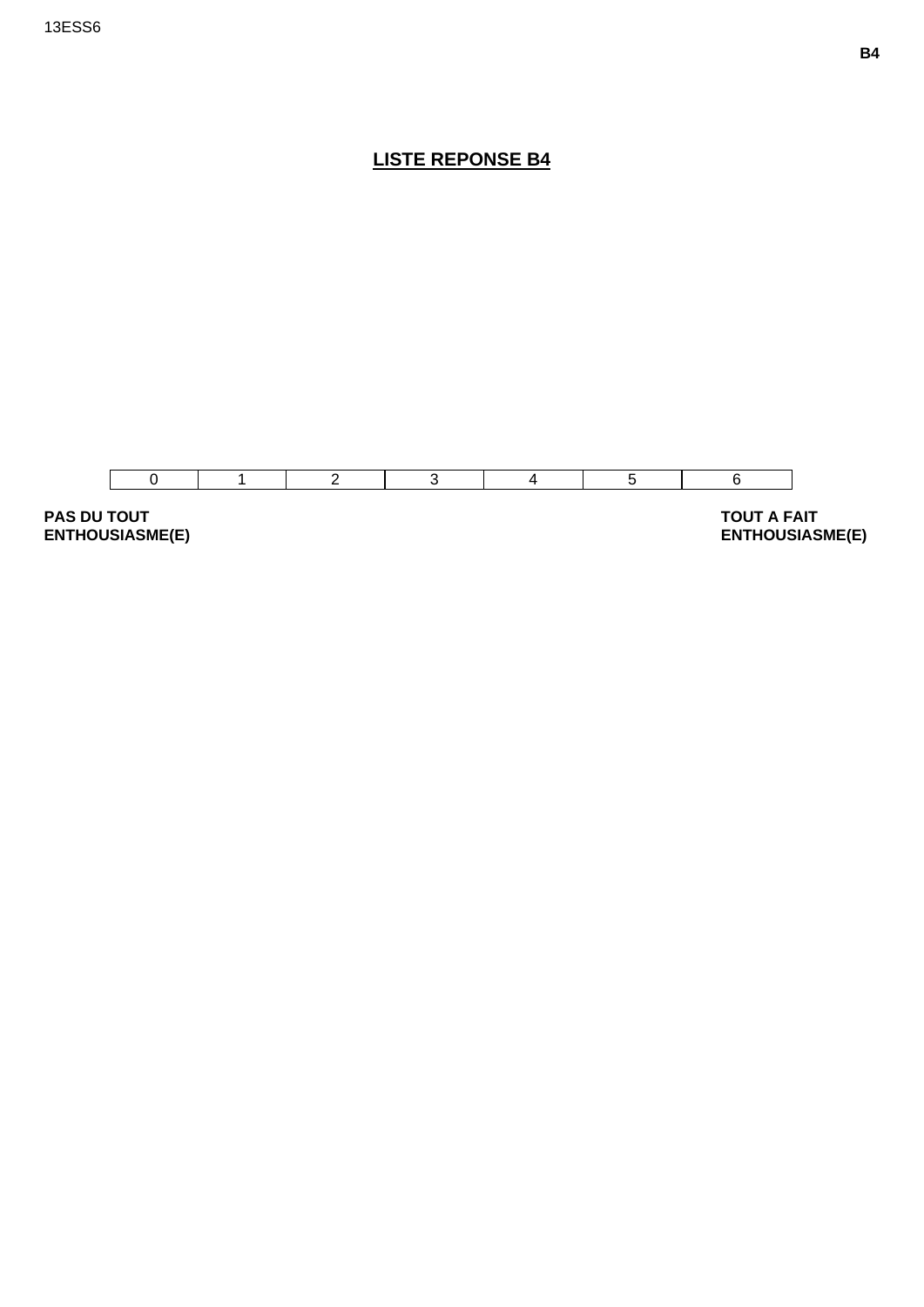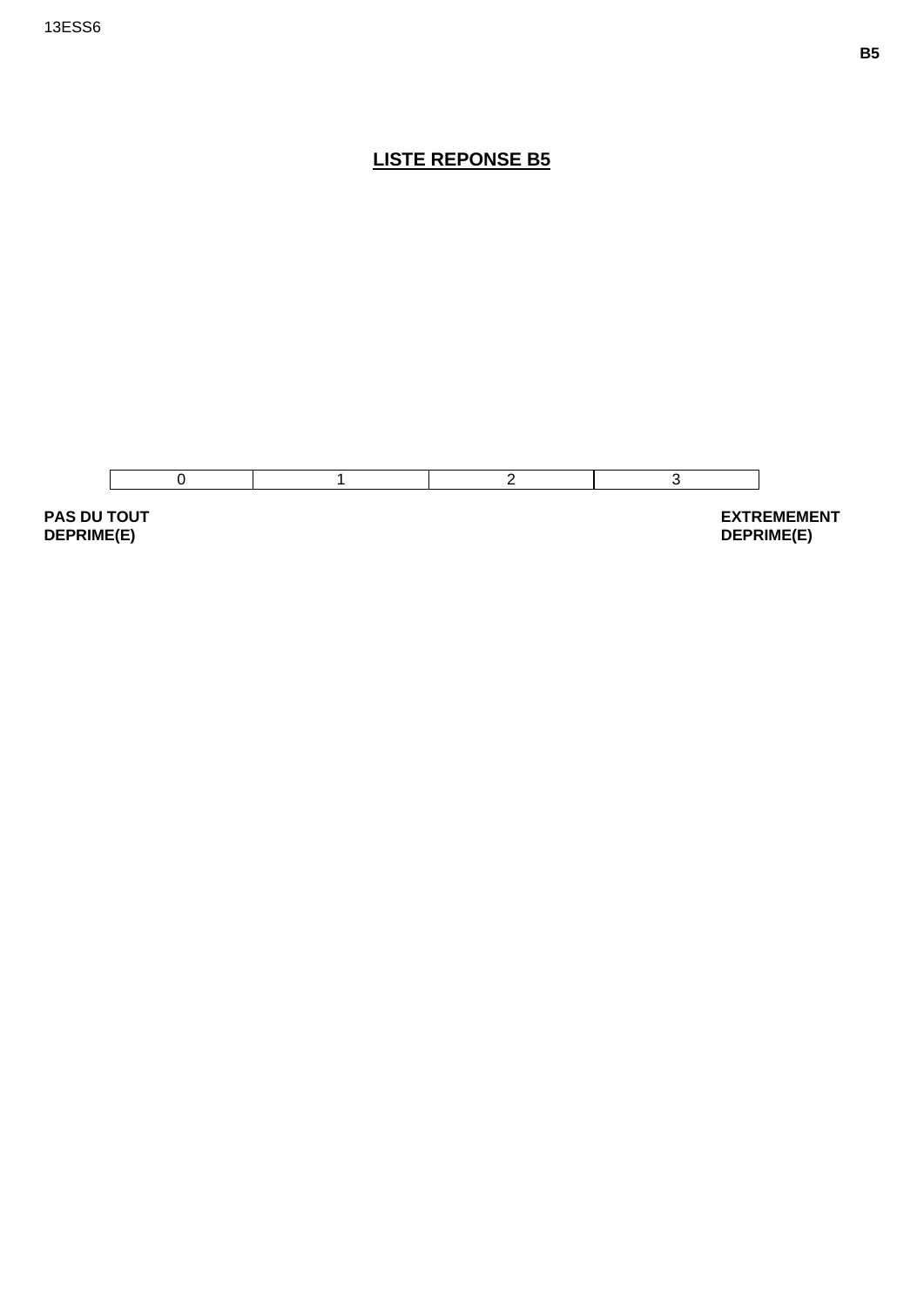

AGITE(E)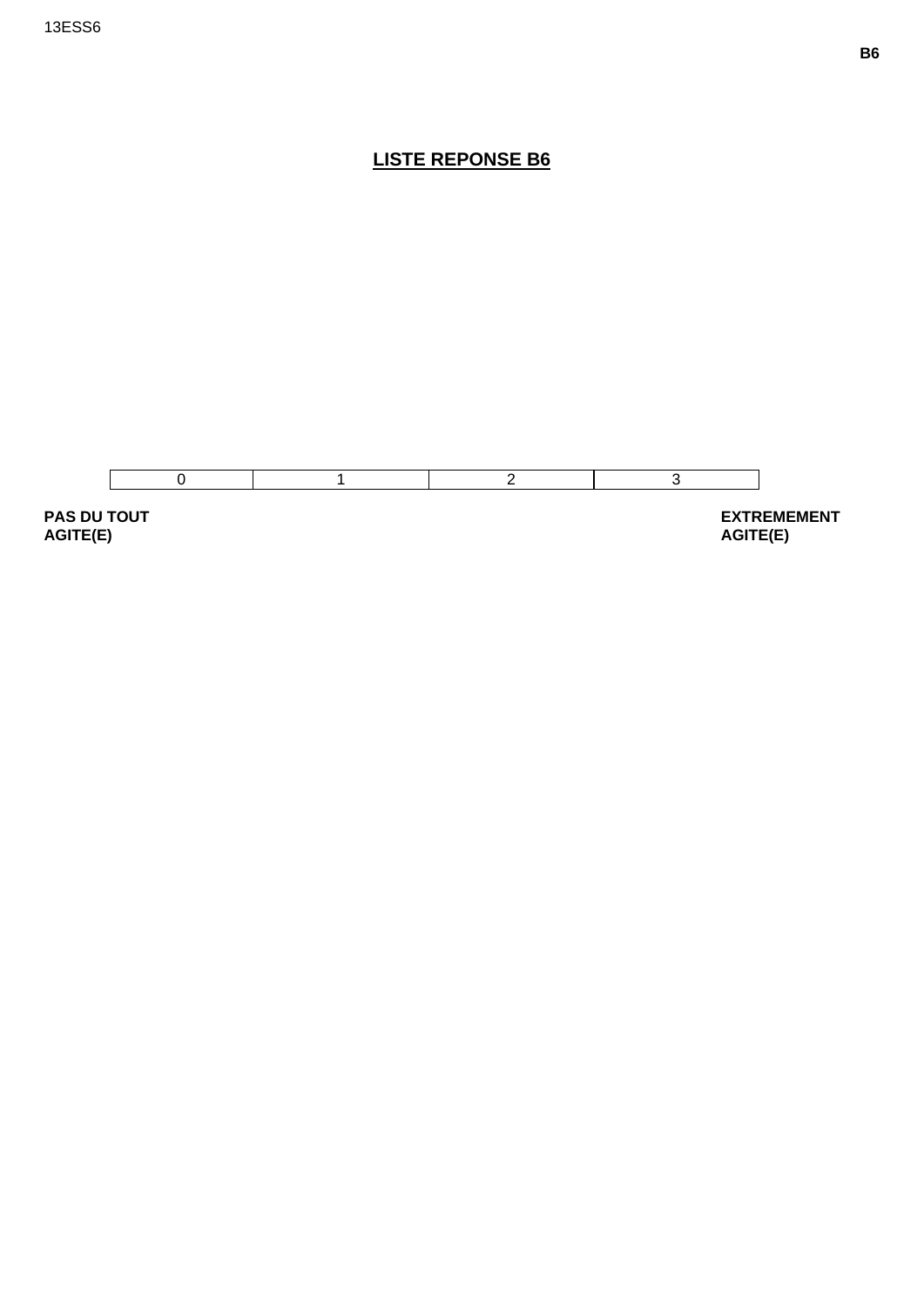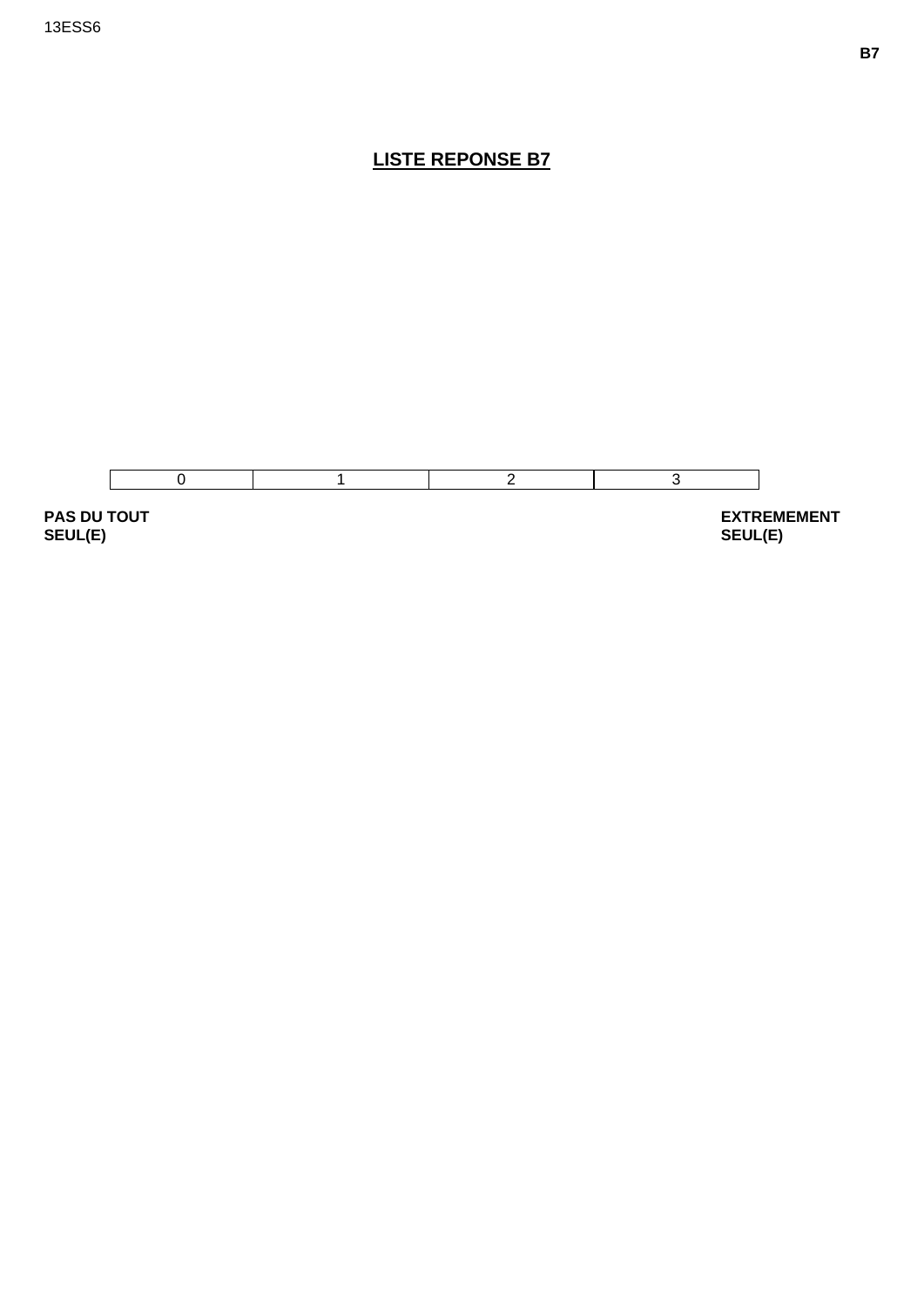

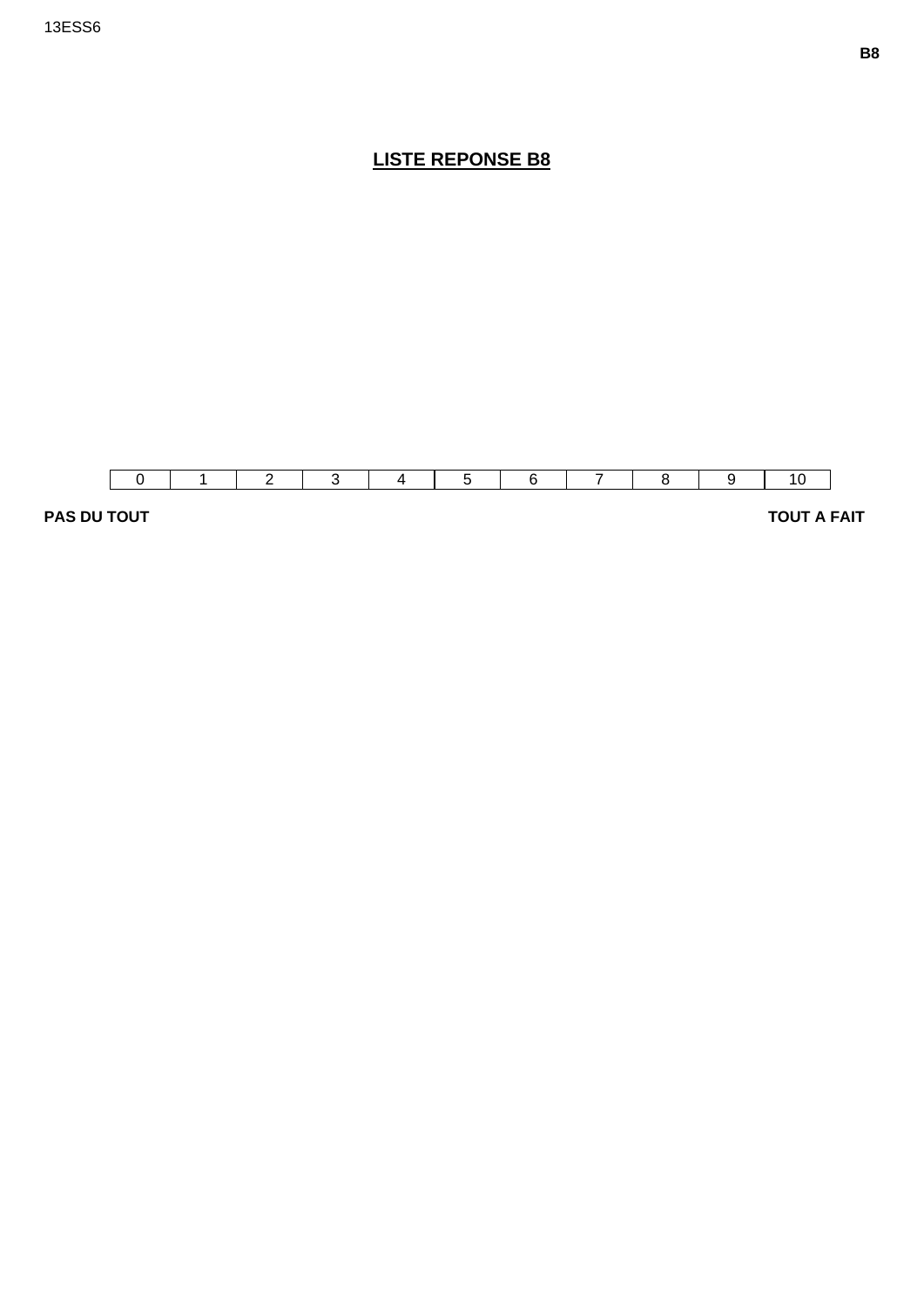## **QUESTIONNAIRE C**

### **LISTE REPONSE C2**



**C'EST MAUVAIS POUR L'ECONOMIE**   **C'EST BON POUR L'ECONOMIE**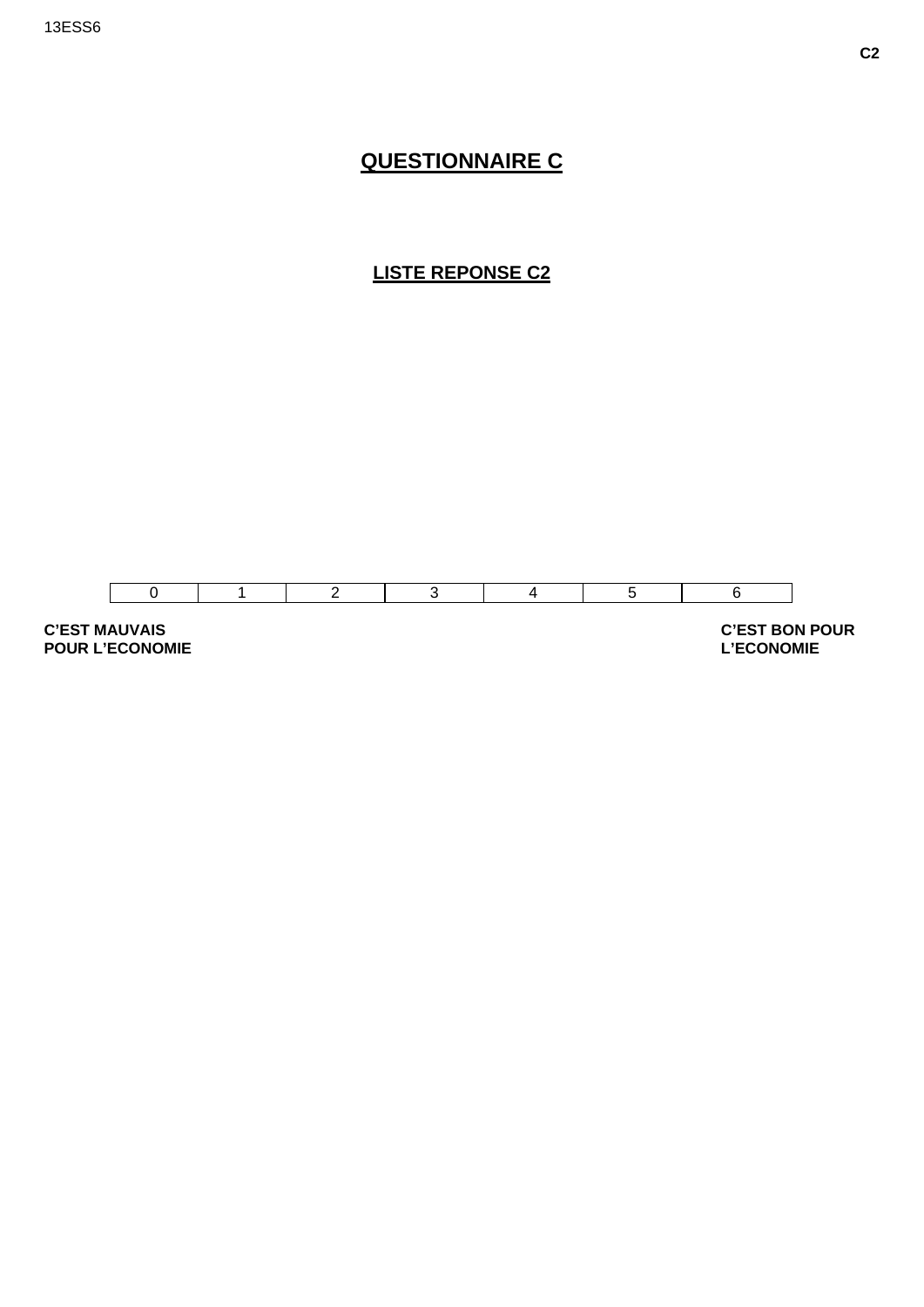

**C3**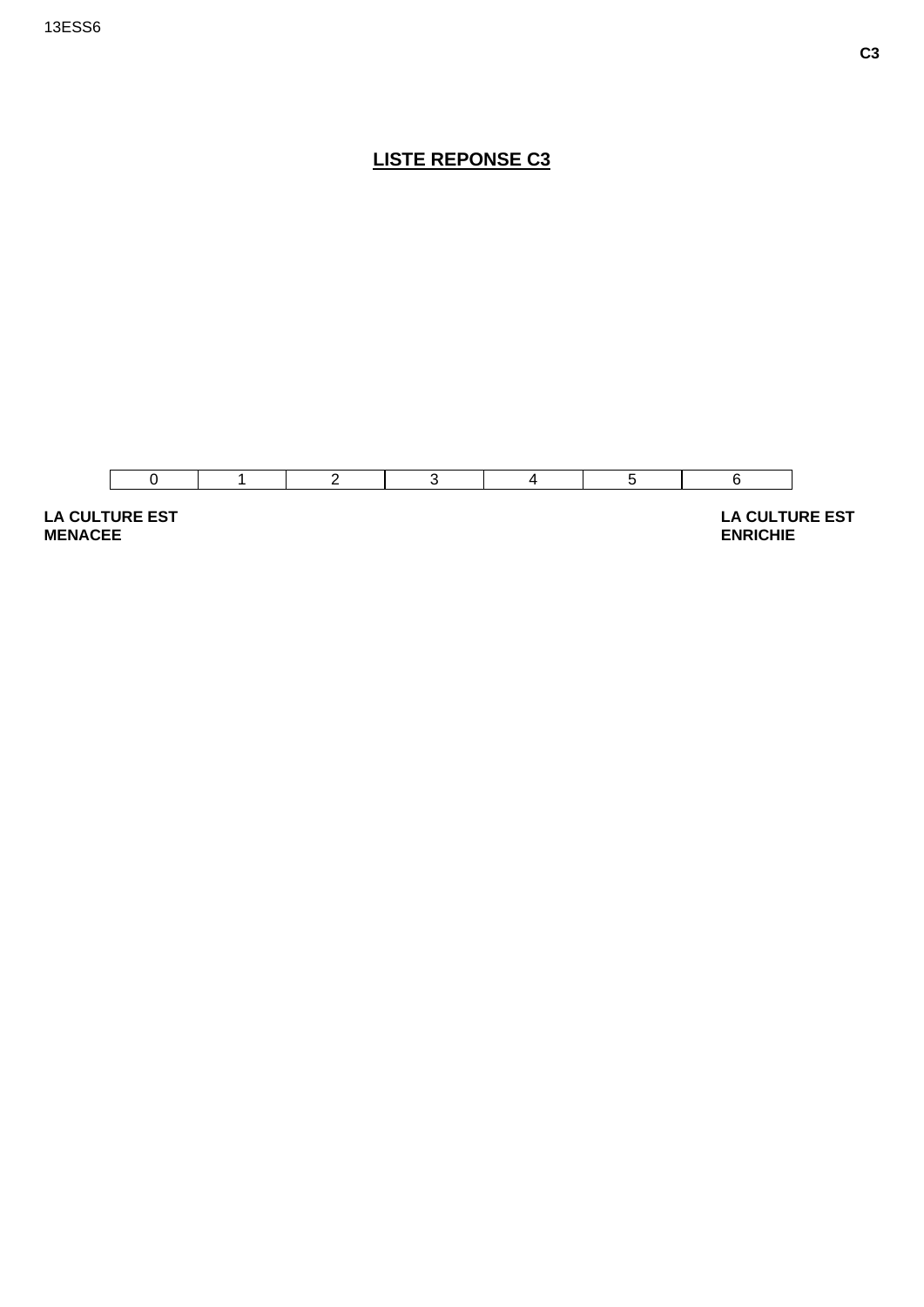

**MOINS AGREABLE** PLUS AGREABLE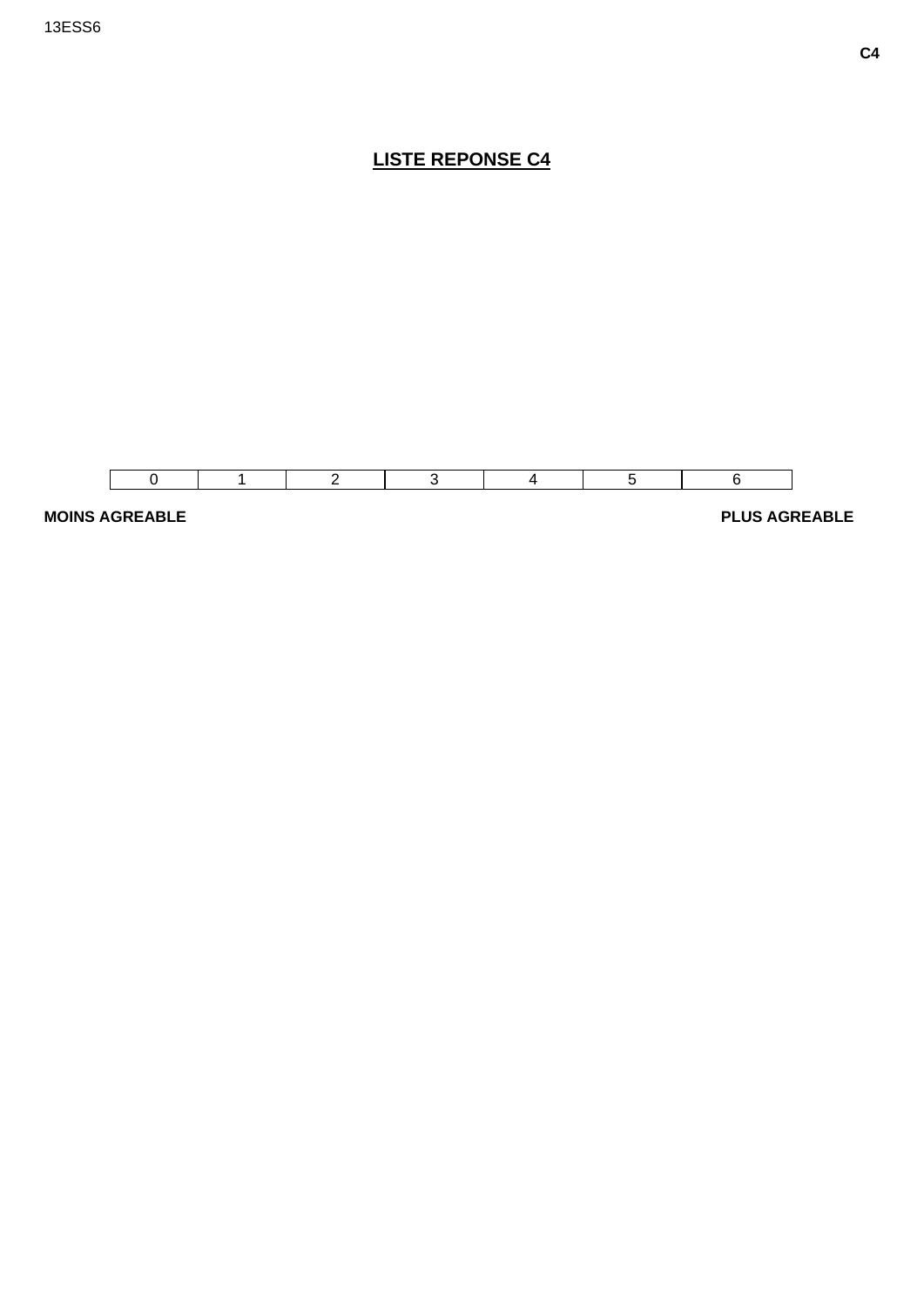

**INTERESSE(E)** 

**INTERESSE(E)**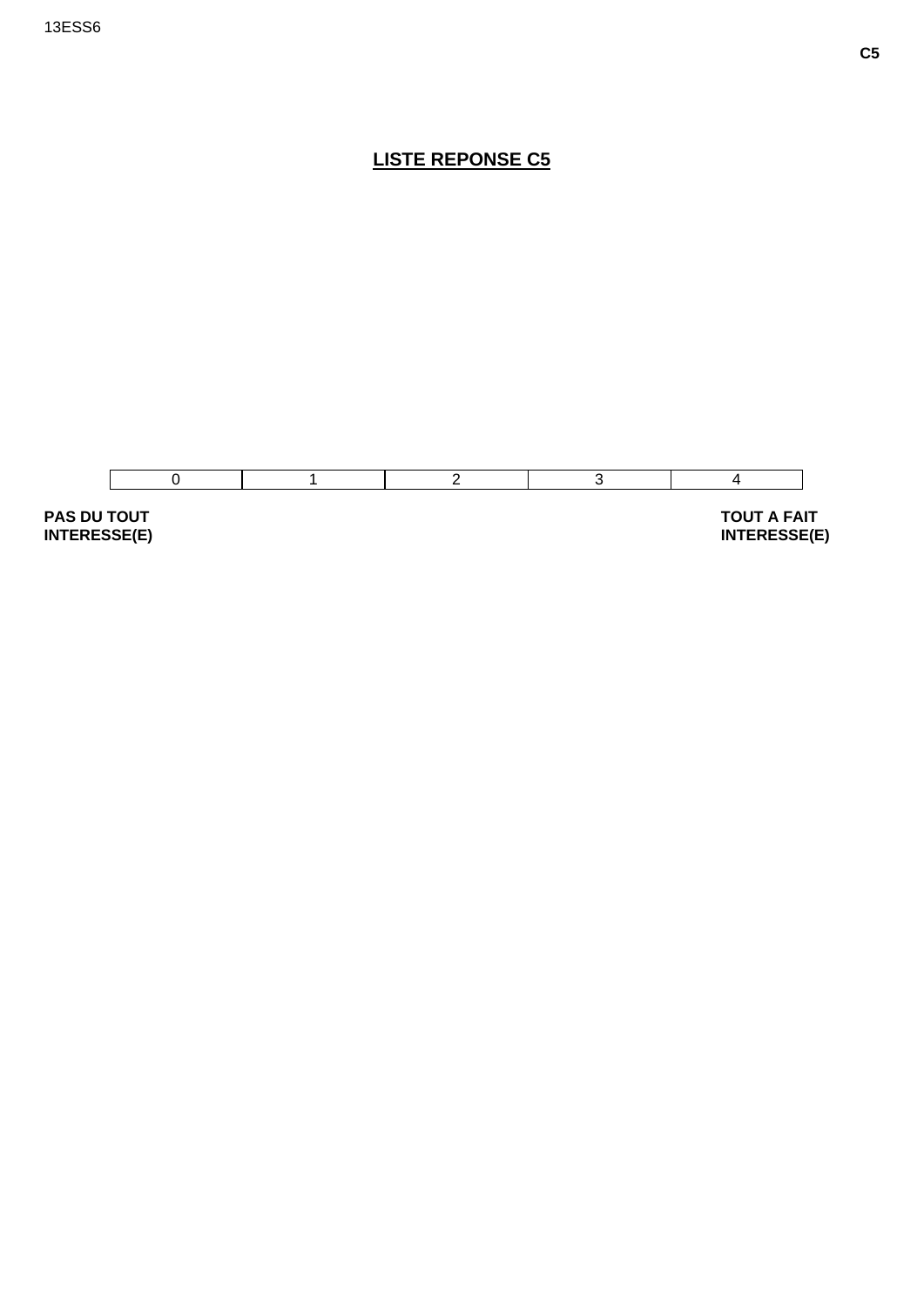

**ABSORBE(E)**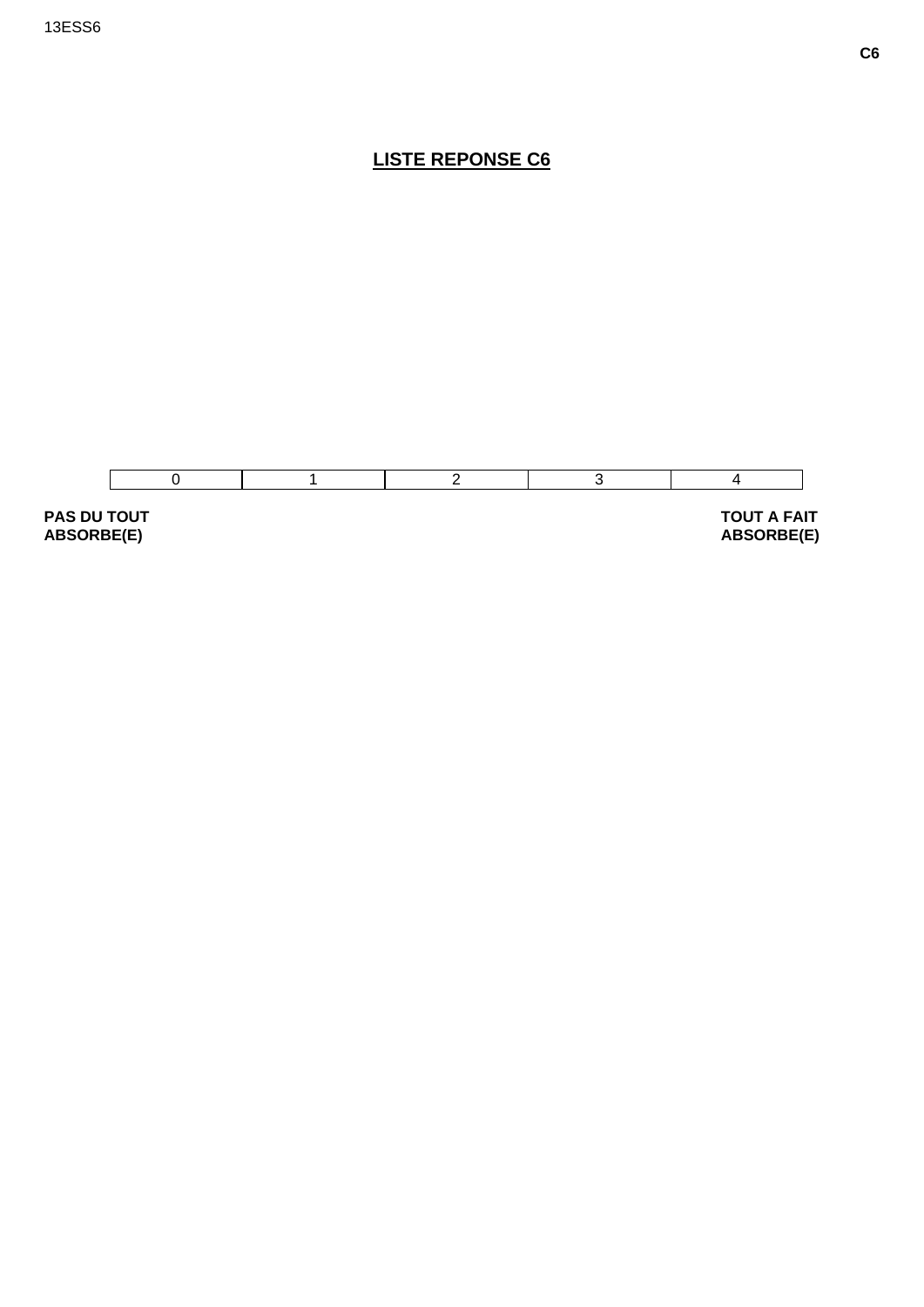

**PAS DU TOUT** ENTHOUSIASME(E)

**TOUT A FAIT ENTHOUSIASME(E)**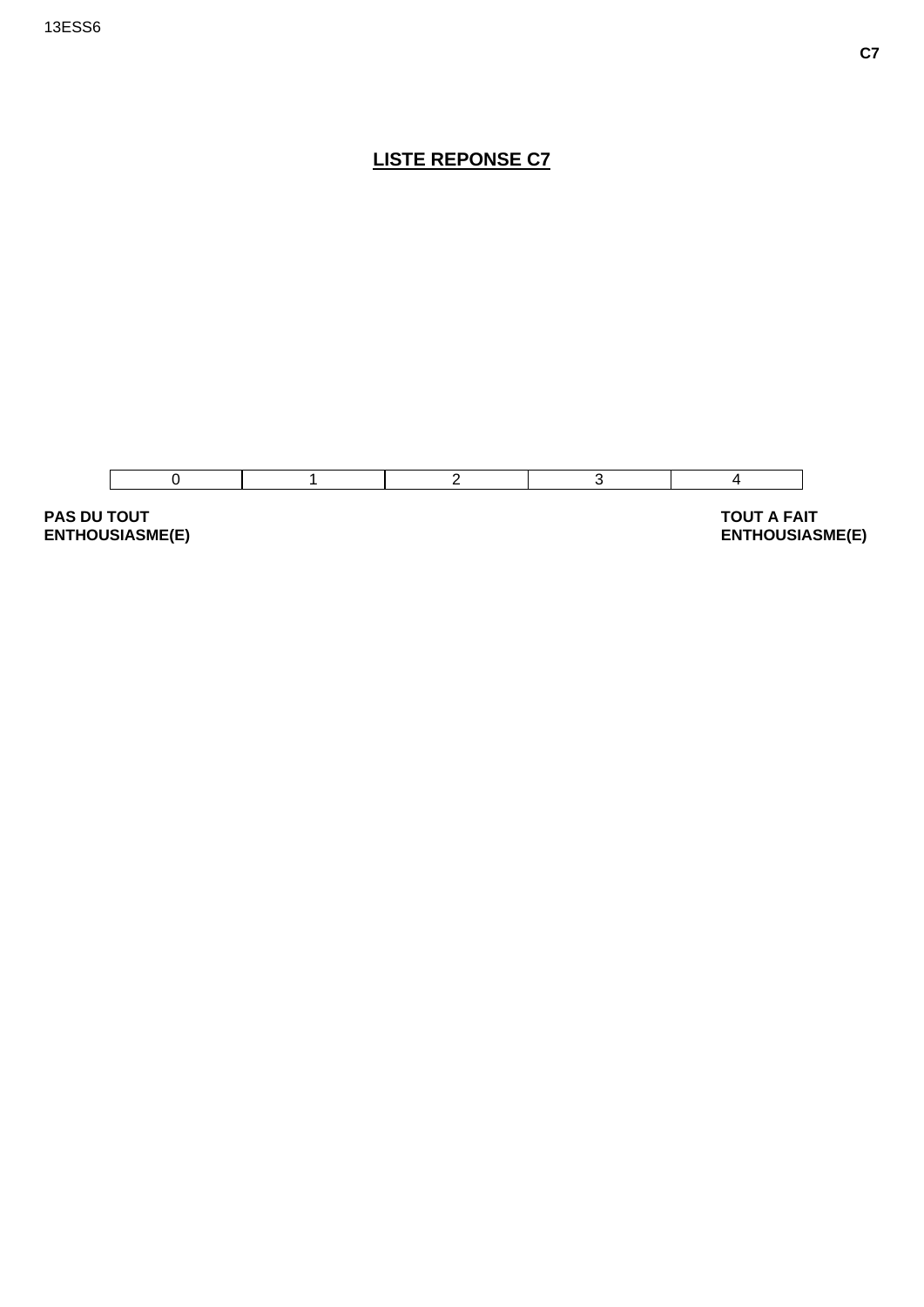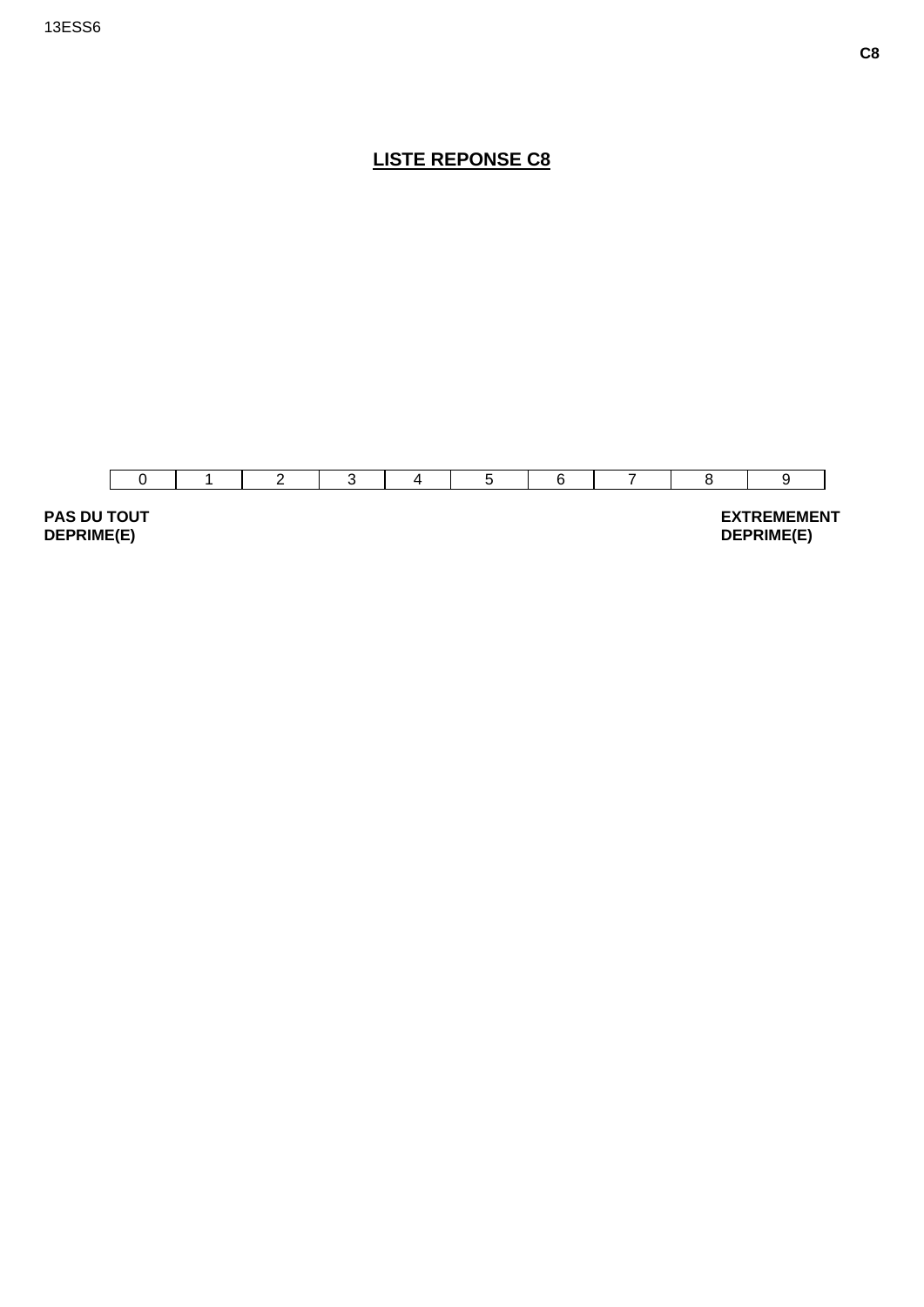

**AGITE(E)**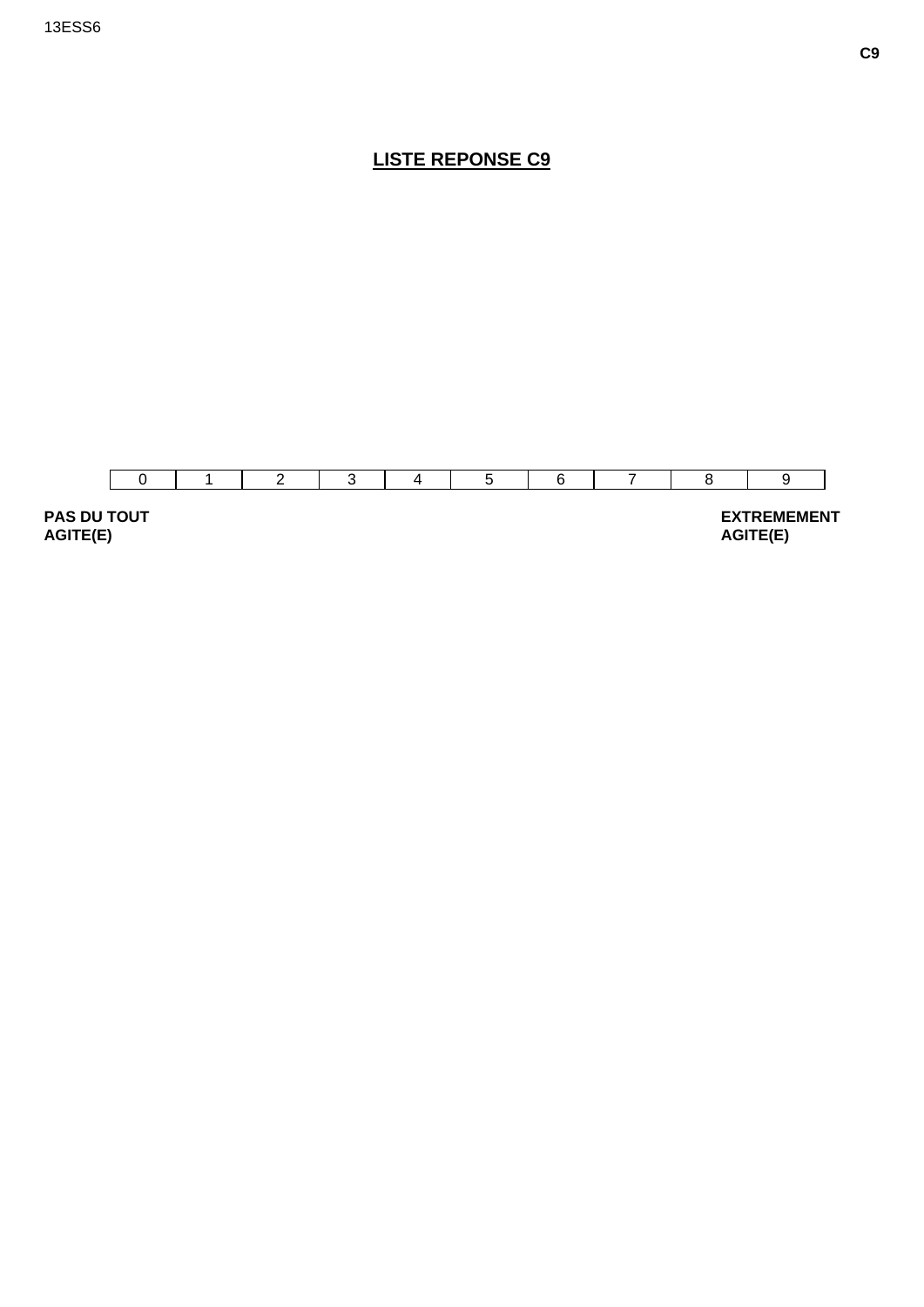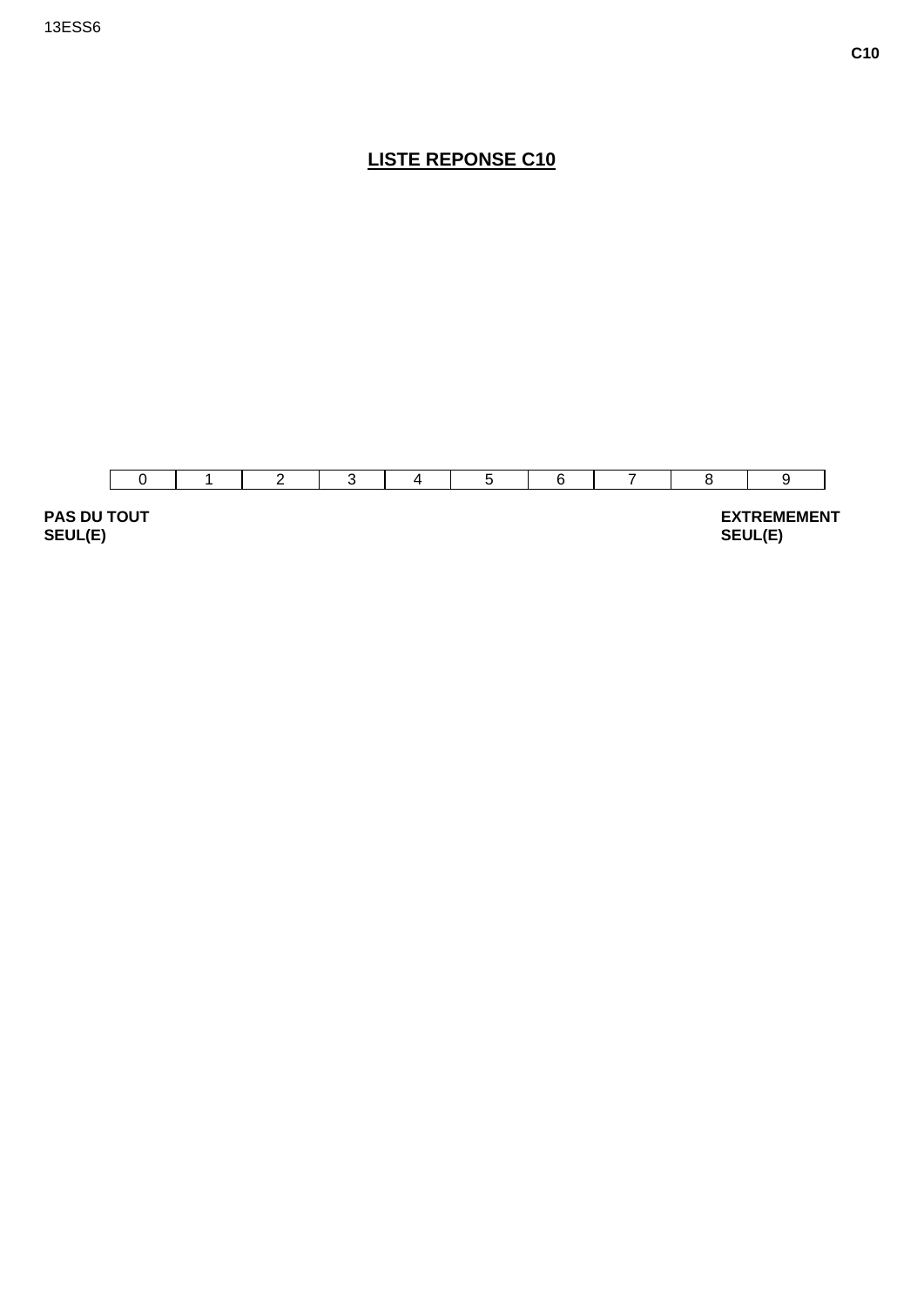## **QUESTIONNAIRE D**

**LISTE REPONSE D2** 



**C'EST MAUVAIS POUR L'ECONOMIE**  **C'EST BON POUR L'ECONOMIE**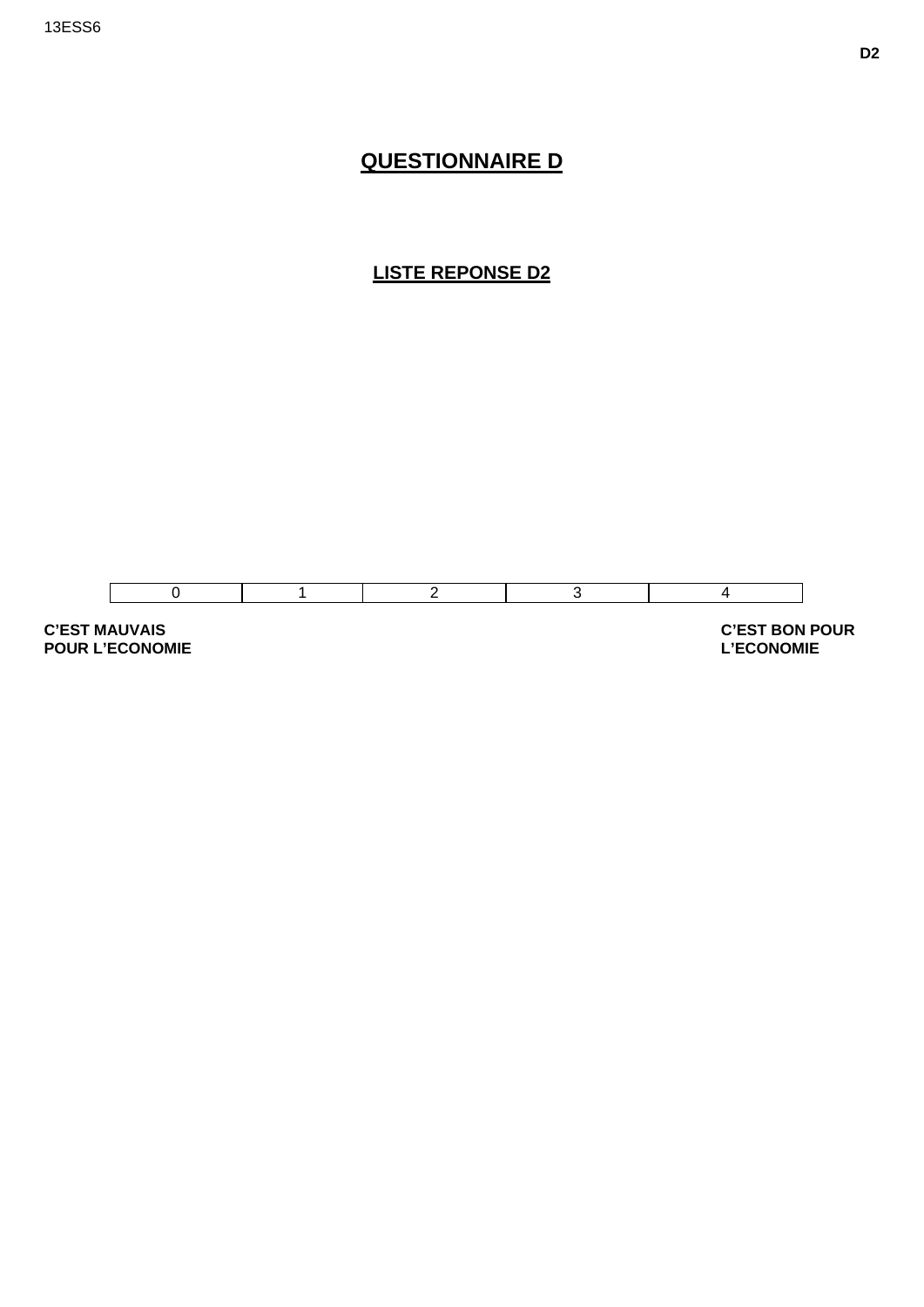

**LA CULTURE EST MENACEE** 

 **LA CULTURE EST ENRICHIE**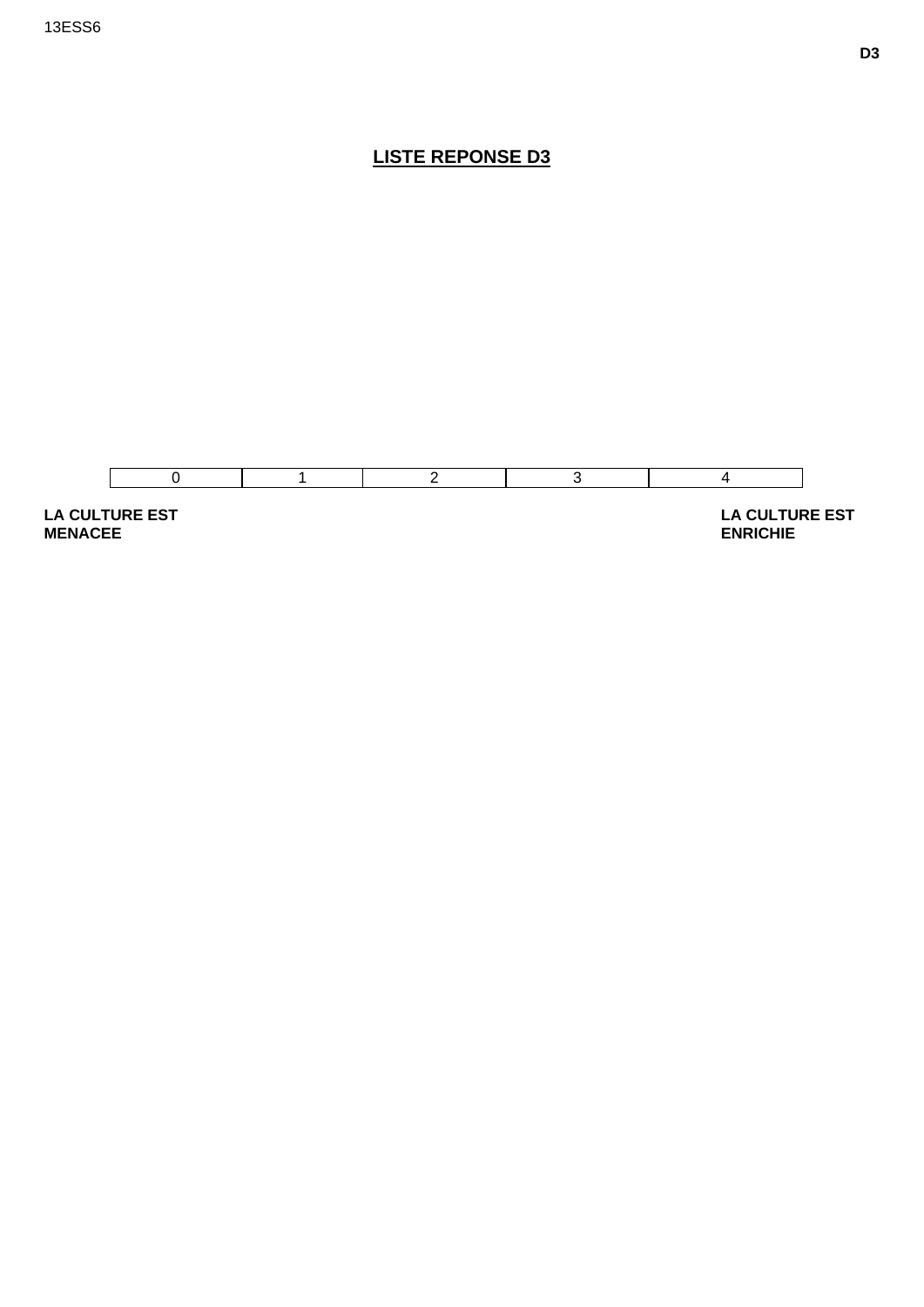



**MOINS AGREABLE** PLUS AGREABLE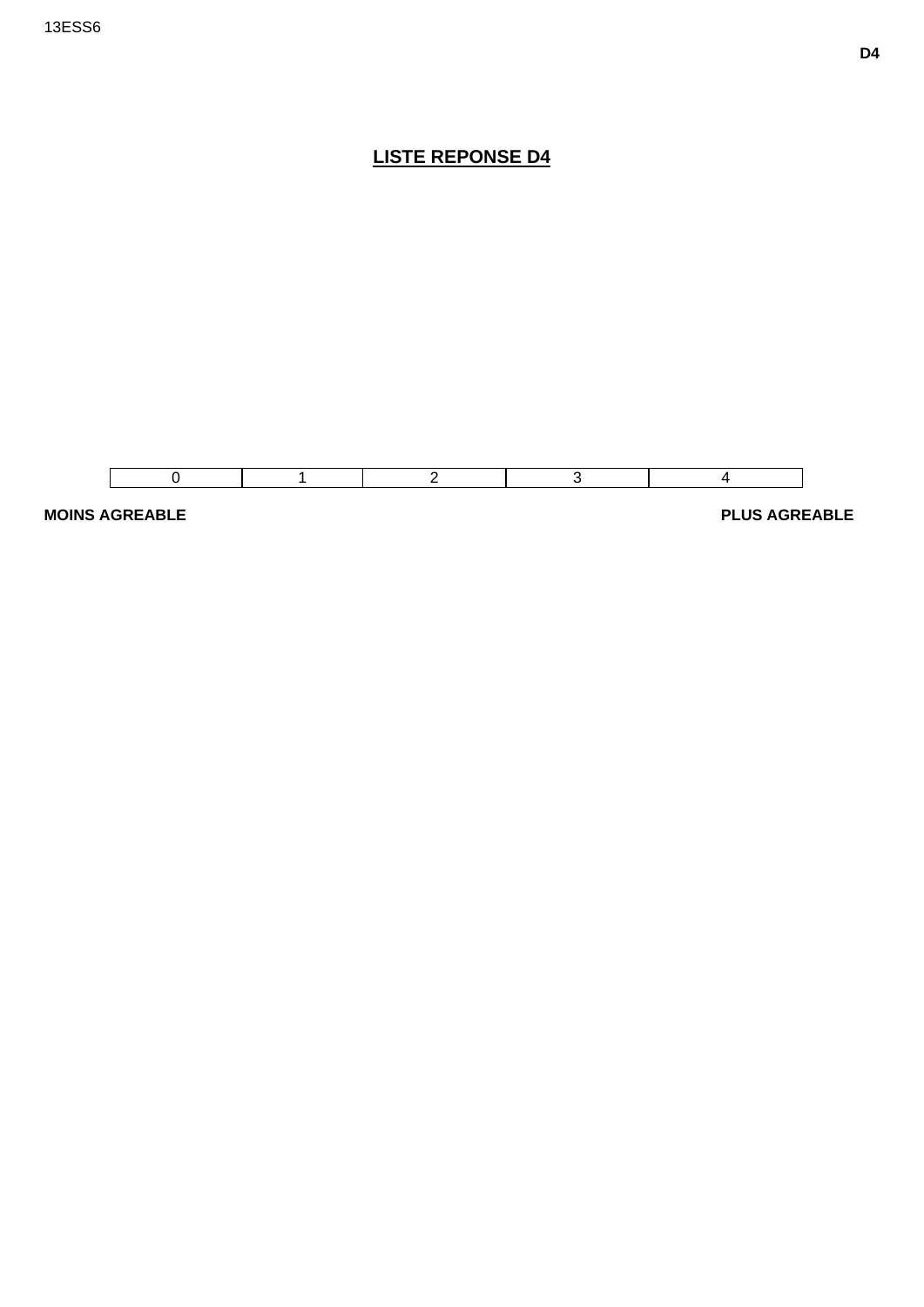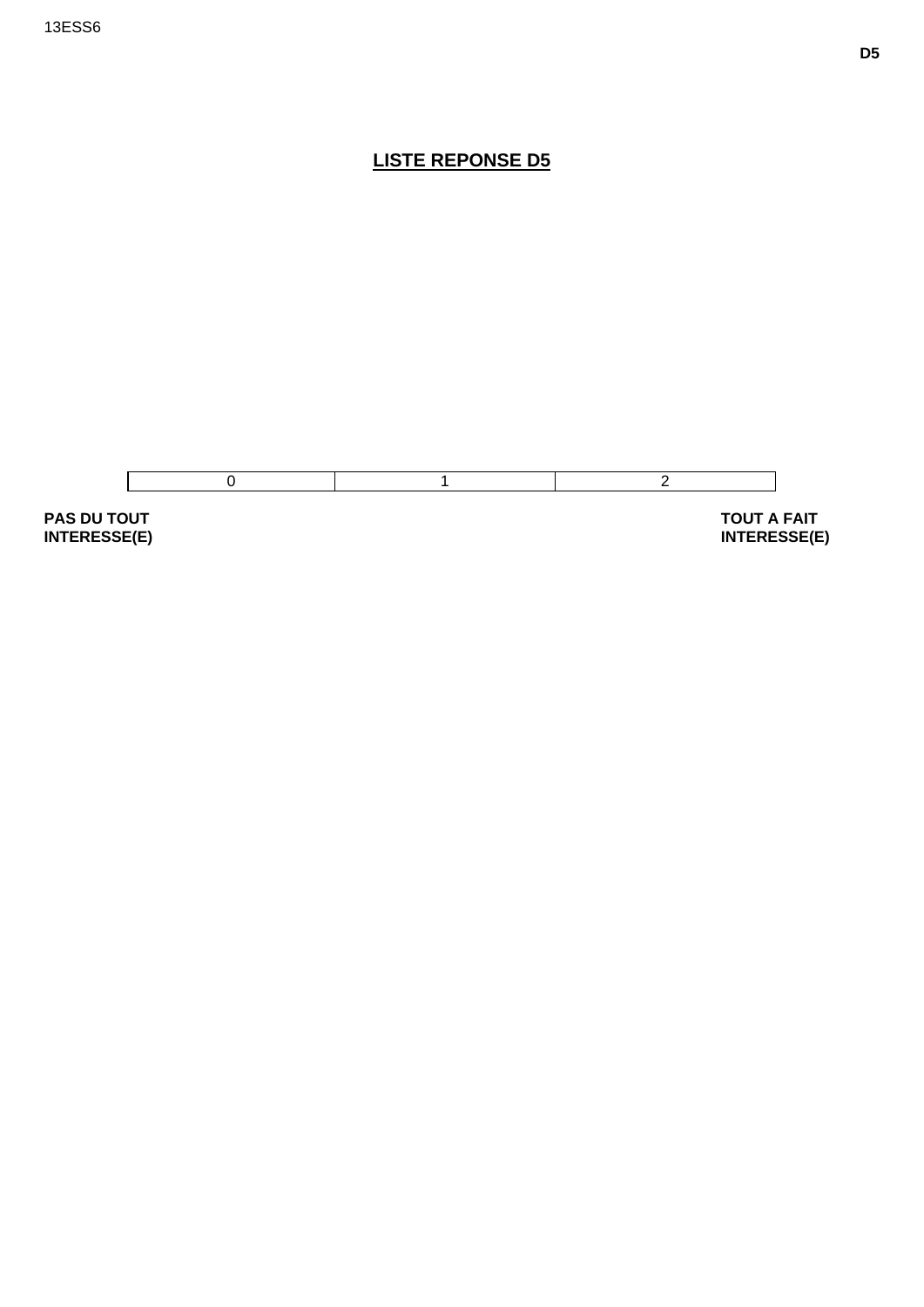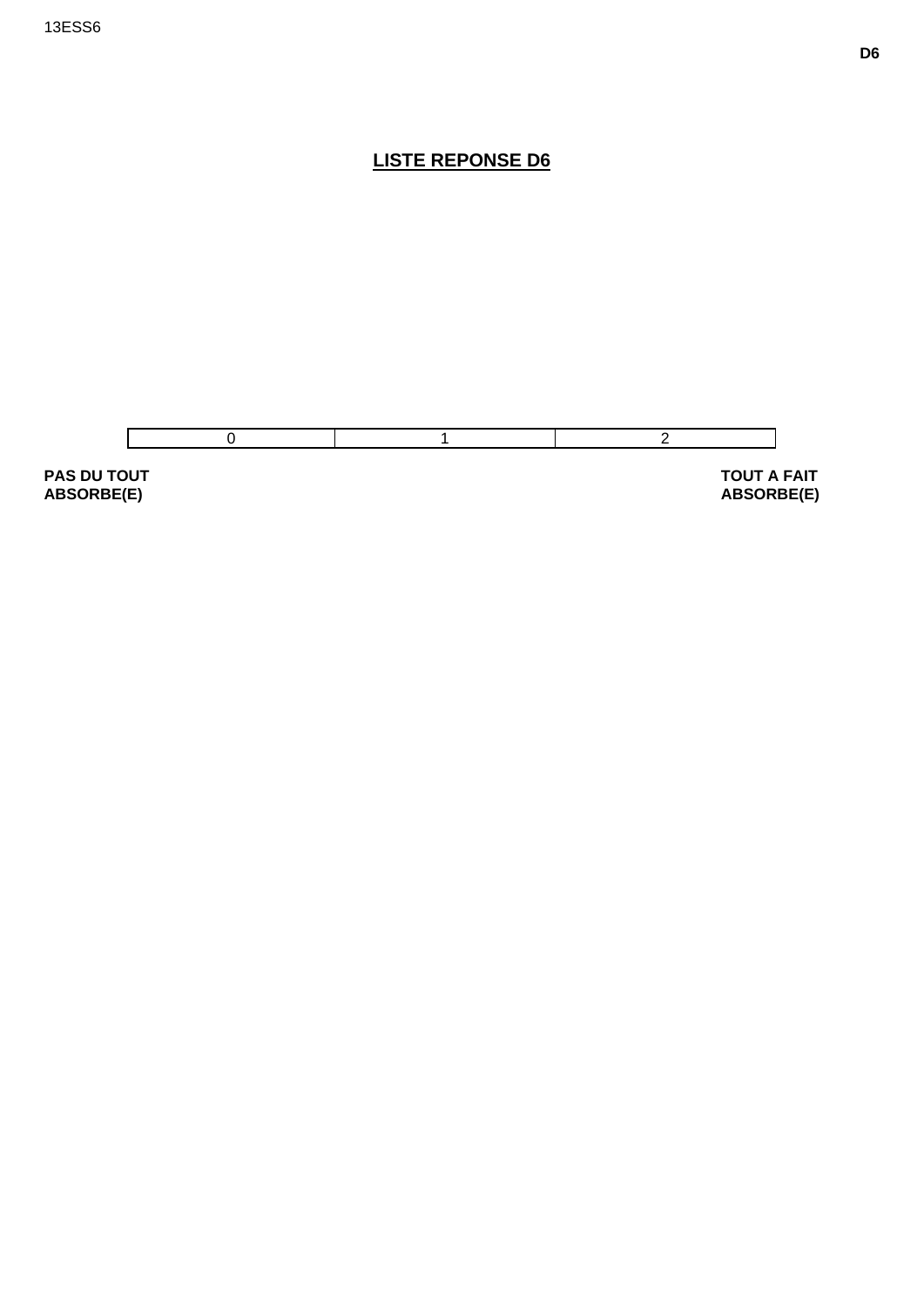

**ENTHOUSIASME(E)**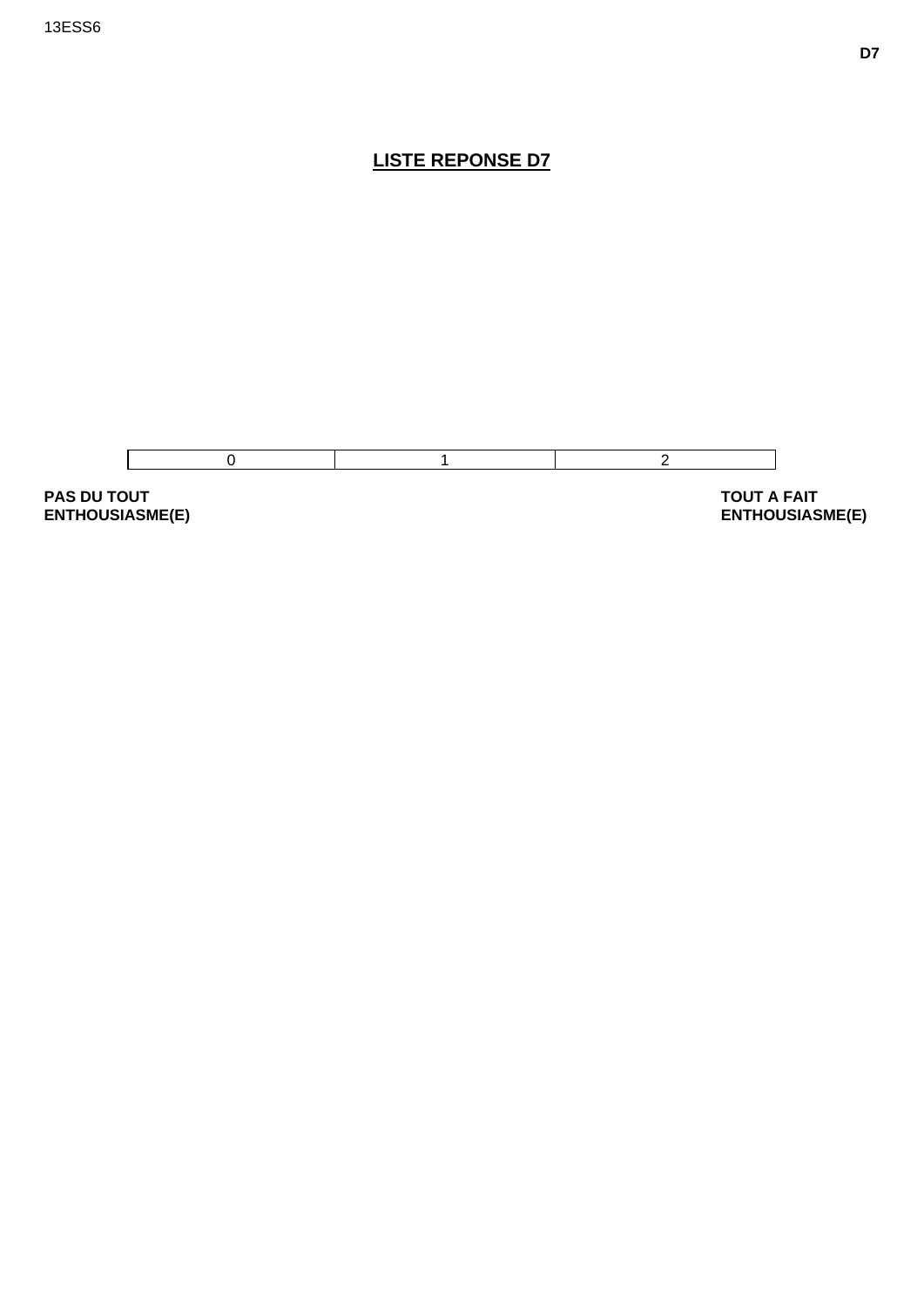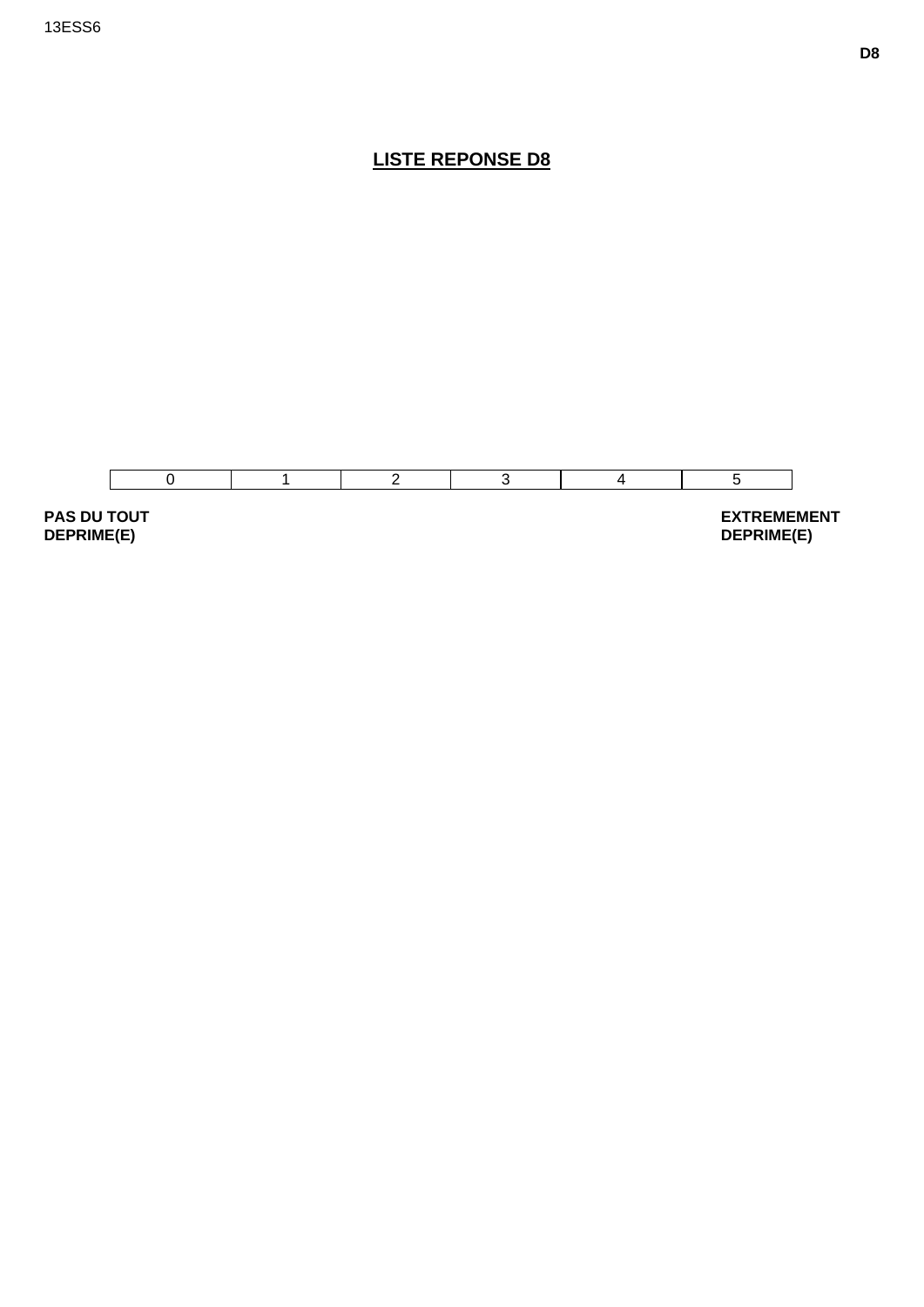

**AGITE(E)**